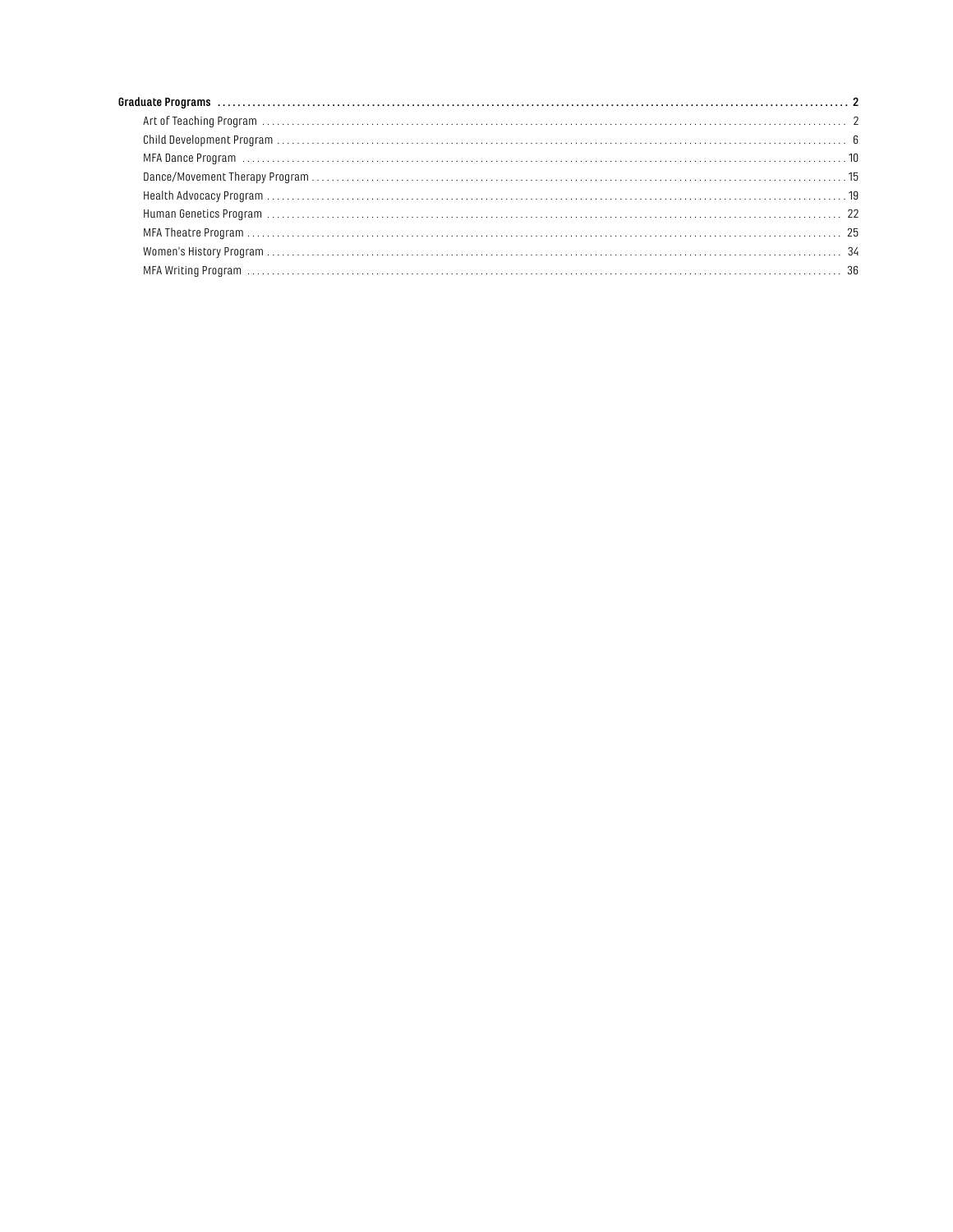# <span id="page-2-0"></span>SARAH LAWRENCE COLLEGE GRADUATE PROGRAMS

Sarah Lawrence College offers nine distinctive master's degree programs in the arts, humanities, and sciences, and three unique dual degrees. In these programs, you will find your academic home—a community comprised of vibrant thinkers and doers; a solid framework for your most complex ideas, interests, and investigations; and, perhaps most significantly, encouragement for deep specialization in a course of study that is uniquely yours.

# <span id="page-2-1"></span>**ART OF TEACHING PROGRAM**

Sarah Lawrence College's Art of Teaching graduate program leads to a Master of Science in Education degree and teacher certification in Early Childhood and Childhood (Elementary) Education.

We believe that teaching is indeed an art, uniquely satisfying, always made and remade. The Art of Teaching is child-centered and culturally sensitive, with observation at its core. Extensive observation and classroom teaching combine with academic discussions and course readings connecting theory with practice. Small seminar classes create an intimate environment that encourages the sharing of experiences and ideas. Our Childhood and Early Childhood certification program is committed to public education, particularly in urban areas, and graduates find teaching positions in a range of public and private schools. Course work may be considered in three categories: courses connecting content and pedagogy; pedagogical courses; and practicums.

# **Advisement Seminar**

*Kathleen Ruen, Lorayne Carbon*

## *Graduate Seminar—Spring*

The theme of the Advisement Seminar is to explore the connections among early childhood education, childhood education, and the ongoing education of teachers in the content disciplines. The seminar begins with observations of the very youngest children to help us begin to frame continuities and differences. Faculty from the Early Childhood Center and the undergraduate liberal-arts faculty help us to think about learning as an ongoing process across ages and stages of development, leading sessions devoted to curriculum and its evolution both for children in classrooms and for us as teachers. We consider intercultural perspectives and themes related to teaching in a diverse society; view videos and films of children in classrooms engaged in drawing, writing, reading, imaginative play, and social-studies explorations; read source material in the content disciplines; and engage in hands-on explorations.

# **Children With Special Needs**

#### *Amy Soffer*

#### *Graduate Seminar—Fall*

All children in early childhood settings and the elementary grades have strengths and weaknesses. All children have areas in which they excel and areas in which they feel insecure. All children have times when academic learning is difficult for them while, at the same time, all children have the capacity to learn. Understanding the individual differences of an entire class of students is a challenge; and in order to meet the needs of our students, we must observe their differences and individual patterns of behavior. This course will explore the concepts of inclusion; special-needs diagnostic categories; designing curriculum that is responsive to children; and differentiating curriculum to support skill development, keeping in mind that each child is unique. The goals of the course are to integrate our perspectives of children's individual needs while planning classroom inquiry; to explore ways of working with parents of children who require special support; to understand how to access support and feedback for children that require additional assistance; and to consider implications for teaching in an inclusive classroom and school.

## **Children's Literature and Artistic Development**

#### *Pamela Tanenbaum*

#### *Graduate Seminar—Summer*

This course emphasizes the role of children's literature in classrooms and schools. We look at story as world making; as an opportunity to encounter the experience of others; as a window on play, place, and period; as a reflection of cultural heritage; and, finally, as a motivation for literacy. Readings pair picture books and novels with nonfiction texts. There will be samples of simple narratives for the emerging reader and novels for fluent elementary-school students. The place of literature in the classroom involves careful choices on the part of teachers. Teachers must support the interests and heritage of young readers, intrigue them through pictures and text, and eventually lead them to discover new worlds within the covers of books. Throughout the course, we will consider the importance of reading aloud (both fiction and nonfiction) and the ways in which stories inspire artistic expression.

# **Emergent Curriculum I and II**

#### *Kathleen Ruen*

#### *Graduate Seminar—Year*

Emergent Curriculum is a yearlong course in which children's interests and approaches to learning are at the forefront. Central to the course is understanding how to create a curriculum that is driven by ideas—striving for wholeness, integration, coherence, meaning—and focused on assisting children in applying knowledge and thinking to real-life problems. Classroom design and organization, media and materials, and approaches to teaching and learning across disciplines will be discussed, with an emphasis on the arts, sciences, and humanities. We will learn how to develop curricula with multiple entry points. We will reflect on ways of knowing in our own learning and that of the children and explore teaching strategies that expand children's knowledge and modes of thinking and learning. We will discuss curriculum and teaching strategies for individual subject areas, with an emphasis on the connections among disciplines, building toward an interdisciplinary approach to curriculum and instruction. The roles of the teacher as observer, provisioner, collaborator, and facilitator will be discussed. During the year, we will engage in hands-on inquiry in workshop settings and take multiple local field trips to environmental centers, historical sites, and arts museums—reflecting on our own learning in order to draw implications for classroom practice. We will discuss how children's interests and questions connect to the large ideas and questions at the core of the subject-matter disciplines. Value will be placed on enabling in-depth inquiry, experimentation, and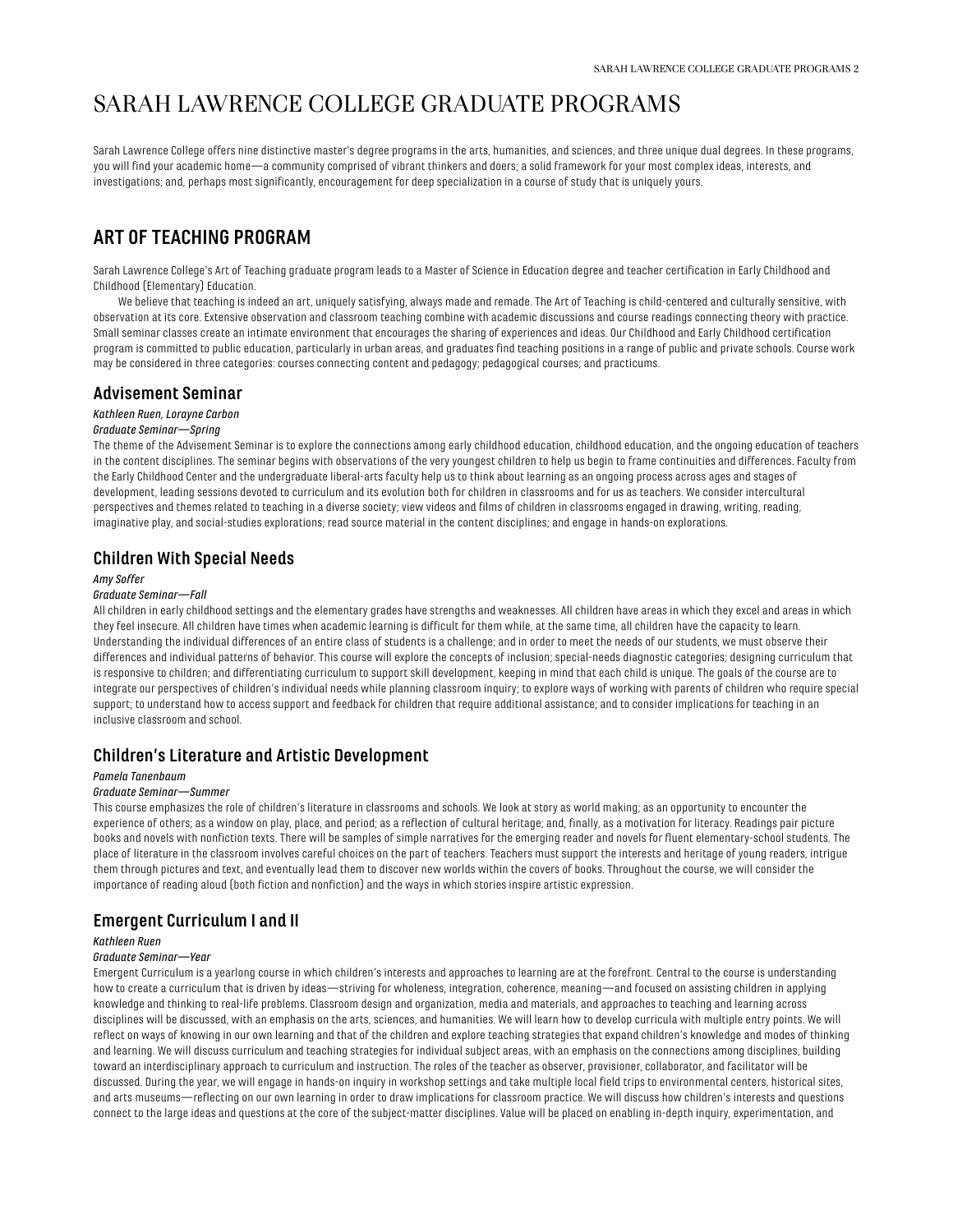#### 3 **Art of Teaching Program**

discovery and on establishing classroom communities based on collaborative learning and rooted in social justice. National and state standards, including the New York State Standards for the Arts, Social Studies, and Sciences, will be critiqued and integrated into our work. By the end of the year, students will create their own multidisciplinary curriculum plan, which will become a resource for colleagues and Art of Teaching alumni.

# **Foundations of Education**

## *Kathleen Ruen*

#### *Graduate Seminar—Summer*

This course will explore multiple lenses through which we view the concept of education, including theoretical, historical, political, sociological, and cultural perspectives. We will begin by considering the historical roots of contemporary education, with particular emphasis on the history of public education in the United States. Drawing on a variety of readings, films, and in-class projects, we will examine constructs of diversity including race, class, culture, language, ability, gender, and sexual identity and discover ways to create an inclusive learning environment for students and their families. The work of John Dewey and other progressive educators will provide a basis for looking at democratic ideals and "pendulum swings" in American education, including current debates concerning standards, testing practices, and political agendas. Throughout the course, students will be asked to reflect on their own school experiences and fieldwork observations in order to make connections between historical and current educational practices.

## **Language and Literacy I and II**

## *Jerusha Beckerman*

#### *Graduate Seminar—Year*

This two-semester course focuses on the making of meaning and knowledge through listening, speaking, reading, and writing in early childhood and childhood. All children—English speakers and English language learners—are recognized as capable of learning and of becoming competent English language and literacy users. Emphasis is on teaching that takes into account each child's approach to learning and pace in learning, valuing the complexity in developing instruction that builds upon what the child already knows and can do.

- Learning is a process by which each person actively constructs meaning from experience, including encounters with print and nonprint texts.
- Language and literacy are social acts.
- Language and literacy develop in the pursuit of real-life enterprise.
- Reading and writing, as with spoken language, are best learned in rich, interactive environments where they serve real purposes.
- Reading and writing do not develop in predefined stages; rather, literacy understanding is complex and unique to the individual.
- Language and literacy cannot be separated from the total expressiveness of the person.
- Literacy is power, and children must have every opportunity to know its power.
- Literacy teaching and learning must be re-envisioned to accommodate a multimodal, multilingual, multimedia world.

We will build our knowledge of language and literacy learning upon these assumptions by reflecting on ourselves as readers, writers, and language users. We will explore how children learn to read and write by observing them as they use language and literacy for real purposes. We will consider new media and technologies as modes of communication and expression and consider how they are reshaping the future of literacy. Our observations of children and our own literacy stories will help us understand the range and complexity of meanings and approaches among any group of learners. Our observations and recollections also will provide an entry point for discussions regarding differences in race, class, ethnicity, gender, and learning style. The challenge for schools to be inclusive of the diversity—to enable each child to differ, yet belong to the community of learners—lies at the core of our work. We will—through our child studies, our recollections, and the readings—begin to develop a picture of inclusive classrooms and schools in which children have the "space to dance with others" and the "room to differ" (Patricia F. Carini). The course paper will be an in-depth inquiry focused on language and literacy teaching and learning and on classroom practice and work with children, examined through the lens of your own philosophy, thought, values, and standards.

## **Mathematics and Technology I and II**

#### *Patricia Virella*

#### *Graduate Seminar—Year*

This course will place strong emphasis on students' own understanding of mathematics as directly related to the mathematics that they will be teaching in earlychildhood and elementary-school classrooms. The course will focus on core concepts of mathematics teaching and learning: the science of patterns and number relationships. Patterns and functions will serve as the lenses through which students will examine connections and applications of the topics to the early childhood and childhood school curricula. Students will develop understandings of the content, concepts, computation, and teaching and learning strategies of mathematics in schools. Emphasis will be placed on constructivist teaching and learning; inquiry-based learning; problem solving; and mathematical reasoning, connections, and communication. Students will be exposed to techniques in differentiating instruction that addresses learning differences and the special needs of English-language learners, as well as ways to identify tasks that challenge and augment mathematical understandings. The use of technology as an integral support for the understanding and application of mathematics will also be a focus of the course. Each class session will provide students with opportunities to engage in authentic mathematical activities, followed by sharing these experiences and ways to implement similar, engaging mathematical tasks in classrooms. As part of their conference work, students will create a concept teaching game and a presentation of the solutions to complex problems.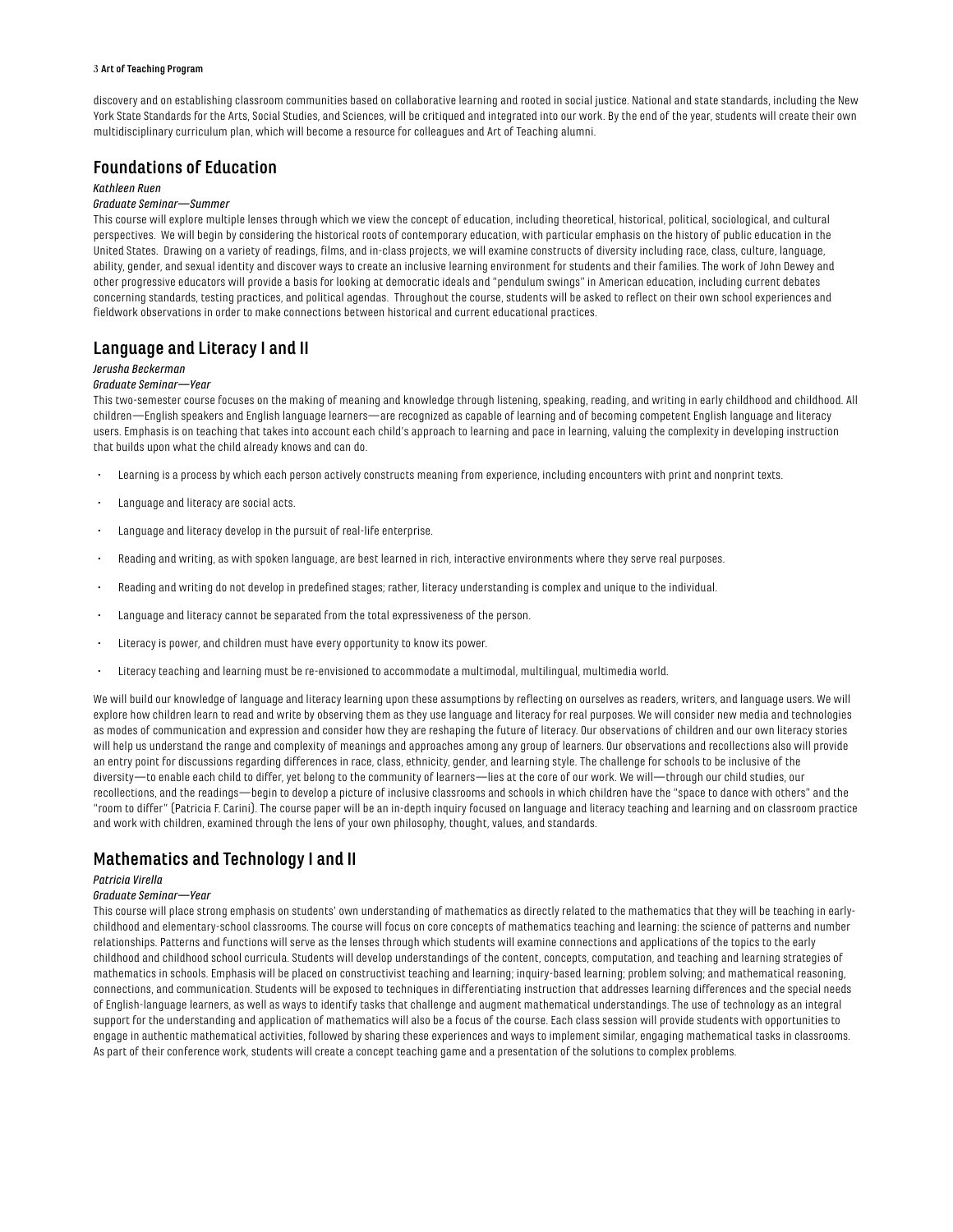## **Observation and Documentation**

## *Jerusha Beckerman*

#### *Graduate Seminar—Fall*

In the Art of Teaching program, we place the observation and documentation of children and their learning at the center of teaching. The emphasis is on seeing every child as capable, unique, and knowable and on children as active makers of their own meaning and knowledge. Observing is focused on what the child can do and is interested in and on how each child thinks and learns. We assume that teachers create their knowledge of teaching and learning through longitudinal observation and documentation of each child as a thinker and learner. This knowledge is the foundation for curriculum development and instructional planning that accommodate individual interests and approaches to learning. The ideas and processes developed at Prospect Archive and Center for Education and Research, by Patricia Carini and others, will be the foundation of the work throughout the course. The Prospect Descriptive Processes and, in particular, the Descriptive Review of the Child will give students a formal and systematic framework for drawing together their observations of children over time. In addition, the review processes developed at Prospect Center will be discussed as avenues for collaborative inquiry and meaning-making among educators and parents. Students will participate in a Descriptive Review and will review longitudinal collections of children's work. They will also learn about descriptive inquiry processes for reviewing curricula and teaching practice. Students will share observations of children in both early childhood and childhood education settings and develop a language of description. We will discuss the importance of creating classrooms where each child is visible through strength. Students will develop a child study that includes: a description of the child using the headings of the Descriptive Review, a collection of the child's work, and reflections on the implications that the longitudinal documentation of the child holds for teaching.

## **Practicum Seminar**

## *Patricia Virella*

#### *Graduate Seminar—Year*

The Practicum Seminar is a yearlong course that supports early childhood and childhood student-teaching experiences and provides opportunities to draw together the ideas, processes, and approaches in early childhood and childhood teaching practice, curriculum development, and instructional planning across content disciplines in prekindergarten through grade two settings and in grades one-through-six classrooms. Issues and questions that arise in student teaching and continue to be present in classrooms and schools will be explored. These include the role of observation and documentation as they inform assessments of children's learning and of teaching itself; the creation of learning environments for children from birth through grade two and in grades one through six, inclusive of all children across racial, ethnic, socioeconomic, and learning differences; the development of approaches that enable continuity for children between home and school and in their school lives; the development of classrooms as communities of learners; and the exploration of the teacher's role and approaches to classroom organization and structure that relate to very young and elementary-age children. Other topics of importance in the course are the creation of opportunities and processes for collaboration among teachers, parents, and administrators and the development of strategies to reflect on, renew, and revise teaching with an emphasis on the importance of professional development. The Practicum Seminar also supports students in their continued efforts to understand the political nature of teaching, placing emphasis on educating for a democratic society. The roles of the family, school, and community in educating children are explored, as well as current philosophies and climate regarding home, school, and community relationships. Practicum Seminar students will keep a reflective journal of their field placement and student-teaching experiences, including observation and documentation of children, classrooms, activities, curriculum planning and facilitation, materials, and media. Students will also begin to develop, refine, and share their thinking regarding their master's project topics.

## **Teaching for Diversity**

## *Carley Reidy, Patricia Virella*

#### *Graduate Seminar—Year*

This course will provide instruction in the methodologies of teaching diverse communities of learners, with an emphasis on meeting the needs of at-risk students. The course will address racial and economic inequality, multilingual education, and the educational needs of diverse families, including single-parent, multiracial, foster, adoptive, blended, LGBTQ, and immigrant families. It will bring forward new research-based practice, such as sheltered instruction operational protocol (SIOP), STEAM learning, and the project model. Engaging families and encouraging them to become collaborators in their child's schooling will be addressed. All students will attend a biweekly, discussion-based seminar and participate in campus initiatives that address key course themes, including the Art of Teaching's Film Series and the Undoing Racism Workshop. Students will integrate their experiential learning with theory, research, policy, and practice. Students in this course will be able to: identify the complex social factors of race, ethnicity, social class, gender, and ability that influence the teaching and learning process; examine their own cultural experience of race, ethnicity, social class, gender, and ability; incorporate developmentally appropriate, evidence-based practice into their classrooms; develop strategies for culturally responsive teaching and assessment; and create a learning environment that respects the dignity of all students.

## **The Child and the Family**

#### *Linwood J. Lewis*

#### *Graduate Seminar—Summer*

Children must struggle with many issues while making their way toward adulthood. Teachers' understandings of family culture and the interconnections between health and learning are crucial to children's success in the classroom and central to the content of this course. We will study how families affect the development of children, for no other unit of analysis more richly displays gender, social, and cultural factors and their influence on individual behavior and development. Today, children spend more time than ever before in early childhood programs and grade schools. We will investigate how families and schools provide a framework for the exploration of the social world and socialize children according to cultural norms. Health and learning are intertwined in the context of the child's social, emotional, intellectual, and physical development. In order for teachers to be equipped to help their students in the areas of personal health and safety, we will review the national and state health learning standards, as well as the range of environmental factors that inhibit children's development and learning (including the identification and implications of drug and alcohol abuse). We will also examine the social, political, and psychological concerns faced by children with chronic diseases and by their families and the plethora of health-care issues with which they must contend. Through readings and case-study analyses, students will explore the importance of teachers' understanding of the complexities of the lives of children and families in order to better prepare for the challenges of the classroom.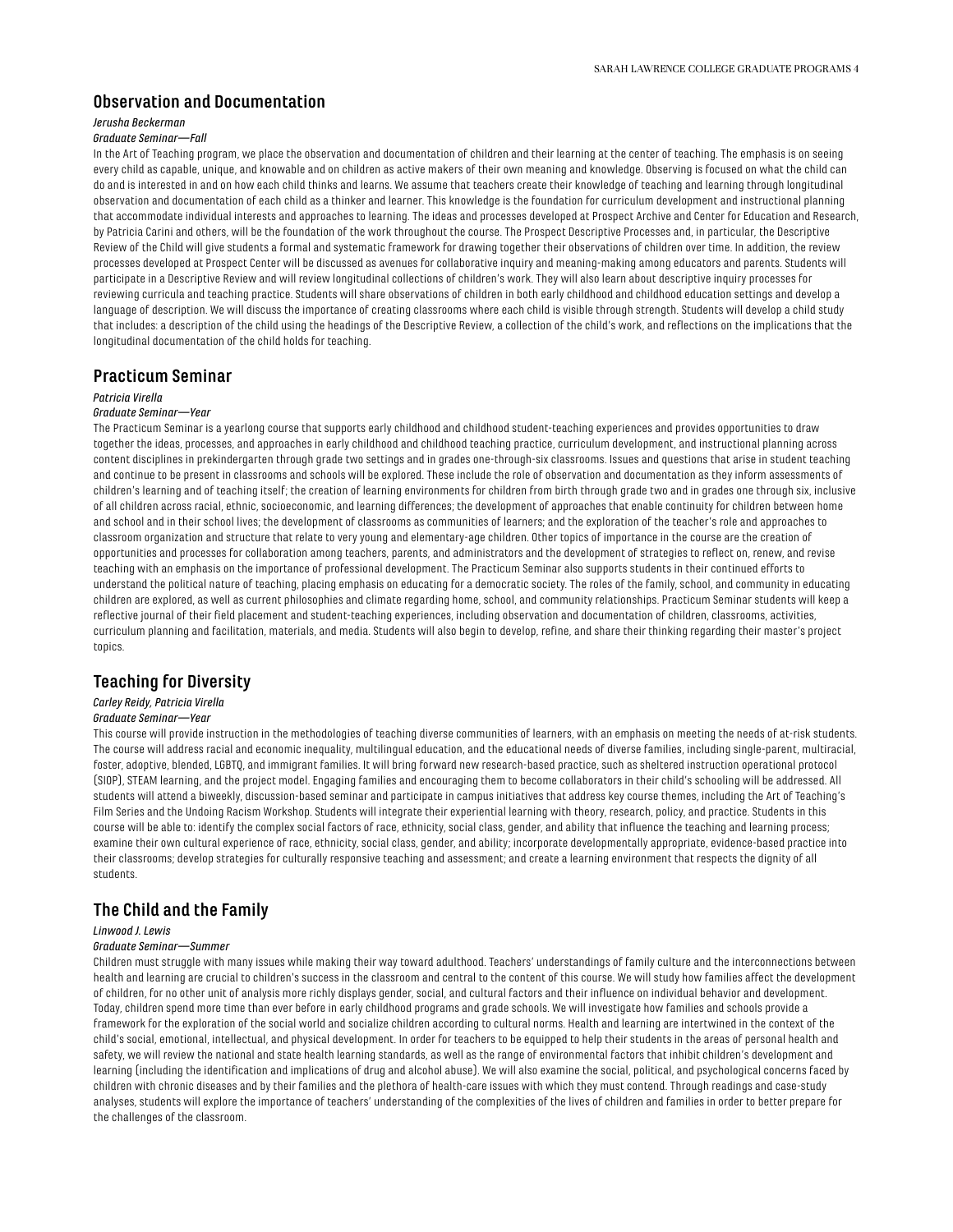# **Theories of Development**

# *Kim Ferguson (Kim Johnson)*

# *Graduate Seminar—Spring*

The field of developmental psychology has been shaped by several different, and often conflicting, visions of childhood experience. These visions have, in turn, influenced early childhood and childhood education practice. In this course, we will study the classical theories—behaviorist, psychoanalytic, and cognitivedevelopmental—as they were originally formulated and in light of subsequent critiques and revisions. We will focus on the kinds of questions that each theory asks and the "image of the child" that each puts forth. Recent challenges within the field have highlighted specific conceptual problems, which we will address. Are patterns of development universal or culture- specific? Can childhood experiences be thought of as proceeding in a series of stages? How do we construct methods for studying children that will recognize and validate the significance of differing social and cultural experiences? How can we forge a multicultural view of development such that development is understood in terms of how it is experienced within a given cultural context? The goal of the course is to prepare students to integrate theory and practice into their work with children. Required papers will reflect this integration.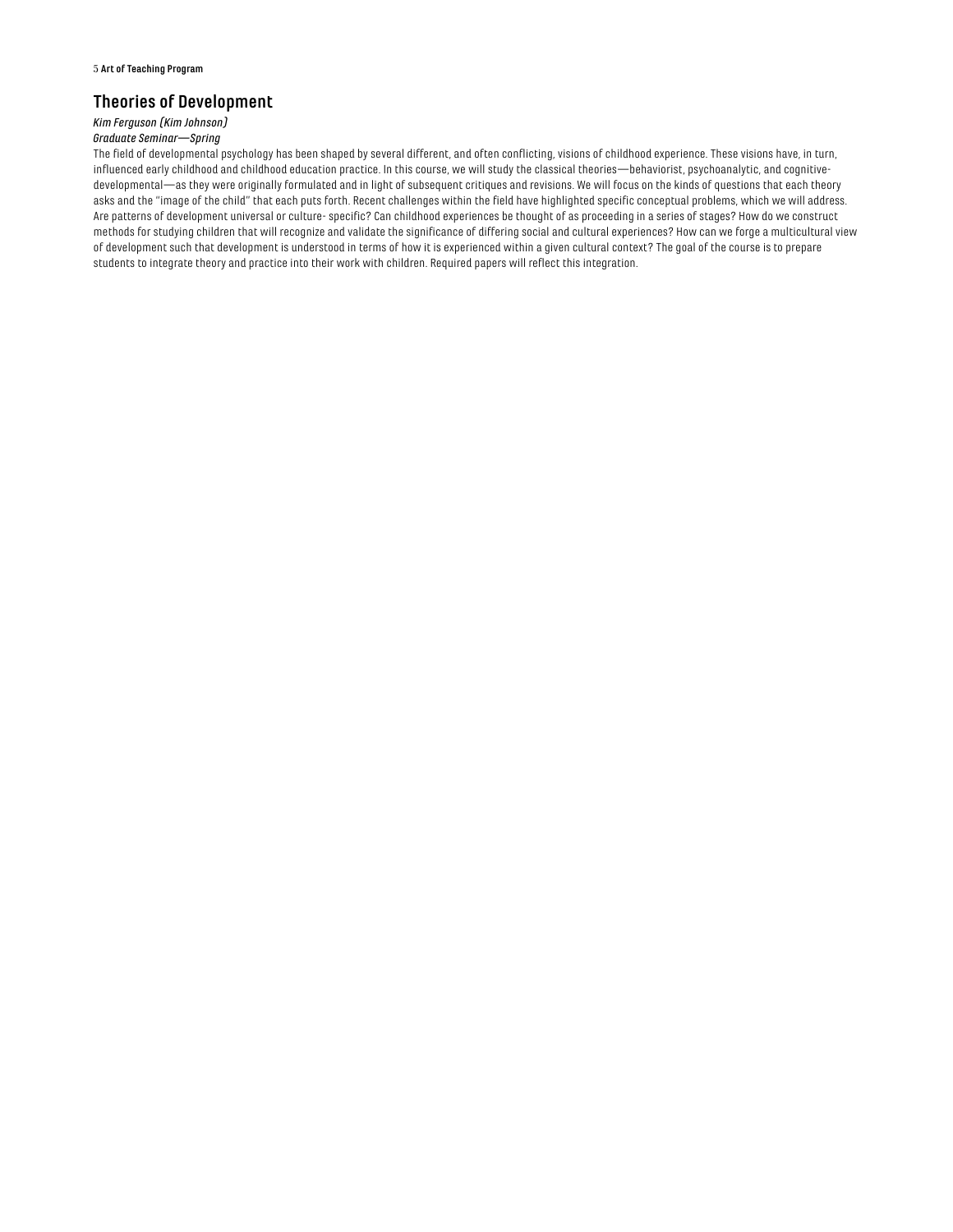# <span id="page-6-0"></span>**CHILD DEVELOPMENT PROGRAM**

Combining theoretical perspectives with practical fieldwork, the Child Development Program places the social, emotional, cognitive, and cultural lives of children at the forefront.

Students engage in research throughout the program, reading and learning directly from primary sources such as journals, current research, and the writings of leading psychologists—not textbooks. From the beginning, students are immersed in child development theory, which they relate to their experiences with children in small seminars and one-on-one conferences. Fieldwork opportunities abound, from therapeutic preschools to elementary or secondary schools to child-life programs on pediatric wards.

# **The Experiences of Immigrant Children**

## *Rochelle Cassells*

## *Graduate Seminar—Spring*

In the years to come, the United States is expected to see unprecedented growth in the foreign-born population. As our population becomes more diverse, we have an essential need to understand the experiences of immigrant individuals. In this seminar, students will explore the influence of immigration policies on recent trends in immigration and the consequences of those policies on families. Special attention is paid to the intersection of gender, poverty, and race in shaping patterns of migration. Although theories of immigration span many social-science disciplines, the bioecological-systems approach will be used as a framework for contextualizing these theories and for applying a child-centric view to the migratory process. This seminar will take turns considering the unique experiences of Asian, Latinx, and black immigrant children before, during, and after migration.Issues of legal status and maternal separation are central course themes. Other course topics include acculturative stress, discrimination, family dynamics, identity, and trauma. These experiences will be connected to the developmental outcomes of immigrant children. Course work requires students to consider the experiences of immigrant children and how best our schools, communities, and broader society can meet the children's needs. During the semester, students are asked to engage with the bioecological model of development in order to structure their analysis of the many factors affecting immigrant children. Students are encouraged to use their conference projects to hone in on one area of interest. *Prerequisite: Previous course work in psychology, politics, or public policy or permission of the instructor.*

## **What's in a Name? Perspectives on Poverty**

## *Rochelle Cassells*

#### *Graduate Seminar—Fall*

*Poverty, misery, or want is a phantom with a thousand faces that vents its fury primarily among the majority of people who live in what is referred to as the Third World and among the pockets of poor people living on the fringes of the large industrialized cities*… —Santiago Barquín

What is poverty? Does it have a face? Is it confined to a particular space? What does it mean to be poor? This seminar challenges students to confront their individual conceptualizations of poverty through a cross-disciplinary study into its dynamics. Readings will survey the way poverty has been defined by economists, psychologists, philosophers, and neuroscientists. Students will gain an understanding of how these definitions bear on the methodological approaches used to study both the prevalence of poverty and the severity of its effects. Students are expected to discuss the merits and demerits of each perspective and the practical consequences that they engender. The course will move to situate poverty into context in order to examine how it is expressed across different environments. How is urban poverty similar to or different from rural poverty? Does suburban poverty even exist? The course will trace the origin of stereotypes about poor people and how they are perpetuated and supported by popular discourse through readings from *White Trash: The 200-year Untold History of Class in America*. Readings from *\$2.00 a Day: Living on Almost Nothing in America* will ask students to interrogate the factuality of myths about who is poor. Together, the course will ponder the differential impact of poverty on racial and ethnic groups in America. Students will be asked to evaluate state-level welfare policies to observe the variation in state legislatures and the consequences for individuals and families. In thinking about the consequences of poverty, the course will also cover the way individuals are shaped by poverty, charting its effects on the brain and the body. Conference projects will give students the opportunity to research poverty-related social issues such as the poverty-obesity paradox and the income-academic achievement gap. Throughout the course, students are encouraged to be mindful of the way poverty is operationalized and to consider what psychological perspectives have to offer by way of improving our understanding of how people are affected by life in poverty. *Previous coursework in psychology, sociology, or economics or instructor permission is required.*

# **Neurodiversity and Clinical Psychology**

## *David Sivesind*

#### *Graduate Seminar—Spring*

*Neurodiversity may be every bit as crucial for the human race as biodiversity is for life in general. Who can say what form of wiring will prove best at any given moment?* —Harvey Blume, *The Atlantic*, 1998

*Defects, disorders, diseases can play a paradoxical role by bringing out latent powers, developments, evolutions, forms of life that might never be seen, or even be imaginable, in their absence.* —Oliver Sacks

This seminar focuses on the concept of neurodiversity and the potential impact of this concept in understanding certain clinical concerns. To some authors, the concept of neurodiversity is of simple relation to the concepts of biodiversity or genetic diversity, with the focus on different ways in which brains might develop. To other authors, the term describes a social/political stance in viewing difference. This is the concept of neurodiversity that will be explored in the course, as it relates to current and developing ways of understanding difference related to several ways of presenting traditionally-termed "disorders" within mental-health treatment. Definitions of the term "neurodiversity" vary, with one conference defining it as: "A concept where neurological differences are to be recognized and respected as any other human variation. (National Symposium on Neurodiversity, 2011). From this point of view, such differences are not necessarily pathology but, rather, differences to be celebrated and respected. This is in stark contrast to deficit models of taxonomy of mental illness, such as catalogued in the DSM 5. The course will provide an overview of this form of disorder description in order to frame those points of view, which contain distinctly different and sometimes opposed assumptions. We will explore ways in which those views have influence regarding the spirit of intervention (i.e., correction versus accommodation). Readings will explore important related continuums of essentialist versus contextualist understandings of those presentations that help us understand how focus of interventions vary based on underlying assumptions. The course begins with a focus on those points of view regarding autism, as that is the area where the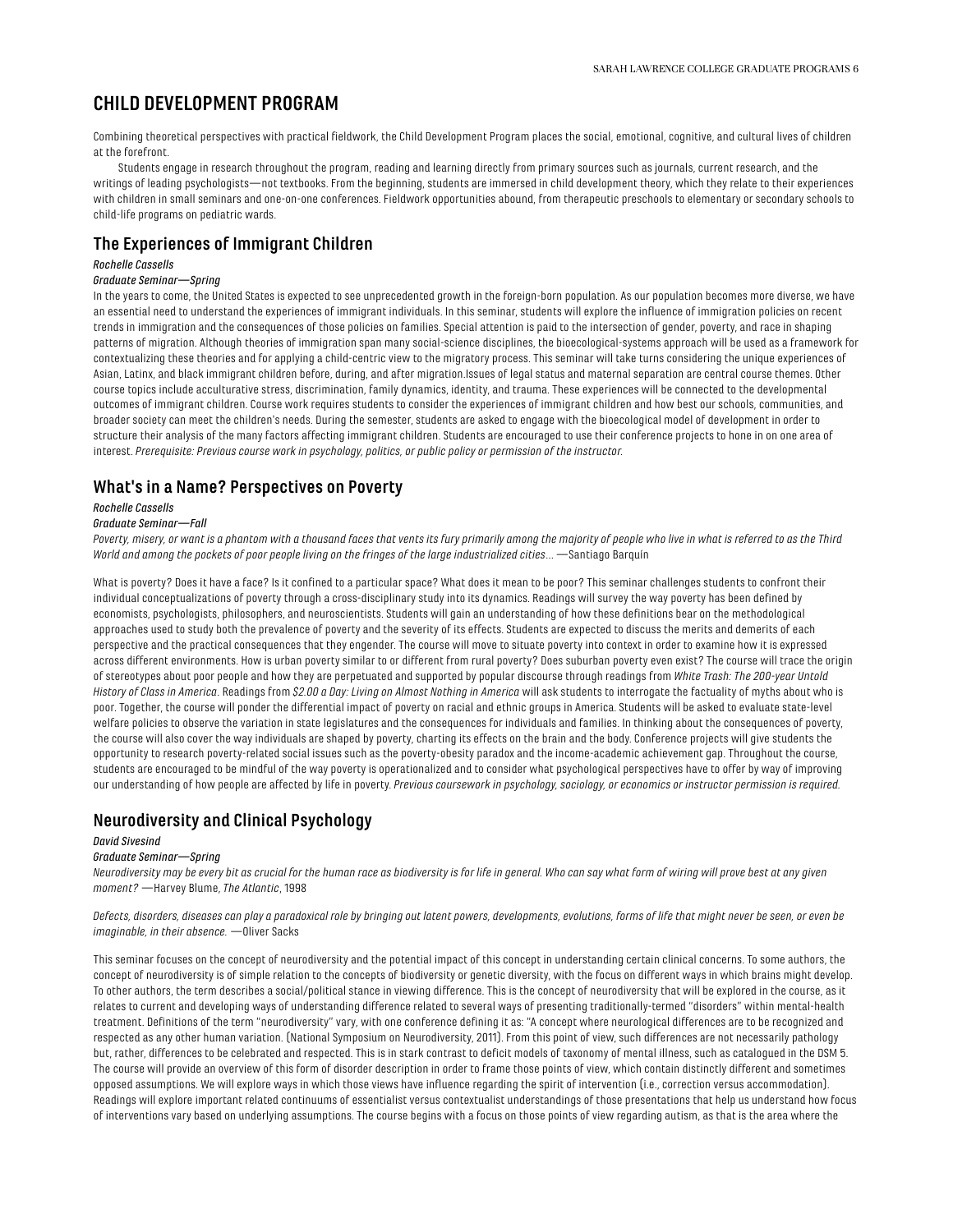#### 7 **Child Development Program**

neurodiversity movement first gained the powerful momentum of self-advocacy and framed the larger debate regarding challenges to the deficit model. Since that initial momentum, the neurodiversity concept has also been applied to other areas of difference: dyslexia, ADHD, bipolar disorder, and others. The course also incorporates an older literature regarding the sometimes assumed link between mental illness and creativity, which is complex, as well as literature focused on potential overlooked strengths and abilities that may exist within those populations. We will consider work in this domain such as Kay Jamison, Oliver Sacks, Naoki Higashida, and others. Most of all, the course aims to increase student understanding regarding potential heightened abilities, as well as challenges, in neurodiverse populations.

## **Language Development**

#### *Barbara Schecter*

#### *Graduate Seminar—Spring*

Learning language is a fundamental aspect of the human experience that is reproduced from generation to generation all over the world. Yet how similar are the processes of language development among people of different places and backgrounds? This course will explore the nature of language and its relation to thinking, meaning-making, and culture. We will begin with a look at the phenomena of first language acquisition—naming, categorizing, conversation, private speech, storytelling, metaphor—and how they constitute and express children's experiences in their worlds. We will then consider topics such as language and gender, early literacy, second-language learning in the contexts of bilingualism, transitions from home to school, and immigration. Readings will be drawn from psychological studies and observational and ethnographic accounts. Students will be encouraged to do fieldwork in settings, including in our Early Childhood Center, where they can observe and record language to investigate and document the processes that we will be studying or as the basis for conference projects. *A previous course in psychology or a social science is expected.*

# **Children's Health in a Multicultural Context**

#### *Linwood J. Lewis*

#### *Graduate Seminar—Spring*

This course offers, within a cultural context, an overview of theoretical and research issues in the psychological study of health and illness in children. We will examine theoretical perspectives in the psychology of health, health cognition, illness prevention, stress, and coping with illness and highlight research, methods, and applied issues. This class is appropriate for those interested in a variety of health careers. Conference work may range from empirical research to bibliographic research in this area. Community partnership/service learning work is an option in this class. *A background in social sciences or education is recommended.*

# **Research Seminar: 21st-Century Sleep**

## *Meghan Jablonski*

#### *Graduate Seminar—Spring*

Technological advancements in the last century helped build an understanding of the neurophysiological and neuropsychological processes of sleep; technological advancements in the current century have made understanding and monitoring one's own sleep widely accessible using digital devices and apps. Having been long marginalized or seen as a weakness, an indulgent luxury, or a barrier to productivity, the value of sleep as a physiological a psychological asset is gaining prominence. Consideration of sleep as central to well-being, cognitive function, creativity, and productivity is entering the mainstream discourse, and advocacy for sleep as a human right is gaining voice. Nap chairs are popping up in workplaces, the discovery of body clocks was awarded a Nobel Prize, and sleep deprivation has become a noted public-health concern. In a time where we are surrounded by digital screens, electric light, all-day coffee culture, and demanding expectations on time—and access to quality sleep is impacted by socioeconomic disparity—a culture is emerging in which sleep is regarded as a valued asset, not merely time spent "off" from waking life. What is the research supporting this emerging sleep narrative? What are the social, emotional, cognitive, and neuropsychological benefits of sleep? What is the impact of impaired sleep? What are the barriers to sleep and sleep access? What is an optimal sleep environment? And what new questions do we pose? Is there a relationship among sleep quality, anxiety, and attention challenges? Is there a relationship between sleepwalking and stress? How do attitudes toward sleep impact the experience of people with chronic fatigue? Do children who get regular and adequate sleep demonstrate greater social competence? How does attachment security impact sleep quality? What is the relationship between gender and sleep needs? How does sleeping in alignment with seasonal light/dark patterns impact mood? How does access to digital devices impact sleep quality? Is adequate sleep stigmatized in a 24-hour culture? How do attitudes toward caffeine use differ from attitudes toward nootropics ("smart drugs" intended to reduce the need for sleep)? How does sleep quality impact productivity? Do high-school classes start too early for teenagers? Will napping after studying improve memory? How does sleep quality impact athletic performance? Does sleep quality impact how dance students learn new choreography? Do artists, musicians, and writers find creative solutions in dreams? Does meditation lead to more lucid dreams? How does room temperature impact sleep quality? How does working night shifts impact mood and cognitive functioning? How do socioeconomic barriers to adequate sleep and homelessness impact academic performance and well-being in school-age children? In this intermediate-level course, we will attempt to better understand questions such as these and others related to the broad topic of sleep. Through examining established research/theory and pursuing new lines of research, students will consider the impact of sleep quality on physical and emotional well-being, productivity, academic/work performance, cognitive and social functioning; the impact of physical illness and/or mental illness on sleep quality; the role of sleep and dreaming in memory, learning, and other functions; developmental sleep needs and patterns; gender differences in sleep needs and sleep quality; the impact of sleep environment on sleep quality; sleep in the digital age; and the impact of psychosocial factors/economic disparity on sleep quality. Over the course of the semester, students will design an independent research project related to one of those topics or another topic relevant to sleep. Students will learn how to conduct an academic literature review, formulate the rationale for a research project, develop an effective research methodology, collect data, analyze data, interpret the results, and communicate the findings in an APA-style paper. This course serves as an introduction to research methods, with a specific focus on sleep-related phenomena through your own research. Topics will include experimental research design, case studies, observational techniques, survey development, and hypothesis testing. In addition to individual A/B-week conference meetings, students will discuss conference research projects in class throughout the semester, providing and obtaining feedback to/from peers on formulating research questions, methods, data analysis, and interpretation of results. Projects could include fieldwork at the Early Childhood Center or another setting relevant to the project.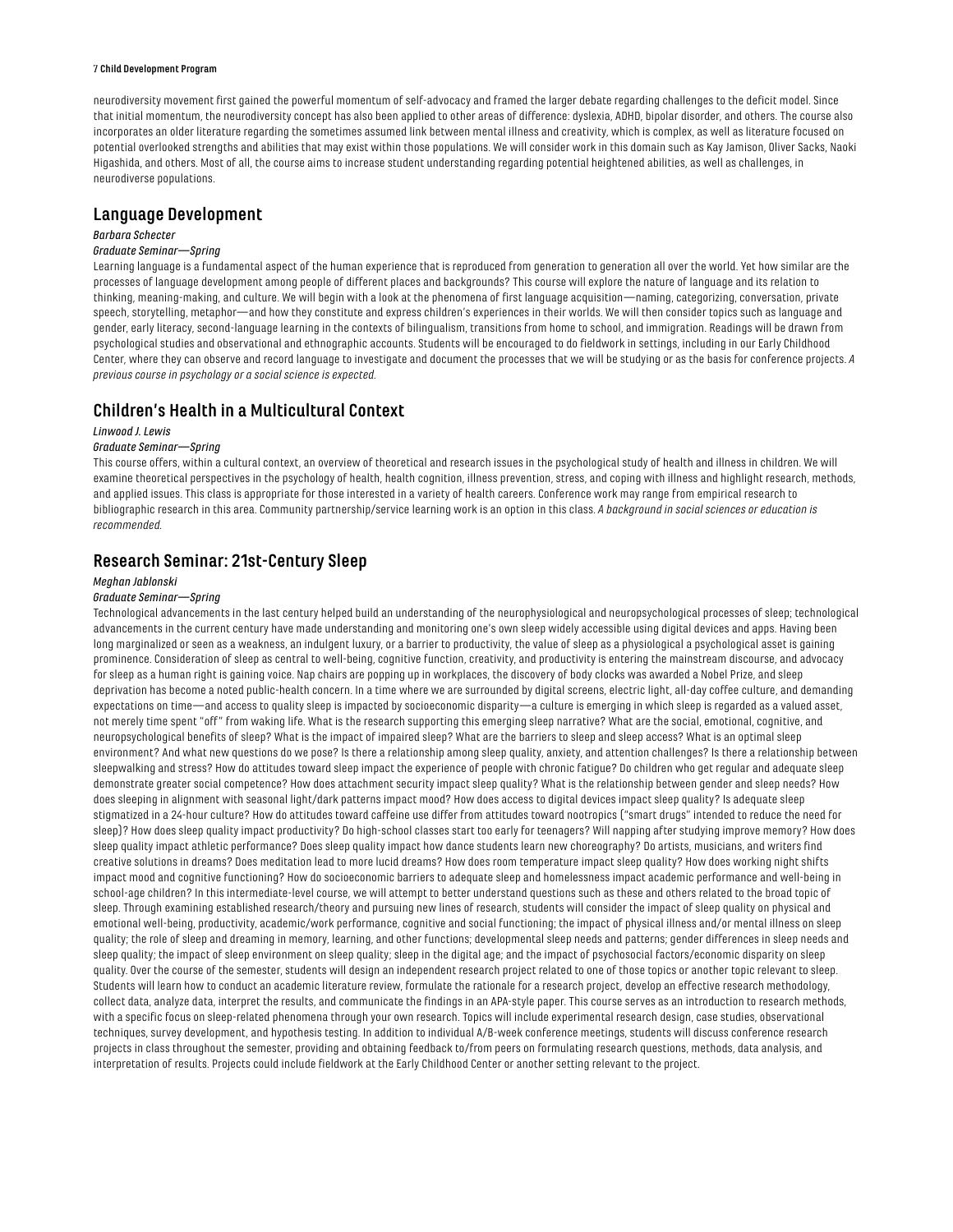# **Children's Literature: Developmental and Literary Perspectives**

## *Charlotte L. Doyle*

## *Graduate Seminar—Spring*

Children's books are an important bridge between adults and the world of children. In this course, we will ask questions such as: What are the purposes of literature for children? What makes a children's book developmentally appropriate for a child of a particular age? What is important to children as they read or listen? How do children become readers? How can children's books portray the uniqueness of a particular culture or subculture, allowing those within to see their experience reflected in books and those outside to gain insight into the lives of others? To what extent can books transcend the particularities of a given period and place? Course readings include writings about child development, works about children's literature, and, most centrally, children's books themselves—picture books, fairy tales, and novels for children. Class emphasis will be on books for children up to the age of about 12. Among our children's book authors will be Margaret Wise Brown, C. S. Lewis, Katherine Paterson, Maurice Sendak, Mildred Taylor, E. B. White, and Vera B. Williams. Many different kinds of conference projects are appropriate for this course. In past years, for example, students have worked with children (and their books) in fieldwork and servicelearning settings, written original work for children (sometimes illustrating it, as well), traced a theme in children's books, explored children's books that illuminate particular racial or ethnic experiences, or examined books that capture the challenge of various disabilities.

## **Puzzling Over People: Social Reasoning in Childhood and Adolescence**

#### *Carl Barenboim*

## *Graduate Seminar—Spring*

We humans tend to find other people to be the most interesting "objects" in our lives—and for good reason. As infants, we are completely dependent upon others for our very survival; and throughout our lives, other people serve as the social bedrock of our existence. We are a social species, one that derives "fitness" through our abilities to read the social terrain and figure out social meaning in our interactions with others. There are a range of timely questions to address: How do we do this, and how does it develop throughout childhood? Are we "hardwired" in some ways to feel what other people are feeling? What about the special case of childhood autism? How do our emotions interact with our cognitions about the social world to affect our views of self and others and our future social lives? What would cause us to have a relatively good or poor "emotional IQ," and what are the consequences? What are the roles of family and childhood friends in this process? These are some of the issues that we will address in this course. The opportunity will be available for hands-on fieldwork with children in order to observe children puzzling over people in real life. *Prerequisite: prior course in psychology.*

## **Social Development**

#### *Carl Barenboim*

#### *Graduate Seminar—Fall*

Some of the most interesting and most important pieces of knowledge that a child will ever learn are not taught in school. So it is with the child's social world. Unlike "reading, writing, and 'rithmetic," there is no "Social Thinking 101." Further, by the time children reach school age, they have already spent years learning the "lessons of life" and affecting those around them. This course will explore the social world of the child from birth through adolescence, focusing on three main areas: parent/child relations, sex-role development, and moral development. Within parenting, we will examine issues such as different parenting "styles," the long-term consequences of divorce, and the "hurrying" of children to achieve major milestones at ever-earlier ages. Within the topic of sex-role development, we will read about the role of powerful socialization forces, including the mass media, and the socialization pressures that children place upon themselves and each other. Within moral development, we will study the growth of moral emotions—such as empathy, shame, and guilt—and the role of gender and culture in shaping our sense of right and wrong. Conference work may include field placement at the Early Childhood Center or other venues, as interactions with real children will be encouraged. *Prerequisite: prior course in psychology.*

# **Challenges to Development: Child and Adolescent Psychopathology**

#### *Jan Drucker*

#### *Graduate Seminar—Spring*

We live in a society that often seems preoccupied with labeling people and their characteristics as "normal" or "abnormal." This course covers some of the material usually found in "Abnormal Psychology" courses by addressing the multiple factors that play a role in shaping a child's development, particularly as those factors may result in what we think of as psychopathology. Starting with a consideration of what the terms "normality" and "pathology" may refer to in our culture, we will read about and discuss a variety of situations that illustrate different interactions of inborn, environmental, and experiential influences on developing lives. For example, we will read theory and case material addressing congenital conditions such as deafness and life events such as acute trauma and abuse, as well as the range of less clear-cut circumstances and complex interactions of variables that have an impact on growth and adaptation in childhood and adolescence. We will try, however, to bring both critical lenses and a range of individual perspectives to bear on our discussion of readings drawn from clinical and developmental psychology, memoir, and research studies. In this process, we will examine a number of the current conversations and controversies about assessment, diagnostic/labeling, early intervention, use of psychoactive medications, and treatment modalities. Students will be required to engage in fieldwork at the Early Childhood Center or elsewhere and may choose whether to focus conference projects on aspects of that experience.

# **Early Intervention Approaches for Young Children and Their Families**

## *Cindy Puccio*

#### *Graduate Seminar—Spring*

This course will explore several early intervention approaches for young children and their families, with a particular emphasis on the theory and technique of play therapy. While the course will focus mostly on child-centered play therapy (CCPT), we will also look at the methodology of other types of approaches and the ways in which those approaches address treatment issues. In addition, course material will highlight cultural considerations, therapeutic work with parents, challenges in treatment, self-reflection, and analysis of case studies. Readings, class discussion, group play-based activities, video illustrations, and reflection will provide students with both a theoretical and a clinical basis for how play-based therapeutic work with young children factors into early intervention.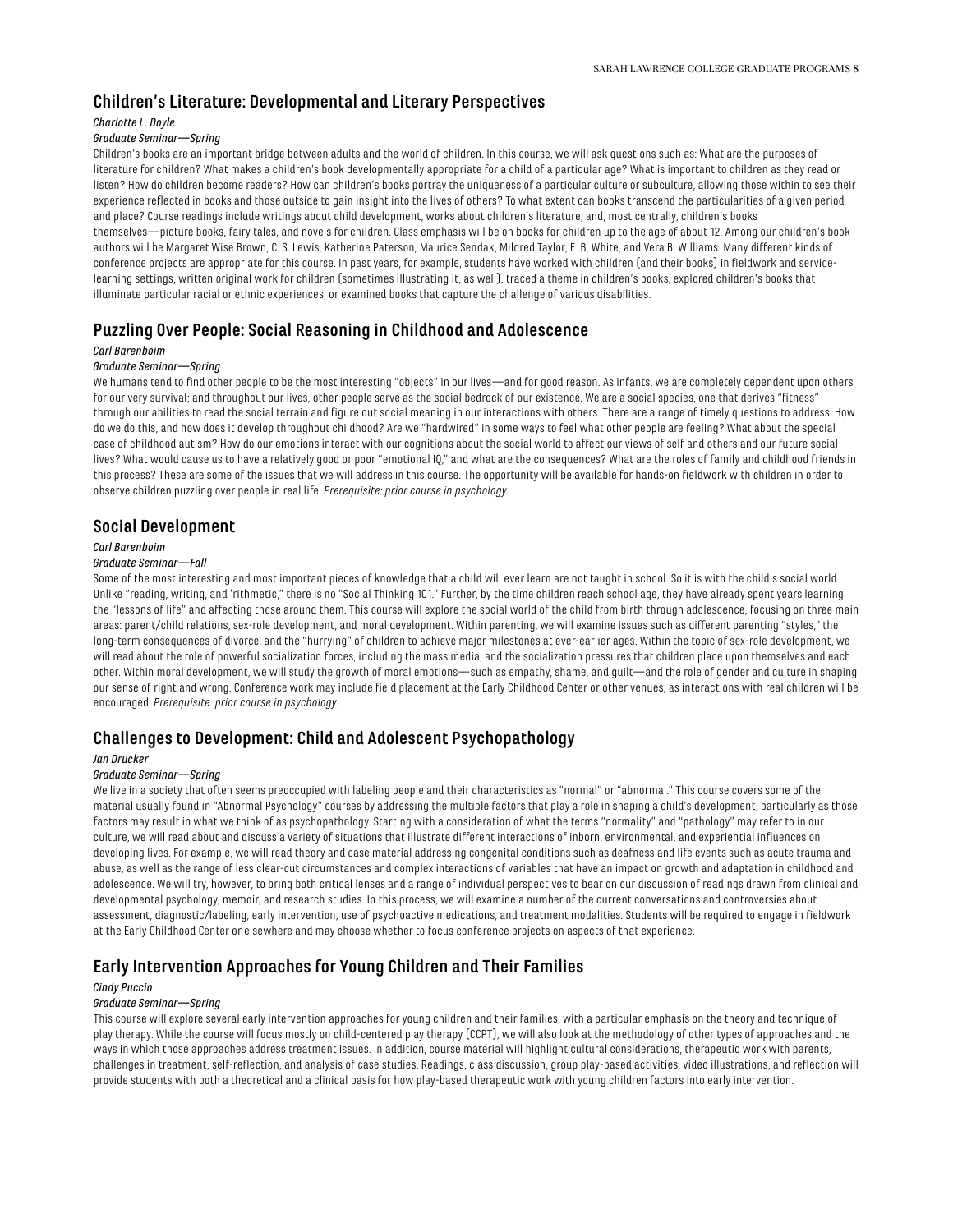## **Personality Development**

## *Jan Drucker*

#### *Graduate Seminar—Fall*

A century ago, Sigmund Freud postulated a complex theory of the development of the person. While some aspects of his theory have come into question, many of the basic principles of psychoanalytic theory have become part of our common culture and worldview. This course will explore developmental concepts about how personality comes to be through reading and discussion of the work of key contributors to psychoanalytic developmental theory since Freud. We will trace the evolution of what Pine has called the "four psychologies of psychoanalysis"—drive, ego, object, and self-psychologies—as well as the more recent integrative "relational perspective." This is a different approach from the social personality work done on trait psychology, and we will consider its value for developmental understanding of the person. We will also consider the issues that this approach raises about children's development into individuals with unique personalities within broad, shared developmental patterns in a given culture. Readings will include the work of Anna Freud, Erik Erikson, Margaret Mahler, Daniel Stern, Steven Mitchell, Nancy Chodorow, and George Vaillant. Throughout the semester, we will return to fundamental themes such as the complex interaction of nature and nurture, the unanswered questions about the development of personal style, and the cultural dimensions of personality development. An interest in theory and its applications is important, as is some background in psychology. Fieldwork at the Early Childhood Center or another appropriate setting is required, although conference projects may or may not center on aspects of that experience, depending on the individual student's interest.

# **Theories of Development**

## *Barbara Schecter*

#### *Graduate Seminar—Fall*

"There's nothing so practical as a good theory," suggested Kurt Lewin over a hundred years ago. Since then, the competing theoretical models of Freud, Skinner, Piaget, Vygotsky, and others have shaped the field of developmental psychology and have been used by parents and educators to determine child-care practice and education. In this course, we will study the classic theories—psychoanalytic, behaviorist, and cognitive-developmental—as they were originally formulated and in light of subsequent critiques and revisions. Questions we will consider include: Are there patterns in our emotional, thinking, or social lives that can be seen as universal, or are these always culture-specific? Can life experiences be conceptualized in a series of stages? How else can we understand change over time? We will use theoretical perspectives as lenses through which to view different aspects of experience—the origins of wishes and desires, early parent-child attachments, intersubjectivity in the emergence of self, symbolic and imaginative thinking, and the role of play in learning. For conference work, students will be encouraged to do fieldwork at the Early Childhood Center or in another setting with children, as one goal of the course is to bridge theory and practice.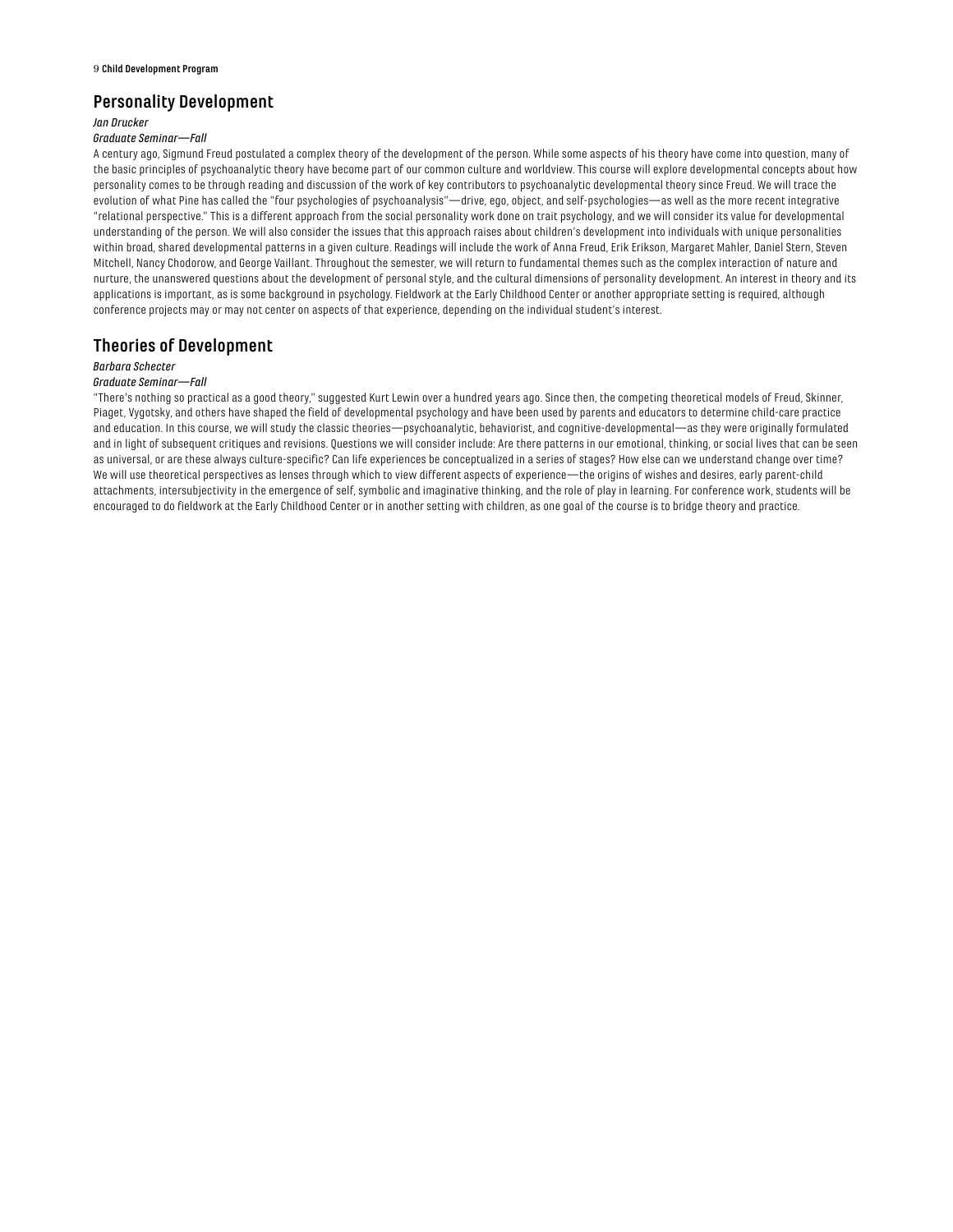# <span id="page-10-0"></span>**MFA DANCE PROGRAM**

The Sarah Lawrence College MFA in Dance is based on the premise that the art of dance is an integration of body, mind, and spirit learned through creative, technical, and intellectual practices.

Students are exposed to vital aspects of the art as performers, creators, and observers and are encouraged to study broadly, widen their definitions of dance and performance, and engage in explorations of form and function. The program combines seminars in reading, writing, and research; choreographic inquiry; and a daily physical practice chosen from contemporary dance, classical ballet, African dance, yoga, t'ai chi ch'uan, and studies in world dance. All students also study experiential anatomy, dance history, lighting design and stagecraft, and music for dancers.

## **Introduction to Dance History**

# *Charmian Wells*

## *Component—Year*

This course explores the history of Western theatrical dance from the courts of Louis XIV to the present. The course offers an overview of key artistic movements and traces the development of major forms and genres, considering them within their social, cultural, racial, and gendered contexts. Through class screenings, attendance at live performances, and written assignments, students will learn methods of observation, analysis, interpretation, and evaluation informed by a broad understanding of dance's past and present and how that relates to their own research and practice. *This course is for all students beginning the dance program.*

## **Butoh Practices and Beyond**

#### *Mina Nishimura*

## *Component—Spring*

In this class, we will engage in a series of somatic, improvisational movement and vocalization practices that reflect principals of butoh, Zen, and Noguchi Taiso (or water body movements). Through engaging in those practices, we will explore a way to liberate our body from a sense of self and from existing concepts of a body in order to realize an unprecedented transformation and evolution of the body. We will be descending a ladder into a well that is hidden deep inside the body and will keep digging the well until the water splashes out. We will also examine specific images used in butoh scores (e.g., throw up something red and something blue, being jealous of dog's vein, stick to salmon's face like a psycho…) to explore and cultivate more profound and active relationships between "images" and "movements." This class is open to dance, theatre, and any other students who are curious and interested in discovering alternative approaches to body and movement practices.

## **Advanced Dance History: Topics in 20th-Century Dance and Performance History**

#### *Kyle Bukhari*

#### *Graduate Seminar—Spring*

This writing-focused graduate seminar examines 20th-century dance history from a variety of critical perspectives such as collaboration and intermedial aesthetics; transdisciplinary and experimental performance practices; gender, race, and sexuality; site-specific work; and technology and screendance. Students will have the opportunity to deepen their expertise of the subject and exercise their own critical and scholarly voices by unsettling and questioning the Western theatrical dance canon from robustly informed historical, social, technological, and aesthetic points of view.

## **African Diasporic Dance**

## *Efeya Ifadayo M Sampson, Lacina Coulibaly*

#### *Component—Year*

This yearlong course will use physical embodiment as a mode of learning about and an understanding of African diasporic cultures. In addition to physical practice, master classes led by artists and teachers regarded as masters in the field of African diasporic dance and music, along with supplementary study materials, will be used to explore the breadth, diversity, history, and technique of dances derivative of the Africa diaspora. Afro Haitian, West African, Orisha dances (Lucumi, Afro Cuban), and social dance are some genres that will be explored. Participation in year-end showings will provide students with the opportunity to apply studies in a performative context. *Students may enter this yearlong course in the second semester only with permission of the instructor.*

## **Anatomy in Action**

## *Sasha Welsh, Peggy Gould*

#### *Component—Year*

How is it possible for humans to move in the multitude of ways that we do? Learn to develop your X-ray vision of human beings in motion through functional anatomical study that combines movement practice, drawing, lecture, and problem solving. In this course, movement is a powerful vehicle for experiencing in detail our profoundly adaptable musculoskeletal anatomy. Facilitating our study of the entire musculoskeletal system, we will learn Irene Dowd's Spirals™, a comprehensive warm-up/cool-down for dancing that coordinates all joints and muscles through their fullest range of motion. In addition to movement practice, drawings will be part of each week's lecture. (Drawing materials will be provided.) Insights and skills developed in this course can provide tremendous inspiration in the process of movement invention and composition. *The course will be taught by Ms. Welsh in the fall and Ms. Gould in the spring. Students who wish to join this yearlong class in the second semester may do so only with the permission of the instructor.*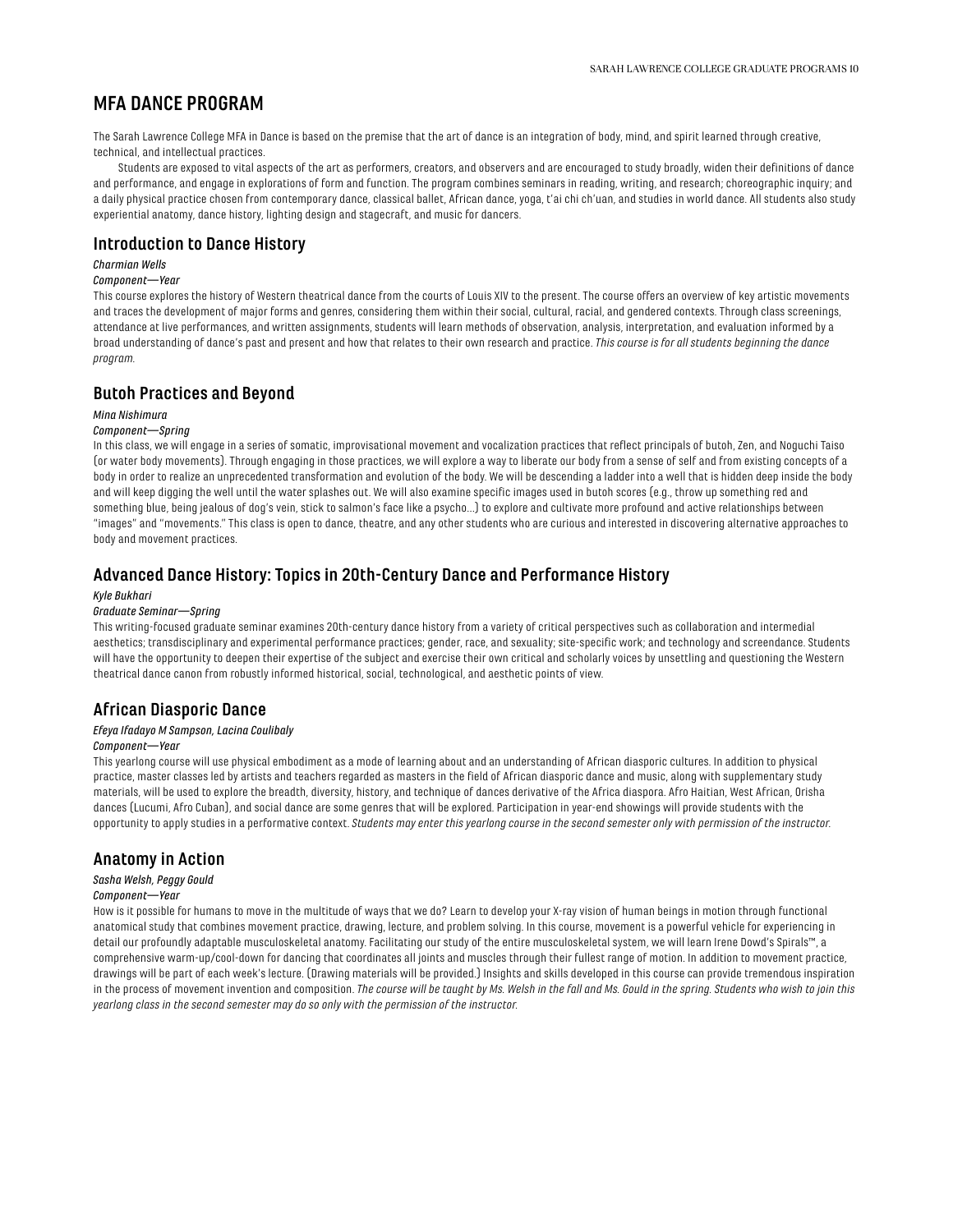#### 11 **MFA Dance Program**

## **Ballet**

#### *Barbara Forbes, Merceditas Mañago-Alexander*

#### *Component—Year*

Ballet students at all levels will be guided toward creative and expressive freedom in their dancing, enhancing the qualities of ease, grace, musicality, and symmetry that define this form. We will explore alignment, with an emphasis on anatomical principles; we will cultivate awareness of how to enlist the appropriate neuromuscular effort for efficient movement; and we will coordinate all aspects of body, mind, and spirit, integrating them harmoniously. *Students may enter this yearlong course in the second semester only with permission of the teacher.*

## **Composition**

## *Sara Rudner, Beth Gill*

## *Component—Year*

Movement and creativity are the birthrights of every human being. This component will explore expressive and communicative movement possibilities by introducing different strategies for making dances. Problems posed run the gamut from conceptually driven dance/theatre to structured movement improvisations. Learn to access and mold kinetic vocabularies collaboratively, or individually, and incorporate music, sound, gesture, text, and objects in pursuit of a vision. Students will be asked to create and perform studies, direct one another, and share and discuss ideas and solutions with peers. Students are not required to make finished products but, rather, to involve themselves in the challenges and joys of rigorous play. *This course will be taught by Ms. Rudner in the fall and Ms. Gill in the spring.*

## **Conditioning for Dancers**

#### *Eleanor Hullihan*

#### *Component—Spring*

This course provides students with a weekly opportunity to explore and practice supplemental training strategies to support development of specialized skills required in dancing. Building on work done once or twice per semester in the dance practice conferences, training issues such as strength, endurance, flexibility, kinesthetic awareness, and coordination will be addressed from a neuromuscular training approach based on the teachings and selected choreographies of Irene Dowd. In addition, students will be introduced to the Alexander Technique, which aims to refine and optimize function by eliminating excessive tension. This is accomplished through specific exercises and practices designed to increase awareness, implement conscious direction, and achieve gentle re-patterning of postural and movement habits.

## **Contemporary 3**

## *Jennifer Nugent, Jodi Melnick*

#### *Graduate Seminar—Year*

Emphasis will be on the continued development of basic skills, energy use, strength, and control relevant to the particular style of each teacher. Attention will be given to sharpening each student's awareness of time and energy and to disciplining the body to move rhythmically, precisely, and in accordance with sound anatomical principles. The students in this advanced class will study complex movement patterns, investigate somatic use, and concentrate on the demands of performance. *The course will be taught by Ms. Nugent in the fall and Ms. Melnick in the spring.*

## **Dance and Music Improvisation**

#### *Kathy Westwater, John Yannelli*

#### *Component—Fall*

This class explores a variety of musical and dance styles and techniques, including free improvisation, chance-based methods, conducting, and scoring. We will collaboratively innovate practices and build scores that extend our understanding of how the mediums of dance and music relate both to and with one another. How the body makes sound and how sound moves will serve as entry points for our individual and group experimentation. Scores will be explored with an eye toward their performing potential. The ensemble is open to composer-performers, dancers, performance artists, and actors. Music students must be able to demonstrate proficiency in their chosen instrument. All instruments (acoustic and electric), voice, electronic synthesizers, and laptop computers are welcome. *Permission of the instructors is required.*

## **Dance Making**

# *John Jasperse, Dean Moss, Juliana F. May, John Yannelli, William Catanzaro*

## *Component—Year*

In this class, graduates and upper-class undergraduates with a special interest and experience in dance composition will design and direct individual choreographic projects. Students and faculty will meet weekly to view works-in-progress and, in conferences taking place the following afternoon, discuss relevant artistic and practical problems. Music, costumes, lighting, and other elements will be discussed as integral and interdependent elements in the choreographic work. This will culminate in performances of the works toward the end of the semester in the Winter Performance and Spring Performance programs. Performances will take place in the Bessie Schönberg Dance Theatre or elsewhere on campus in the case of site-specific work. *Prerequisites: Dance Composition, Lighting Design and Stagecraft for Dance, and permission of the instructor.*

# **Dance Meeting**

## *Cathy Zimmerman*

## *Component—Year*

This is a monthly meeting of all Dance Thirds (undergraduate and graduate students) in which we gather for a variety of activities that enrich and inform the dance curriculum. In addition to sharing department news and information, Dance Meeting features master classes by guest artists from New York City and beyond, workshops with practitioners in dance-related health fields, panels and presentations by Sarah Lawrence College dance faculty and alumnae, and casting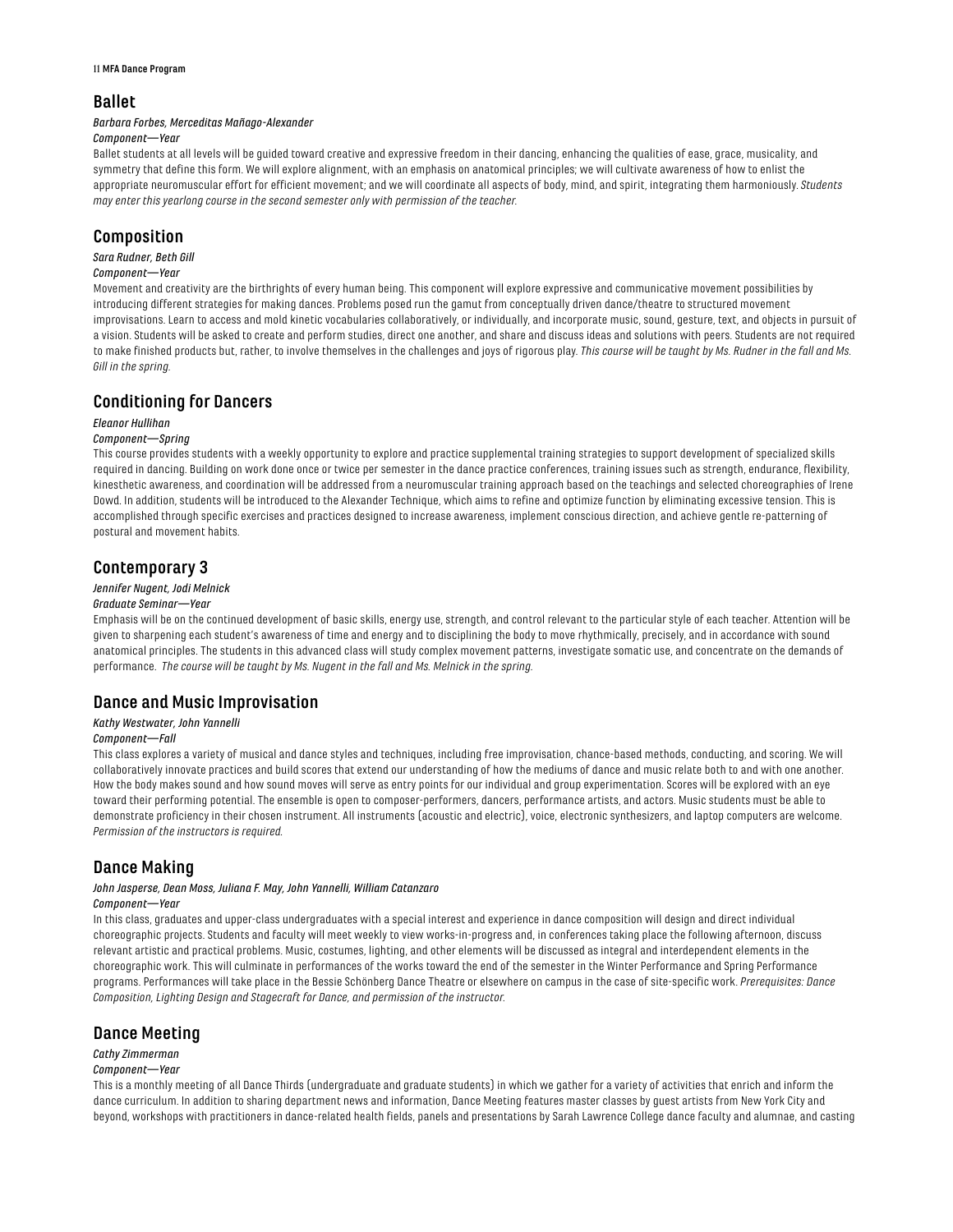sessions for departmental concerts created by the Dance Making class. In 2017-18, guest artists included Cori Olinghouse/clowning therapy; Dean Moss/ choreography; Eleanor Hullihan/dancers' health; Omari Mizrahi/voguing; Nathara Bailey/workshop on Inclusion, Identity, and Anti-oppression; and Petra Kuppers/ disability culture movement.

## **Feldenkrais: Awareness Through Movement®**

## *Barbara Forbes*

## *Component—Fall*

Moshe Feldenkrais believed that rigidity—physical, mental, or emotional—is contrary to the laws of life. His system of somatic education develops awareness, coordination, and flexibility as students are verbally guided through precisely structured movement explorations. The lessons are done lying on the floor, sitting, or standing and gradually increase in range and complexity. Students practice bringing their full attention to their experience, self-generating the learning that will release habitual patterns and offer new options. Enhanced integration of the entire nervous system cultivates the capacity for spontaneous, effortless movement and powerful action in life.

## **Graduate Seminar I: Investigating the Contemporary in Practice and Theory**

## *Kyle Bukhari*

#### *Graduate Seminar—Fall*

This graduate course explores a variety of approaches currently evident in dance studies and contemporary dance practice and examines their conceptual underpinnings, such as: dance and gender, race, and identity; dance and the intermedial; dance in the museum; and the embodiment of dance's past. Key case studies will be viewed and discussed, along with a critical exploration of theoretical proposals of authors such as Giorgio Agamben, Claire Bishop, Judith Butler, Thomas DeFrantz, Gilles Deleuze, Michel Foucault, Elizabeth Grosz, Andre Lepecki, Alva Noë, and Irit Rogoff. Students will gain familiarity with current trends in practice and in theoretical discourse through written exercises and oral presentations and develop their critical perspective as thinkers and dance makers.

## **Graduate Seminar I: Performance Theory and Aesthetics**

#### *Charmian Wells*

## *Graduate Seminar—Spring*

The spring semester will focus on critical perspectives in dance, culture, and identity. When we look at dancing, what are we seeing, experiencing, and understanding? How do current representations of dance perpetuate or disrupt assumptions about personal and social identity? Embedded notions of gender, economic class, and race are threaded through our daily lives. Art and popular culture sometimes reinforce dominant cultural ideas, but can they also serve to propose alternatives to those ideas? In this seminar, we will examine a range of dancing on film, Web-based media, television programs, and commercials. These viewings—along with selected texts from the fields of dance and performance, literary criticism, feminist theory, queer theory, and cultural studies—will form the basis of class discussions, exercises, readings, research, and writing. The ultimate aim of this course is to cultivate a richly informed conversation among engaged participants, using academic work and life experience to illuminate and advance our appreciation of dance as an elemental art form.

## **Graduate Seminar II**

#### *John Jasperse*

#### *Graduate Seminar—Year*

This seminar is a laboratory for developing and refining projects from the Dance Making class. It is designed to encourage students to work collaboratively in solving questions of physical, spatial, and temporal issues in their work, to explore connections between dance and other forms, and to make them aware of and conversant with the creative process that is always at work in the world.

## **Graduate Seminar III**

#### *Sara Rudner*

#### *Graduate Seminar—Year*

This seminar emphasizes a dynamic foundation for dancing, offering participants an opportunity to refine their technique and analytical skills. Relevant aspects of functional anatomy are presented and considered throughout this class. Students are encouraged and coached to increase awareness of their current strategies, broaden their range of movement possibilities, and integrate their creative and technical practices.

## **Lighting Design and Stagecraft for Dance**

## *Kathy Kaufmann*

## *Component—Year*

The art and practice of illuminating dance is the subject of this component. We will examine the theoretical and practical aspects of designing lights for dance. Emphasis will be on learning basic lighting skills and stagecraft. Students will create original lighting designs for dance program performances. *This class is a prerequisite for Dance Making.*

## **Making It Work**

#### *Cathy Zimmerman*

#### *Component—Spring*

In this semester-long course for students completing their studies at the College, we will examine and hone the tools needed for propelling your creative work into the professional landscape. Taught from an active artist/artist manager perspective, the course will attempt to achieve fluency for all makers by providing practical encounters with key areas of budgeting and finance, fundraising and grant writing, presenting and touring, and self-producing components (including marketing, press, audience development and engagement strategies, digital and social interactions, and production administration). We will explore various dance and theatre financial models, from being an independent solo artist to starting your own ensemble. The class will be participatory, asking each student to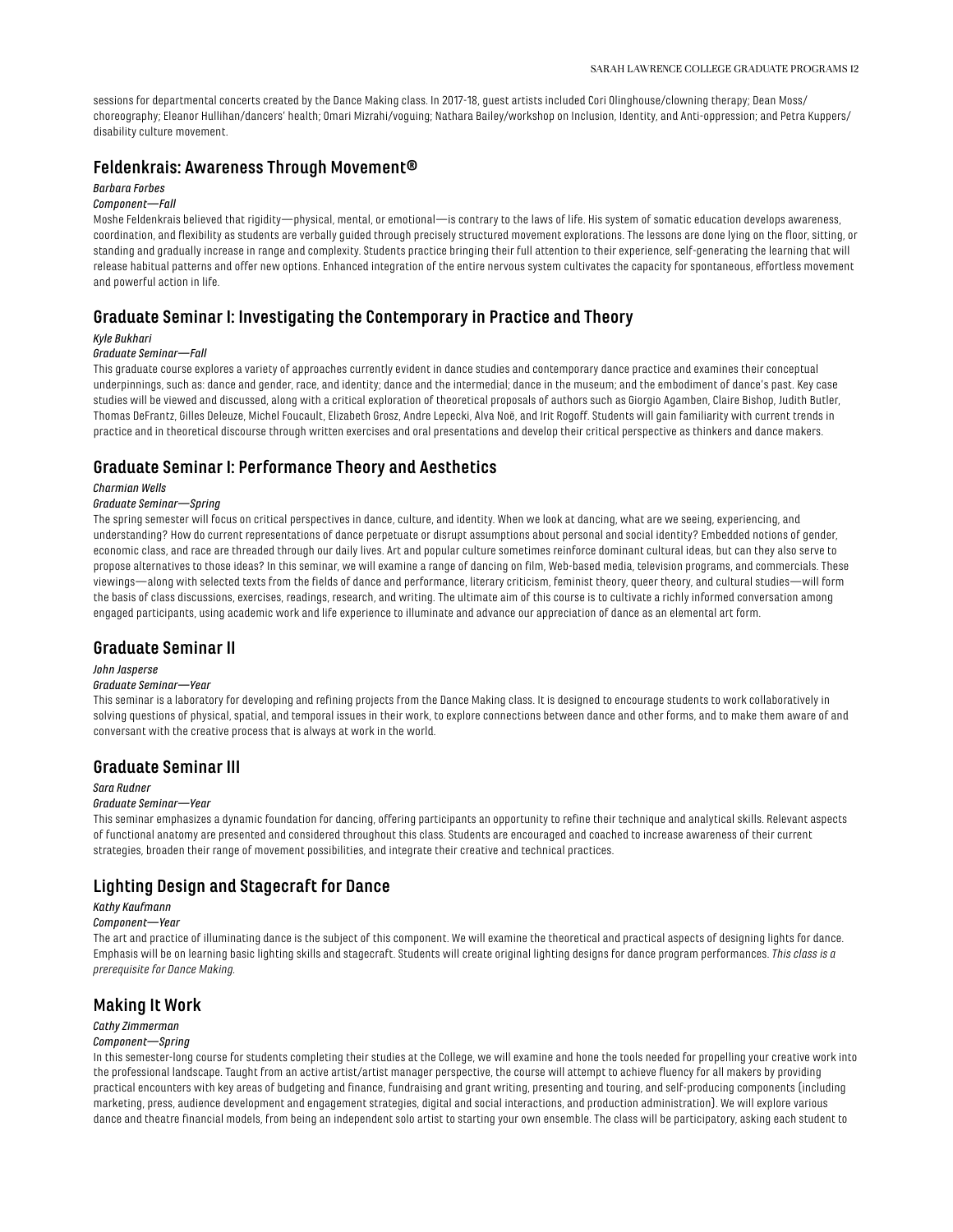#### 13 **MFA Dance Program**

craft project descriptions, grant narratives, and budgets for their thesis projects or other works shown in the previous semester or first year. We will develop and stage mock applications and peer/panel reviews for real-world funding opportunities, undertake group budgeting for productions that occur in each department, and develop concurrent fundraising plans and crowdsourcing campaigns. The aim of this course is to provide a greater level of competitive preparedness for graduating theatre and dance makers on the cusp of representing themselves and their work in their chosen field(s).

## **Performance Project**

## *Kota Yamazaki, Diane Madden, Barbara Bray Ketchum*

## *Component—Fall*

Our body is a black hole that equally absorbs everything, even seemingly unrelated things. A thousand different events are simultaneously happening and being processed in the body. Subtle nuances and expressions of external spaces affect the way we stand, skin sensations and perceptions evoke kaleidoscopic internal landscapes, and abstracted information delivered through feelers on our feet suddenly trigger unexpected emotions. Performance Project examines our body's new beginning and encounter with everything in the black hole-like space where both the conscious and unconscious mind and internal and external experiences are being stirred. The class will include a short warmup, somatic and movement practices informed by butoh and various other movement forms, followed at the end of the semester by rehearsals that lead to a fully produced performance of the work.

## **Performance Project**

## *Sara Rudner*

#### *Component—Spring*

In celebration of Sara Rudner's extraordinary creative output, her visionary role in leading the dance program at Sarah Lawrence College from 1999-2016, and her retirement from the College in May 2019, the Spring 2019 Performance Project will be dedicated to and directed by Sara Rudner. This project will be a reworking of Sara Rudner's dance, choreographic, and performance practices and will be designed for, and with, Sarah Lawrence students. The project is conceived as a series of dances and will include highly structured activities, as well as improvisations. The creativity and commitment of all participants is required. Let's dance!

## **Rotating Guest Artist Lab**

## *Abby Zbikowski, Dean Moss, Netta Yerushalmy, Sarah Michelson, David Thomson*

## *Graduate Seminar—Fall and Spring*

This course is an experimental laboratory that aims to expose students to a diverse set of current voices and approaches to contemporary dance making. Each guest artist will lead a module of between three and seven class sessions. These mini-workshops will introduce students to that artist and to his/her creative process. Guests will represent emergent, as well as established, practices.

# **Somatics, Improvisations, and the Athletics of Intimacy**

#### *K. J. Holmes*

#### *Component—Year*

We will be exploring movement and dance through the research of improvisation and the influences of the experiential anatomy of the somatic research of Body-Mind Centering®, contact improvisation, and structures and scores for improvising and composing dances. We will make the invisible visible, learning more about the interior of the body and our ideas, and explore pathways to space, time, and place as we also learn basic anatomy and physiology to better understand the mechanics of movement. *The course will be taught by Ms. Nugent in the fall and Ms. Holmes in the spring.*

## **Teaching Conference**

## *Peggy Gould, Jennifer Nugent*

#### *Component—Year*

In this practice-based course, students develop skills to bring their artistry into a teaching setting. Readings, discussion, and short written pieces will support exploration of perspectives on teaching and development of individual areas of interest. Following current practices in the field for bringing together arts and education, we will study methods for artists to partner with educators and implement those methods in a weekly class for children enrolled in SLC's acclaimed Early Childhood Center (ECC). In addition to our work with ECC, there are several options for those interested in an expanded practical curriculum. SLC's Campbell Sports Center offers opportunities for students to initiate and lead physical education classes; and SLC's Office of Community Partnerships can assist students in pursuing teaching initiatives in surrounding communities, including Yonkers, greater Westchester, and other New York City metropolitan areas. *Students may enter this yearlong course in the second semester only with permission of the instructor. The course will be taught by Ms. Gould in the fall and Ms. Nugent in the spring.*

## **Thesis Prep**

#### *Kyle Bukhari*

#### *Graduate Seminar—Year*

The yearlong MFA Thesis Prep seminar is the academic capstone of the master's study in the dance department at Sarah Lawrence College. The course is structured to take the advanced student through the stages of writing a thesis: defining the field of research, identifying and articulating a research question, developing the bibliography, choosing an appropriate methodology, organizing the material, and developing strategies of analysis and argumentation that lead to the writing of an original thesis. Various modes of inquiry will be examined, drawing on the disciplines of dance studies, philosophy, and practice as research. Through group discussions of published research, student work, and one-on-one meetings with the course leader, the seminar will focus on investigative processes with particular emphasis on understanding, contextualizing, experimenting with, and articulating one's own process of scholarly inquiry and discourse.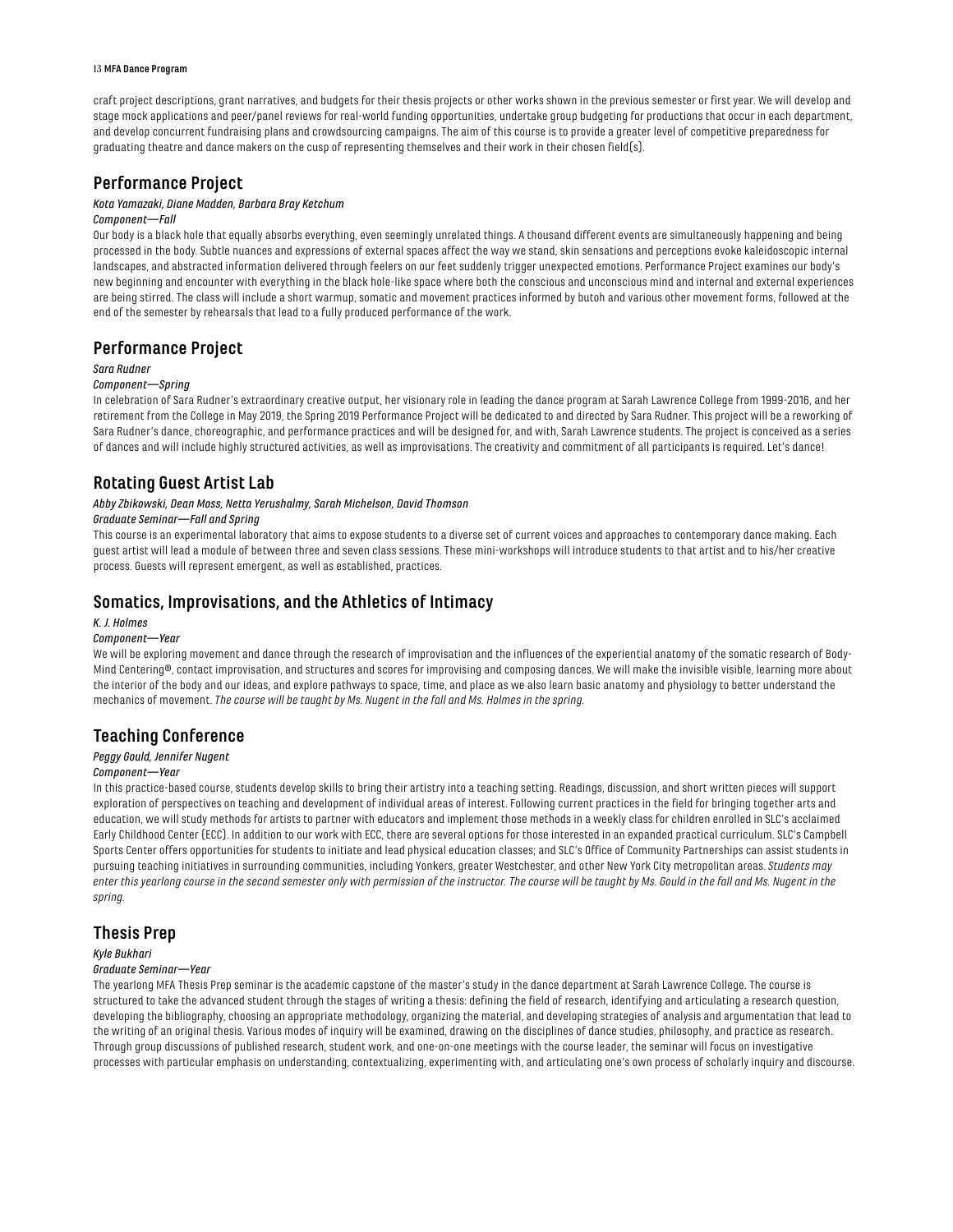# **Yoga**

## *Patti Bradshaw Component—Year*

This asana yoga class is designed with dancers and theatre students' interests in mind. Various categories of postures will be practiced with attention to alignment, breath awareness, strength, and flexibility. Emphasis is placed on mindfulness and presence. This approach allows the student to gain tools for reducing stress and addressing other unsupportive habits to carry into other aspects of their lives. The instructor has a background in dance and theatre, in addition to various somatically-based practices that she draws upon for designing the class to meet the needs of the class members. Her class draws upon an alignment-oriented practice, as opposed to a vinyasa style of yoga. Additionally, this class introduces various awareness-building practices borrowed from other body-oriented approaches.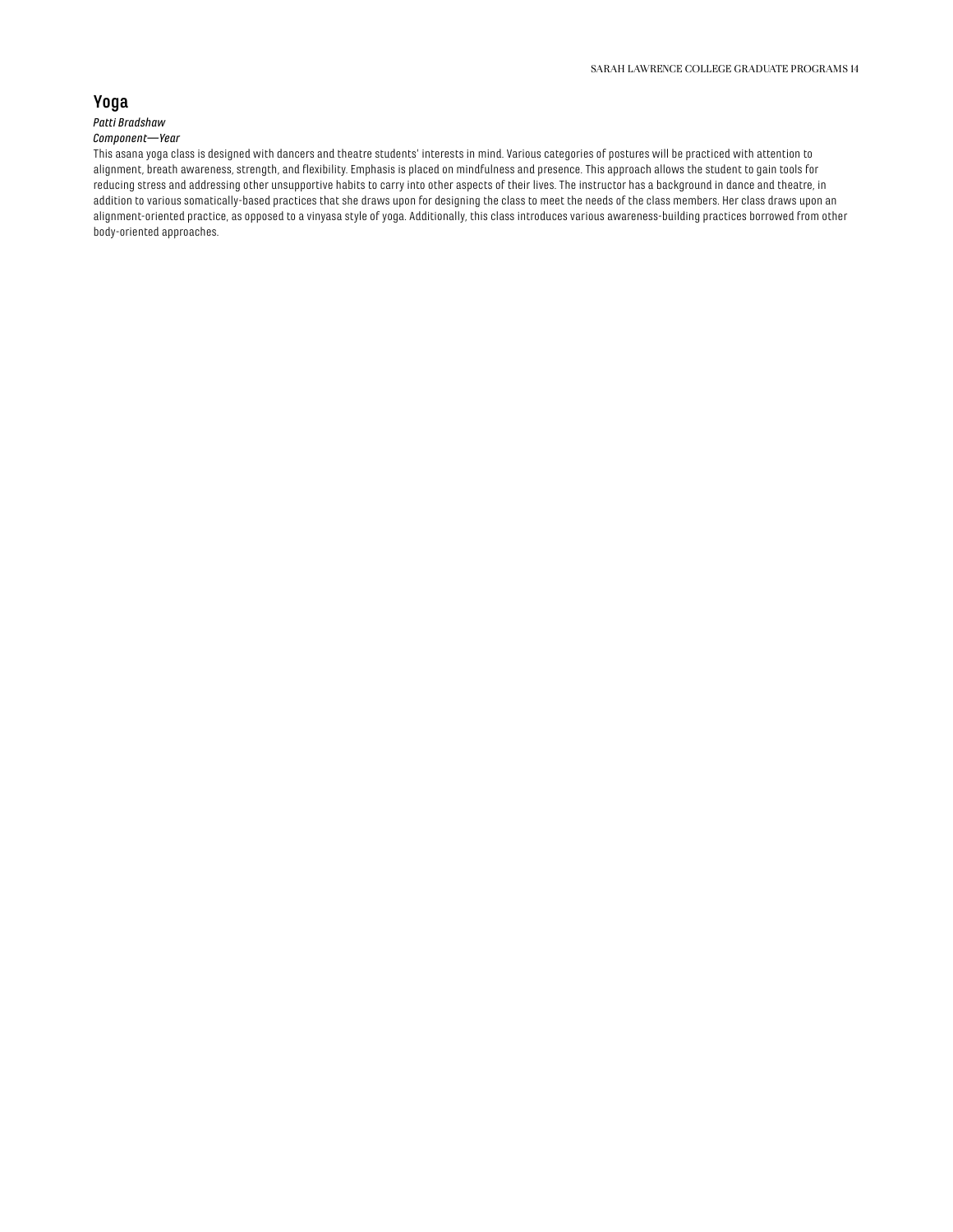# <span id="page-15-0"></span>**DANCE/MOVEMENT THERAPY PROGRAM**

Dance/movement therapy is the psychotherapeutic use of movement to further the emotional, cognitive, physical and social integration of the individual. Therapy is based upon the empirically supported premise that the body and mind are interconnected and interact in both health and illness. Body movement provides both a means of assessment and a mode of intervention for dance/movement therapists, working either with individuals or with groups, in the treatment of developmental, medical, social, physical, or psychological impairments.

# **Clinical Fieldwork Orientation**

## *Erin Humbaugh, Nada Khodl*

## *Graduate Seminar—Fall*

Clinical Fieldwork Orientation combines course work to support fieldwork placements in a clinical setting. This course is designed to provide the student with professional orientation and direct exposure to dance/movement therapy practice, an orientation to health and educational systems, and an understanding of the role and function of the dance/movement therapist within each system. Hours earned in clinical fieldwork placement are not counted toward the clinical internship requirement of 700 hours.

# **Clinical Internship Practicum I**

## *Erin Humbaugh, Nada Khodl*

## *Graduate Seminar—Fall*

This course will use a group supervision format to oversee and develop the internship experience by strengthening clinical appraisal skills and movement and observation assessment through oral presentation of cases, along with written diagnostic evaluations that will include the student's clinical process and interventions. Academic content related to assessment, diagnosis, interventions, and the supervision process will be fluid within the overall structure of the course and weekly classes in order to meet the specific needs of each internship setting.

# **Clinical Internship Practicum II**

#### *Erin Humbaugh, Nada Khodl*

#### *Graduate Seminar—Spring*

This course serves as a continuation of Clinical Internship Practicum I and will use a supportive group supervision format to oversee and develop the internship experience by strengthening clinical appraisal skills and movement and observation assessment through oral presentation of cases, along with written diagnostic evaluations that will include the student's clinical process and interventions. Academic content related to assessment, diagnosis, interventions, and the supervision process, including the therapeutic termination process, will be fluid within the overall structure of the course and weekly classes in order to meet specific needs of each internship setting.

# **Clinical Treatment Planning**

#### *Alma Watkins*

#### *Graduate Seminar—Fall*

In this course, students will build on concepts learned in Graduate Seminar in Methods and Theory of DMT I and II, Human Growth, Psychopathology, and Movement Observation I and II to refine their assessment skills in developing treatment plans consistent with DSM-5 criteria and the application of dance/movement therapy principles and interventions. The role of pharmacotherapy will be included. We will also examine clinical and treatment planning, with a focus on developing clinical writing skills as they relate to specific settings and populations, including children, adolescents, adults, and geriatrics.

## **Graduate Seminar in Methods and Theory of DMT I**

#### *Susan Orkand*

#### *Graduate Seminar—Fall*

This is the first in a four-part series of process-oriented seminars that function as a laboratory for the study of dance/movement therapy methods and theory. In this course, we combine didactic, experiential, and collaborative learning to examine the historical, cultural, and clinical aspects of DMT. Students will learn about DMT pioneers, their theoretical contributions, and the relationship of DMT to the origins and development of psychology. Students will also be introduced to foundational movement-based techniques intrinsic to the practice of DMT, as they begin to develop a common conceptual and kinesthetic framework rooted in developmental and integrative movement.

# **Graduate Seminar in Methods and Theory of DMT II**

#### *Susan Orkand*

#### *Graduate Seminar—Spring*

This is the second part of a four-semester process-oriented course that functions as a laboratory in which to study the methods and theory of DMT. The course will combine didactic, experiential, and collaborative learning as it builds on the first semester to synthesize dance/movement therapy practice with knowledge of human development for application in various clinical circumstances. Students will learn techniques of practice specific to clinical populations, such as children, adolescents, the physically ill, and/or those coping with aging, physical disabilities, mental illness, addiction disorders or who are survivors of physical and/or emotional trauma.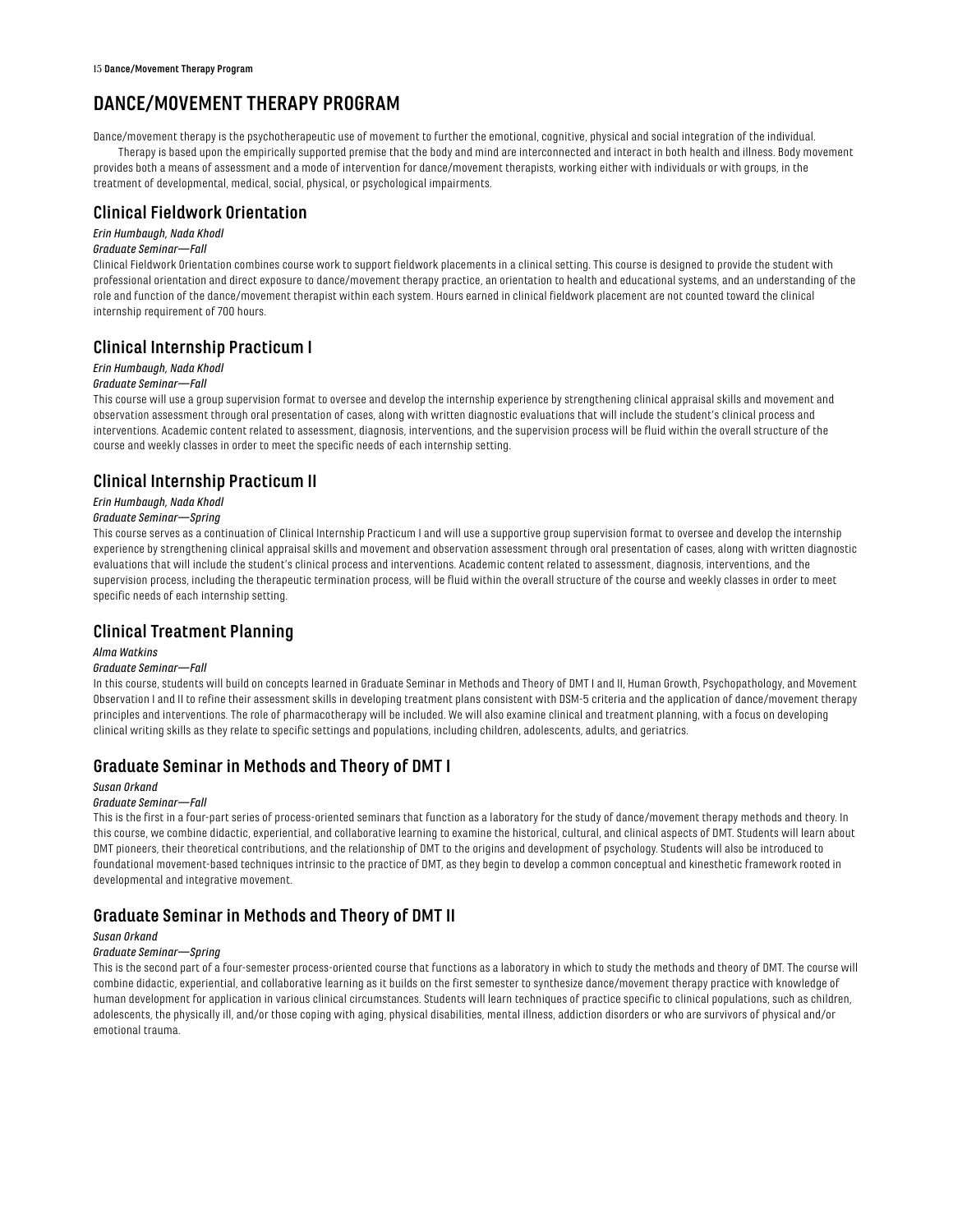# **Graduate Seminar in Methods and Theory of DMT III**

## *Susan Orkand*

## *Graduate Seminar—Fall*

This course is the third in a series of four on the methods and theory of dance/movement therapy for clinical practice. Our focus will be on the experience of embodiment and on broadening and deepening the students' practice of dance/movement therapy as we examine cultural, spiritual, and socioeconomic perspectives on dance and healing.

# **Graduate Seminar in Methods and Theory of DMT IV**

#### *Susan Orkand*

#### *Graduate Seminar—Spring*

This course will examine clinical applications of expressive arts modalities such as art, music, poetry, and drama for the purpose of understanding their relationship to DMT and how they can be used in conjunction with DMT to enhance and support treatment interventions. We will also examine the use of the artistic elements of dance such as choreography and performance to support a variety of mental and physical health goals. The course will have several visiting faculty with expertise in the arts and the creative arts therapies.

## **Graduate Thesis I**

## *Elise Risher*

#### *Thesis—Fall*

Each student in the dance/movement therapy program is required to complete a thesis project. The thesis provides the opportunity to integrate theory from multiple disciplines, existing literature in dance/movement therapy, and personal experience using research methods. This course will offer students the structure to apply what they have learned in the Research Methods course toward developing their own research project with the goal of completing and submitting a research prospectus and outline. Group support, consultation, and technical assistance will be provided in the class.

## **Graduate Thesis II**

## *Elise Risher*

#### *Thesis—Spring*

Group support, consultation, and technical assistance will be provided for this class for students who will be working with their thesis advisors and second readers to complete the final thesis project and continue the work begun in Thesis I.

## **Group Work Theory and Practice I**

## *Alma Watkins*

## *Graduate Seminar—Fall*

In this course, students will learn clinical skills and roles needed for the effective practice of group work as dance/movement therapists in varied clinical settings. We will examine theoretical constructs of group work that include Yalom's interpersonal approach, Shulman's interactional approach, Falck's membership perspective, and Steinberg's model of mutual aid. Students will be expected to identify the central ideas and methods of group work and recognize its emotional, cognitive, and behavioral applications, as well as behavior that disrupts the work of group process; demonstrate an understanding of the effects of transference and countertransference; discuss group work theory and techniques used to facilitate problem-solving and specific skill building to reduce psychiatric symptoms; and group characteristics, including multiculturalism, diversity, dynamics, and stages of development and interventions.

# **Group Work Theory and Practice II**

#### *Alma Watkins*

## *Graduate Seminar—Spring*

In this course, students will expand their knowledge of the basic theories, methods, concepts, and clinical applications learned in Group Work I. We will explore the core elements of systems approaches to group work theory and DMT clinical practice. Specifically, we will examine the contributions of Monica McGoldrick's influential work concerning ethnocultural aspects affecting families, including the impact of race, class, religion, historical factors, and migration experiences and attitudes about sexual orientation and intermarriage. Other theoretical models will include the relational-cultural paradigm developed at the Stone Center's Jean Baker Miller Training Institute and the principles of resilience theory that emerged from the research of Dr. Emmy Werner. These models have implications for the development of therapeutic interventions and will inform our study of the clinical roles and skills needed for the effective practice of DMT group work with children, adolescents, and families in various clinical settings.

## **Human Growth and Development**

#### *Elise Risher*

#### *Graduate Seminar—Fall*

This course will outline the interrelationships between physiological, psychological, cognitive, and sociocultural factors and their effects on human growth, development, and behavior. Students will gain a basic knowledge of brain development and neuroscience, as well as an overview of developmental theories and their relevance to dance/movement therapy theory and practice. In particular, students will explore the developmental basis of mirroring, attunement, and kinesthetic empathy and the implications for functioning in adulthood.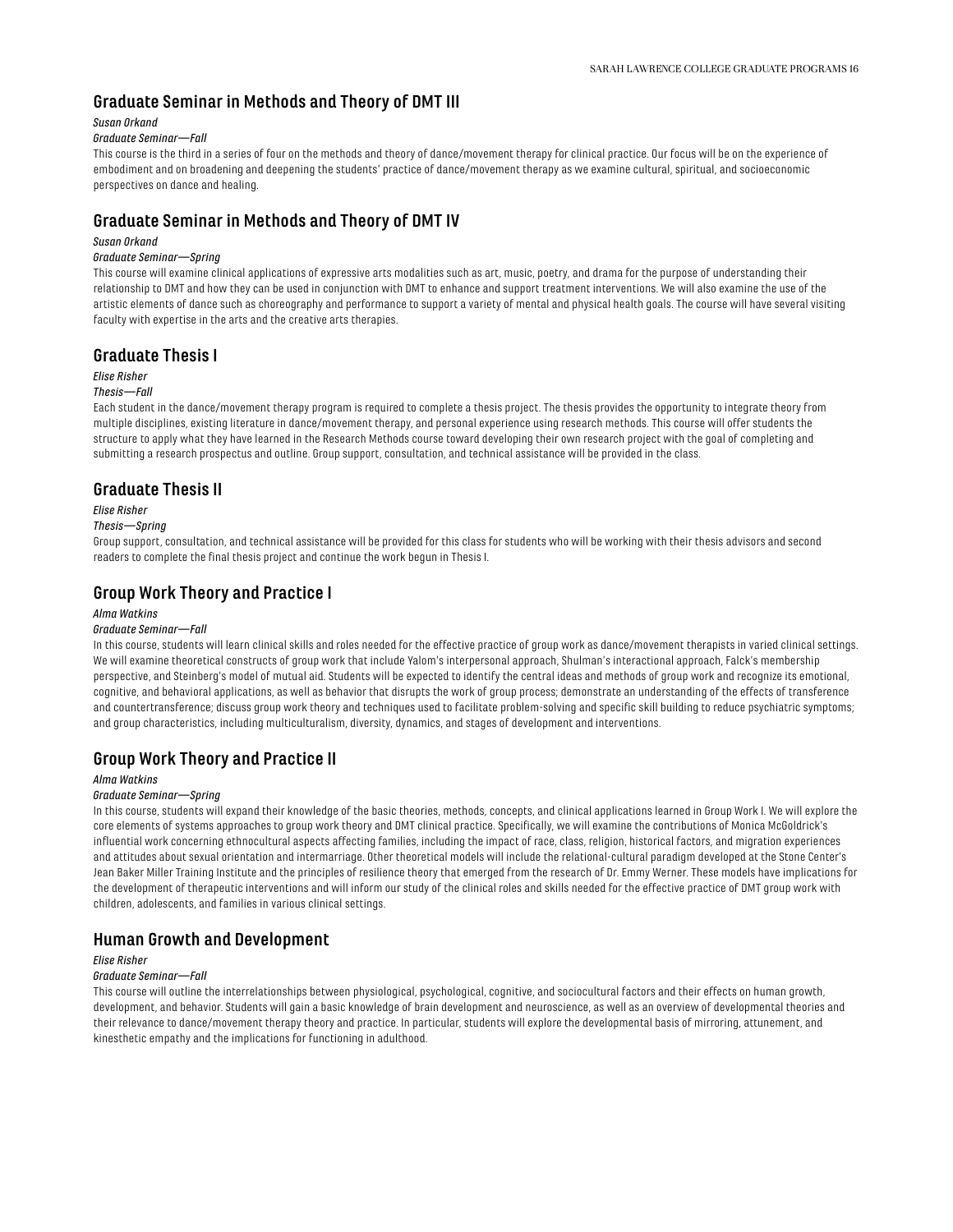## **Movement Observation I**

## *Susan Orkand*

#### *Graduate Seminar—Fall*

This class is the first in a series of three on movement observation and assessment skills. The course provides an introduction to Bartenieff Fundamentals and Laban Movement Analysis (LMA) and their application in dance/movement therapy. The relationship of Bartenieff Fundamentals, human development, and effortspace-shape will be discussed and explored through movement. Course work in anatomy and kinesiology will be used to support understanding of these frameworks.

## **Movement Observation II**

## *Erin Humbaugh, Sandra Muniz-Lieberman*

## *Graduate Seminar—Spring*

This course is an introduction to Laban Movement Analysis (LMA), with a primary focus on dance/movement therapy. The class is the second in a series of three on movement observation and assessment skills and is designed to familiarize the student with the Laban concepts and principles for the observation and description of movement, integrating other relevant perspectives for understanding human movement. Students will learn to embody and observe foundational components of physical action by exploring concepts in the categories of body, effort, space, and shape. LMA provides insight into one's personal movement preferences and increases awareness of what and how movement communicates and expresses. In addition, through readings, movement experimentation, and discussion, students will explore the principles of the Bartenieff Fundamentals, which involve concepts such as movement initiation and sequencing, connectivity, weight transference, spatial intent, effort intent, and breath support. These fundamental ideas, when present in movement, develop dynamic alignment, coordination, strength, flexibility, mobility, kinesthetic awareness, and expression and also help facilitate relationship.

## **Movement Observation III**

## *Erin Humbaugh, Susan Orkand*

#### *Graduate Seminar—Fall*

Movement Observation III serves as a continuation of the course work in Movement Observation I and II. Movement Observation III introduces the fundamentals of the Kestenberg Movement Profile (KMP), a theoretically based assessment tool that examines psychological development through body movement. Students' understanding of Laban Movement Analysis (LMA) and its application in the therapeutic process is deepened with the addition of KMP as part of the movement development, relationship, learning, and psychological process. Additionally, ways of organizing observations and developing targeted assessments utilizing KMP will be considered. Students will also learn about current theories in neuroscience and their relation to movement observation.

## **Movement Observation of Children Fieldwork**

## *Susan Orkand*

#### *Fieldwork—Fall and Spring*

Fieldwork provides opportunities for students to be exposed to an early childhood setting and to observe the role of the dance/movement therapist in that setting. Students will observe and interact with children ages six months to five years, with the goal of gaining a greater understanding of the physical, social, and emotional development that occurs during this period of growth. Additionally, students will participate in dance/movement therapy sessions and practice group leadership and also receive group and individual supervision of their work. For this first year of placement, students are expected to be participant observers, actively observing and engaging in the process of dance/movement therapy without the full responsibility of a leadership role. Students are required to complete 200 fieldwork hours in the first year of training. Those fieldwork hours must be completed before beginning the clinical internship.

# **Professional Orientation and Ethics**

#### *Alma Watkins*

## *Graduate Seminar—Spring*

Students will learn the fundamental tenets underlying professional ethics and ethical decision-making in the practice of dance/movement therapy. We will identify and explore ethical concepts, standards, and guidelines that will inform your clinical judgment and make you aware and mindful of the ways in which your personal ethics relate to your role as a professional DMT. In addition to course readings, we will study the ADTA Code of Ethics and Standards of Ethical Practice, and the New York State Education Department requirements for standards of licensure in creative arts therapy, including training in the identification and reporting of child abuse and maltreatment.

## **Psychopathology**

#### *Alma Watkins*

#### *Graduate Seminar—Spring*

This course is designed to provide students with a base of knowledge in psychopathology and to familiarize students with current conceptions and empirical findings in psychopathology research. Beginning with the question of how abnormality is defined, we will explore contemporary perspectives on psychopathology and focus more specifically on psychological disorders, their development and treatment, and controversies within the field. Additionally, this course will focus on the physiologic and motoric manifestations of illness, the role of dance/movement therapy in treatment, and challenges particular to dance/movement therapy intervention. This course will use the current version of the *Diagnostic and Statistical Manual of Mental Disorders*, the DSM-5. Reading of the current manual will include discussion of recent changes and the impact on diagnostic understanding and treatment formulation.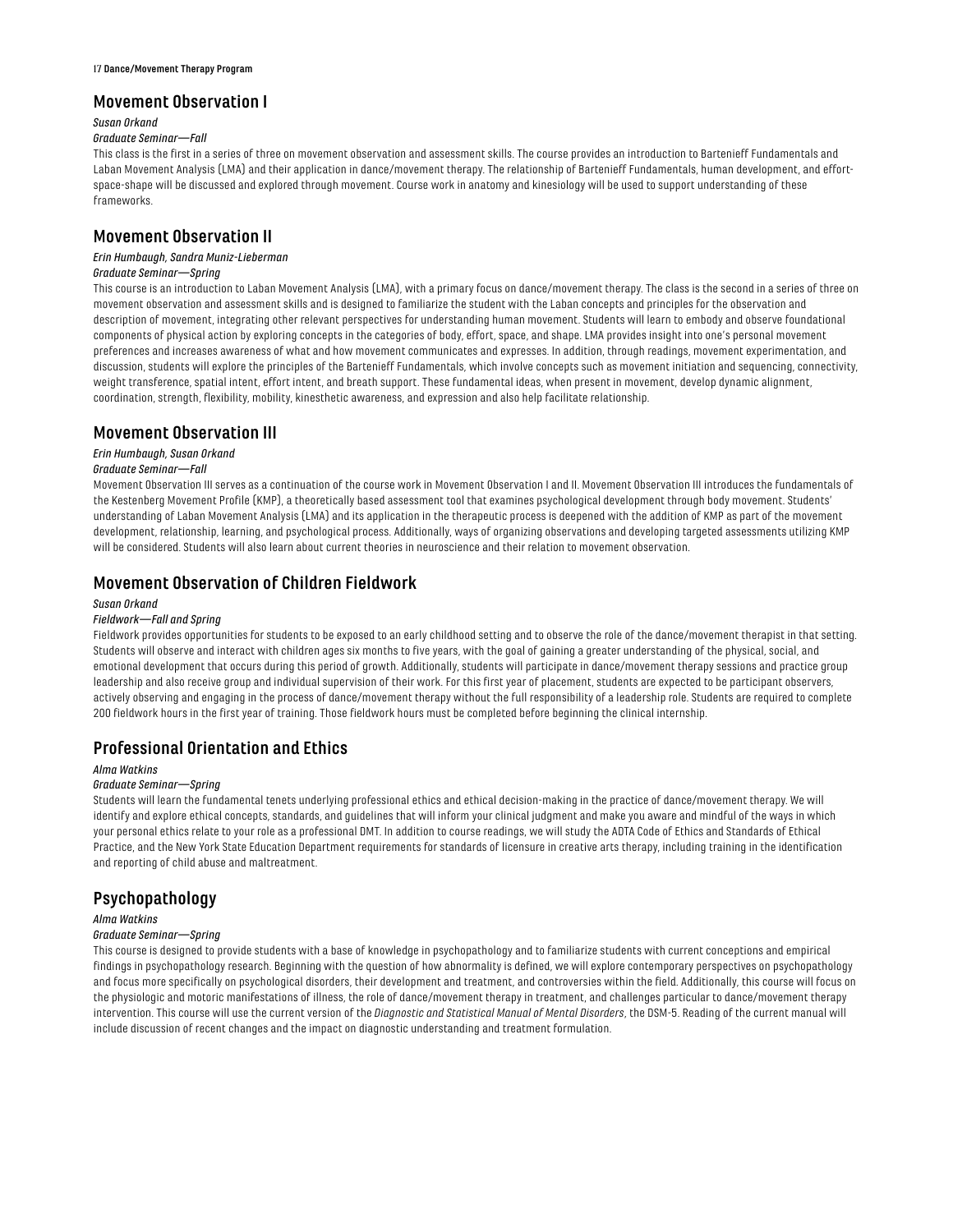## **Research Methods**

## *Elise Risher*

## *Graduate Seminar—Spring*

This course is an introduction to qualitative and quantitative research methodologies and techniques. Students will learn to apply research techniques such as data collection and analysis, both as researchers and to enhance clinical interpretation and practice skills. We will explore issues around the importance of research to the field of dance/movement therapy, particular challenges and opportunities associated with dance/movement therapy research, and the history of research in the field. While this course will provide a base of knowledge for the practicing dance/movement therapist to interpret and evaluate research, the goal is to create not only consumers but also creators of research. As such, students will learn about the process of research design, including ethical and legal considerations, and will create their own research proposal.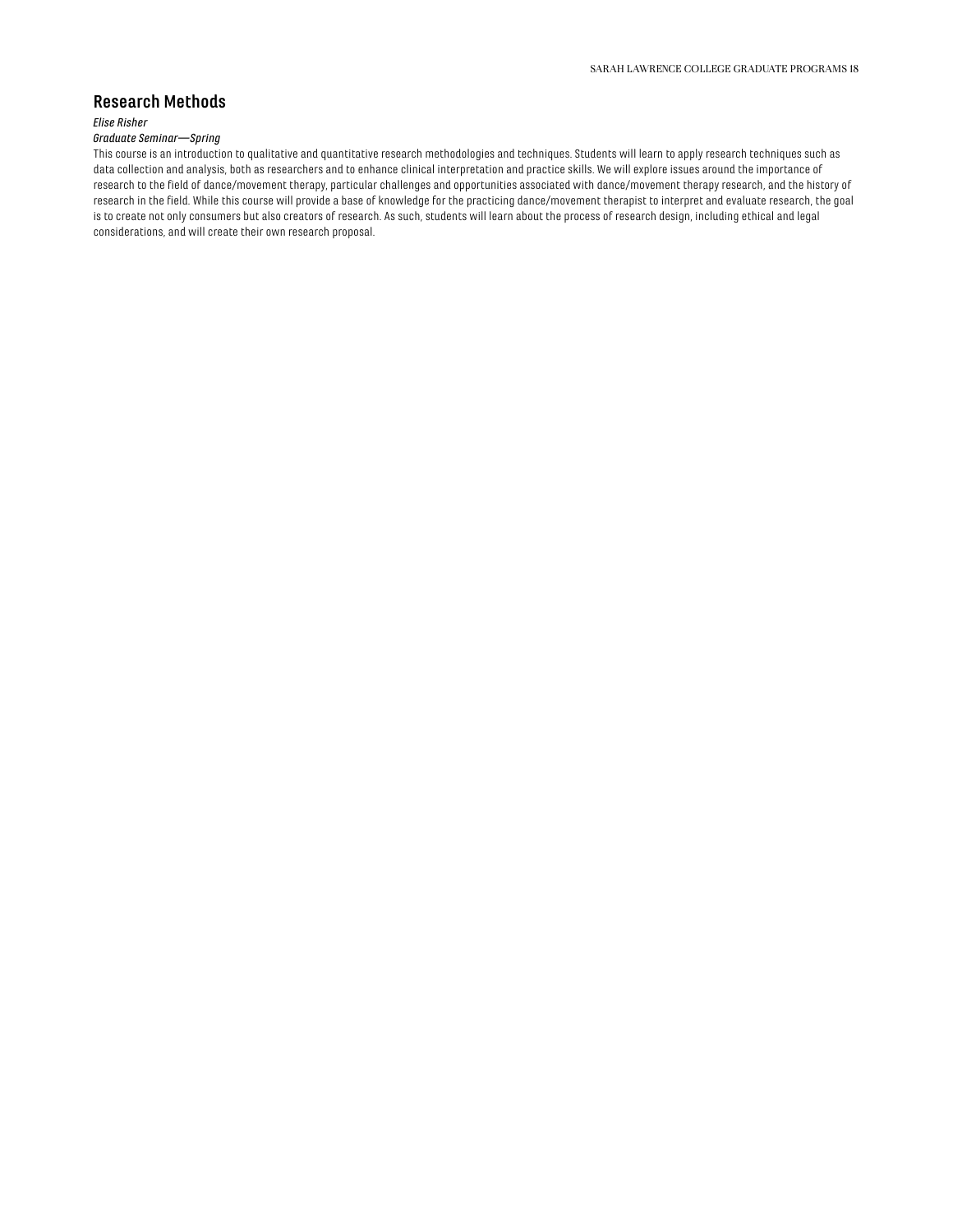# <span id="page-19-0"></span>**HEALTH ADVOCACY PROGRAM**

Sarah Lawrence established the first master's program in health advocacy, which continues to be the premier academic program preparing graduates to play a significant role in shaping the future of this field.

## **Capstone Seminar**

#### *Abbie Heffelfinger*

## *In-Person Intensive and Online*

The Capstone Seminar is broken into four two-week segments and provides a strategic perspective on the evolving healthcare field and the skills required to successfully navigate the rapidly changing profession in a system that is undergoing significant reform. The seminar is designed to facilitate students' work on the capstone projects, affording a group setting in which to explore ideas and refine project parameters, connect the project to broader advocacy concepts and career development opportunities, and receive regular feedback on capstone progress. Students integrate academic learning with field experience and examine how theoretical advocacy themes are made operational in workplace settings. The capstone project builds on the third and final fieldwork placement. Capstone is designed to enhance the coherence of students' educational experiences and further develop their sense of professional identity. The first three segments of the Capstone Seminar are online; the fourth and final segment begins with one week online and concludes with a weekend, in-person intensive.

# **Economics of Health**

## *Jamee K. Moudud*

#### *Online*

This course will examine many of the major issues facing the American health care system from a variety of economic perspectives. A wide range of topics will be covered, from the racial and economic disparities in health outcomes to the Patient Protection Act and alternative modes of financing the medical care delivery system. Students will learn how the tools and analytic approaches used by economists can enhance the understanding of major public-health issues such as AIDS, reproductive care, and mental health, as well as key health care financing issues such as the rising cost of health care and our fragmented insurance system.

# **Ethics and Advocacy**

#### *Linwood J. Lewis*

#### *In-Person Intensive and Online*

Using a social-justice framework, this course will provide a theoretical foundation for the exploration and application of ethical dilemmas relevant to the health care system in the United States. The ethics of advocacy, in its various forms, will be explored from different positions—from the patient and family level to health care institutions, funding mechanisms, and public-policy perspectives. Due to shifting demographics of who provides care, the "where" of health care and the resulting ethical dilemmas will be explored—as the majority of long-term care in the United States is provided in the community by family caregivers. In addition, as the medical model of disease has shifted to include the social-ecological model—recognizing the importance of the social on all aspects of health, wellness, and illness—ethical dilemmas have changed, as well. The shift away from purely medical bioethics to a more socially informed version of health care requires different approaches to solving new problems encountered within the current health care system. This course is not intended to teach you a moral code. It will not teach you to act ethically, although it will likely make you think more about how you act and why. You will be challenged to identify ethical problems and explore various outcomes and solutions, making real-world decisions within a climate of moral ambiguity and competing priorities. Ethical dilemmas that you have or with which you are engaging in your field placements will provide possibilities for fertile conversations about these real-world dilemmas and how to effectively grapple with the range of possible outcomes. This course begins online for six weeks and concludes with a weekend, in-person intensive.

## **Health Care Policy**

#### *Sarah Wilcox*

#### *Online*

This course will examine the formulation, implementation, and evaluation of health care policy. It will focus on the interaction of the health care system with the federal, state, and local political systems. Individual pieces of health care policy will be used to study the evolution of health policy and the impact of health policy on health care in the United States.

## **Health Law**

#### *Carrie Zoubul*

#### *Online*

This course introduces students to a broad range of legal and policy issues surrounding the provision of health care. The course will focus on three areas: rights of patients in their relationships with health care professionals and institutions, licensing and regulatory issues, and conflicts between the rights of individuals and the interests of society.

# **History of Health Care in the United States**

## *Jean Kahler*

## *Online*

From colonial times, access to health care has been less a history of access and inclusion and more one of exclusion and organizing to guarantee its access to the increasingly diverse population of a growing country. In this conference-based course, we will explore the varied understandings of health and medical care from colonial times to the late 20th century. Topics to be considered will include the role that ethnicity, race, gender, and religious identity played in access to and provision of health services; the migration of health care from home and community (midwifery, homeopathy) to institutions (nursing, hospitals) and the social conditions that fueled that migration; the struggle for ascendancy among the different fields of medical education; and the creation of the field of public health,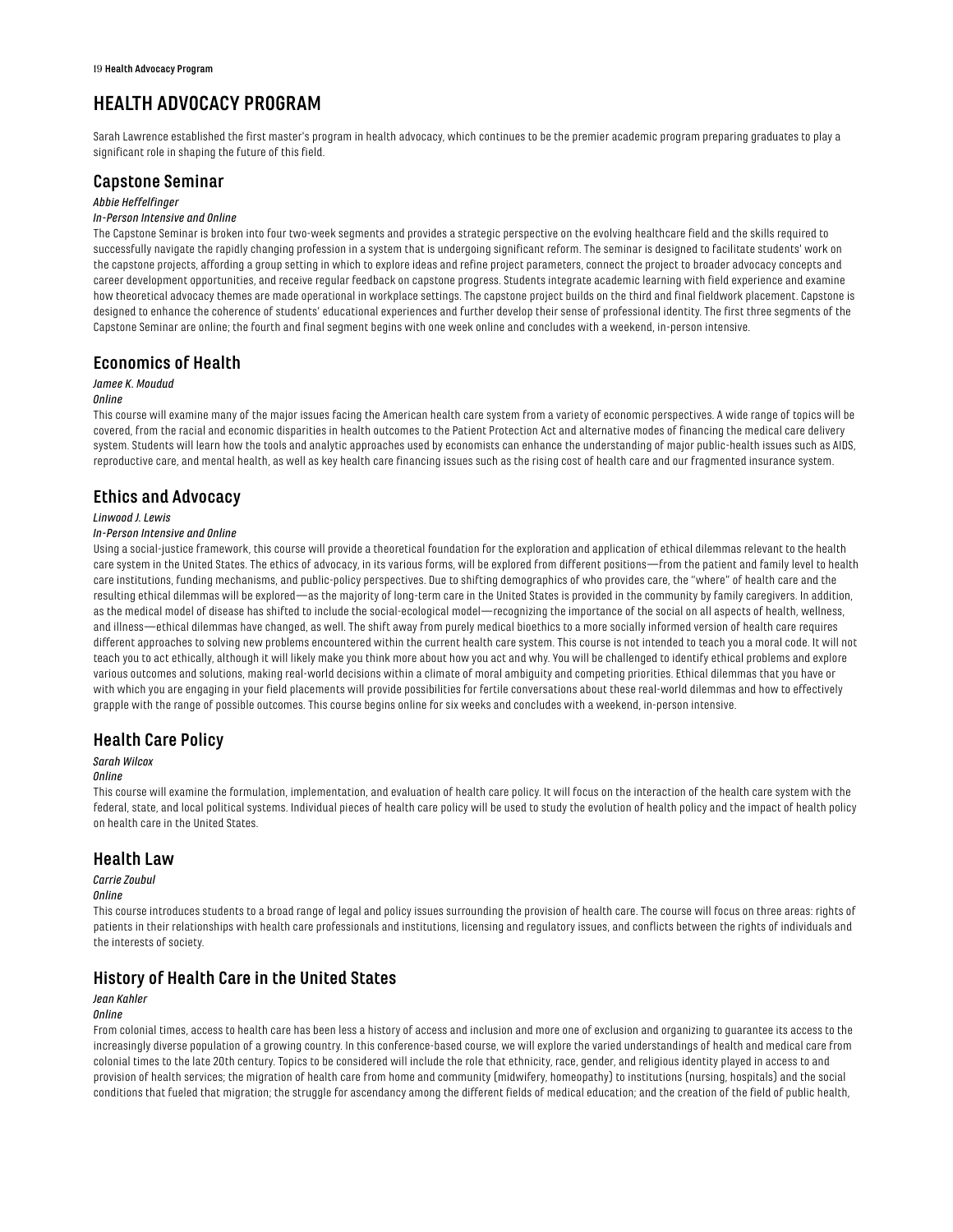its role in defining and controlling outbreaks of disease, and its impact on addressing inequities in access to health care services. Course participants will prepare a major research paper, investigating an aspect of the history of health care that is of special interest. The conference paper will be developed through regular meetings with the instructor and in conjunction with other course participants.

## **Illness and Disability Narratives**

## *Mario de la Cruz*

#### *In-Person Intensive and Online*

The experience of illness and disability is both intimately personal and reflective of larger social, political, and cultural realities. In order to effectively work in direct patient care or in broader scholarly or organizational arenas, a health advocate must be able to interpret and understand personal, communal, and institutional narratives. This course will introduce students to written and visual narratives of illness and disability, narrative and cultural theory, as well as media studies. Students will write their own illness or disability narratives during the course session, exploring issues such as selfhood, perspective, memory, family, and caregiving. Finally, students will elicit, transcribe, and interpret the oral narrative of an individual with a chronic illness or disability. This course begins online for four weeks and concludes with a one-week in-person intensive.

# **Models of Advocacy: Theory and Practice I**

#### *Sarah Wilcox*

#### *In-Person Intensive and Online*

This course explores the multiple roles that health advocates assume as they create productive change on behalf of patients/consumers, families, and communities. Advocacy is practiced by improving the way in which health care is delivered within existing systems; by restructuring or reinventing areas of the health care system; and by eliminating barriers to health caused by environmental destruction, poverty, and illiteracy. Throughout the year, students will be exposed to leaders who practice in diverse arenas within this interdisciplinary field. Students will learn to analyze organizations and communities in order to understand hierarchies and decision-making within them and to be exposed to frameworks for conceptualizing and promoting the right to health. The course will also explore strategies to give health advocates and consumers more power in making decisions, defining issues, designing programs, and developing policies. The experiences of individuals and communities, as well as how systems respond to those experiences, will remain a central focus as students explore concepts, models, and practices of health advocacy. This course begins with a one-week in-person intensive and continues online for four weeks.

## **Models of Advocacy: Theory and Practice II**

## *Lois Uttley*

#### *Online*

This course will focus on how health advocates can effect policy change through development of an advocacy campaign. Students will define a health policy or system problem, formulate a proposed solution, identify needed data and narratives to demonstrate the need for your proposed solution, and map the other stakeholders (allies and opponents) who must be engaged. Students will learn how to select the appropriate advocacy strategies to bring about the desired changes in health policy and/or systems and the range of tools and skills that they can employ to pursue their chosen advocacy strategy. Students will gain an understanding of the range of factors to be considered in choosing the decision makers who should be the target(s) of the campaign, such as local, state, or federal health officials or executives of hospitals.

## **Physiology and Disease**

## *Frederick Nagel*

## *Online*

This course provides first-time physiology students with an introductory survey of the major areas of human physiology. Students will learn about the major systems of the human body; the normal physiology and representative disease states will be examined to highlight what can go wrong. Students will explore the range of causes of disease and infirmity, as well as the barriers to an individual's ability to regain health. Students will gain an understanding of how the social determinants of health, the environment, and other factors affect acute and chronic illness.

# **Program Design and Evaluation**

#### *Abbie Heffelfinger*

#### *Online*

Health advocacy issues are addressed in many different ways, typically involving some type of direct intervention. This course will provide an overview of, and a critical reflection on, the program design and evaluation process. Students will discuss and study elements of design and evaluation, the major theoretical and political orientations to evaluation research, and the practical, ethical, and methodological problems involved in applying research methods to understanding social change. Thus, this course will also serve as an introduction to the methodologies of community-based and participatory action research and practice. We will discuss how to approach program conception and implementation, including developing and measuring program goals and objectives, with a social-justice perspective. At the end of this course, students will be able to conceptually and practically understand the contours of how to thoughtfully plan, develop, and evaluate an intervention aimed at a health advocacy issue.

## **Research Methods for Health Advocacy**

#### *Linwood J. Lewis*

## *Online*

This course introduces students to the research process that supports effective health advocacy in the community. Students will learn the principles of literature review, instrument construction and implementation, and issues specific to community-based work and needs assessment. They will be exposed to the process of ethical approval for research involving human subjects in the community. Students will have an opportunity to apply these principles of research in the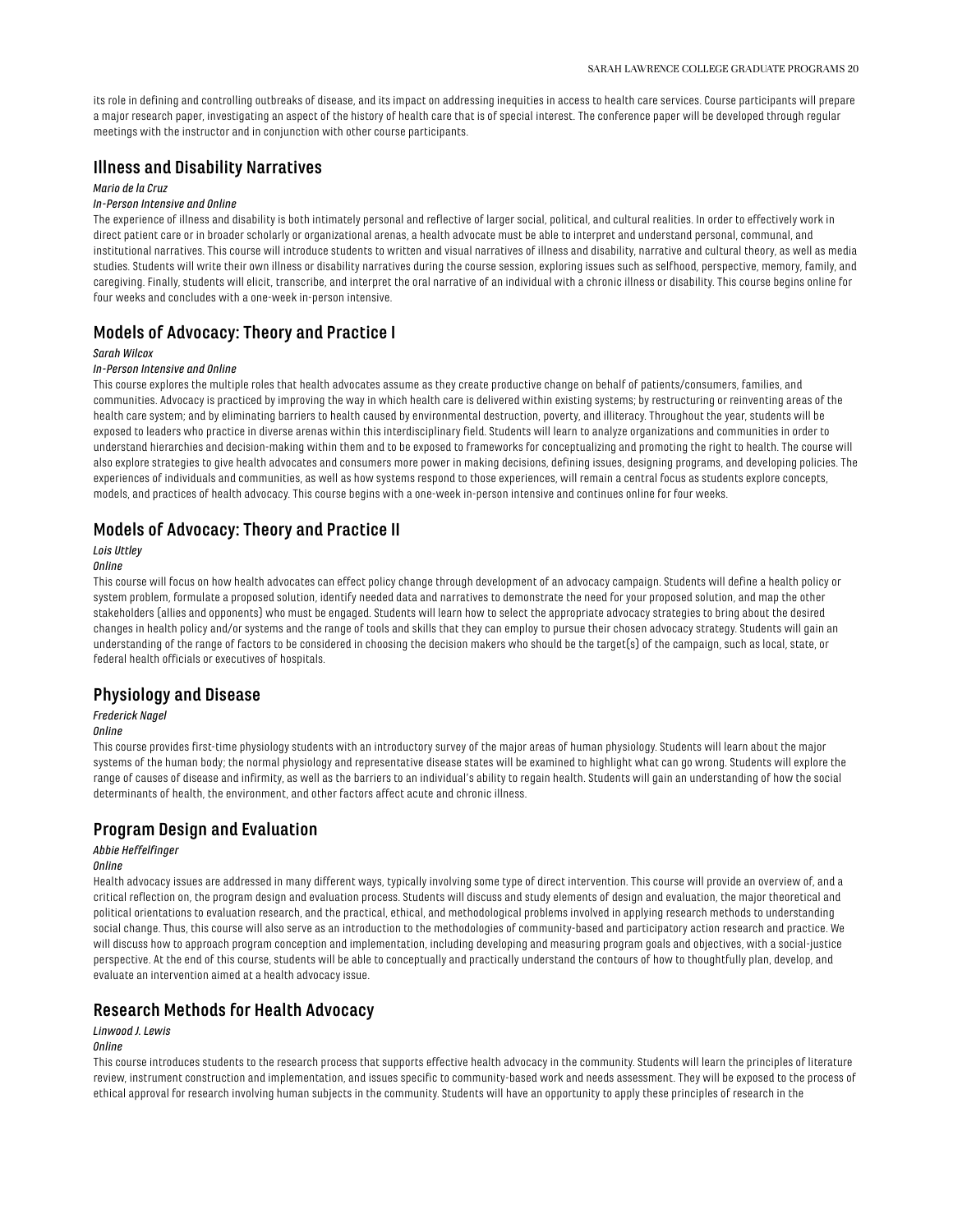## 21 **Health Advocacy Program**

community setting, gaining an in-depth understanding of context-driven, community-based participatory research and the concept of co-production of knowledge. They will develop assessment and evaluation skills, gaining practical experience and applying statistical principles. By introducing students to datacollection concepts and analysis, this course establishes foundations that will be further refined in subsequent course work in the program.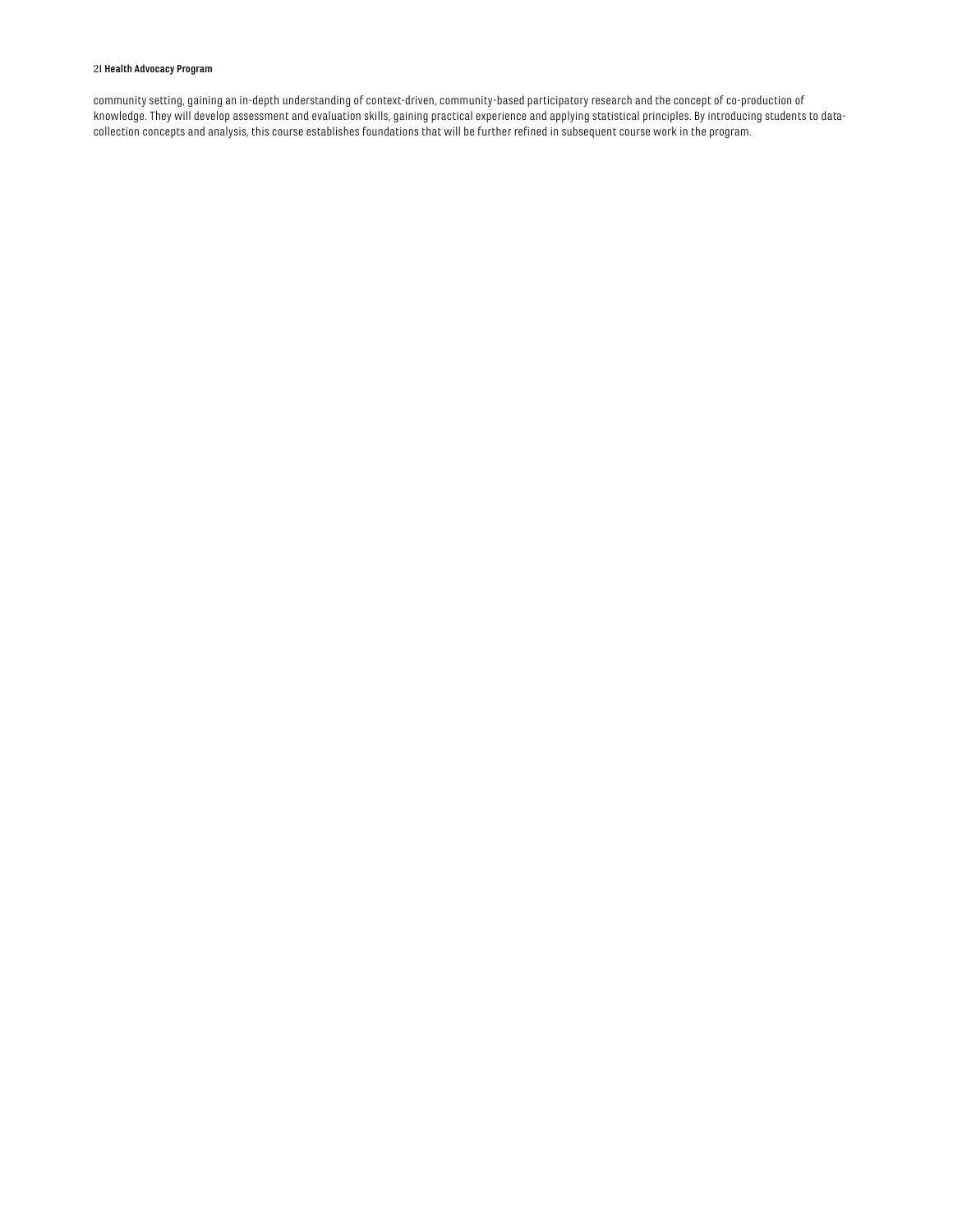# <span id="page-22-0"></span>**HUMAN GENETICS PROGRAM**

Home of the nation's first—and still the largest—program in genetic counseling, Sarah Lawrence College has trained more genetic counselors than any other academic institution in the world. This celebrated program integrates education, healthcare, and humanism as it prepares genetic counselors to work in a growing, dynamic field.

Students learn that the field of genetics now includes genetic disorders ranging from rare diseases to prevalent conditions such as cardiovascular disease, Alzheimer's, and diabetes. Each student is placed at a total of seven sites from a wealth of fieldwork options at nearly 50 centers in the New York City area. As the hub of international growth in the field, the College recruits top scientists, physicians, and genetic counselors to its faculty from the area's genetic centers and brings leading researchers and speakers to campus weekly to discuss current topics. Each student also develops a community outreach project, targeting an audience to educate about a particular set of relevant genetic information.

## **Research Methods**

*Laura Hercher*

#### *Graduate Seminar—Spring*

The Research Methods course serves as an introduction to the thesis process, which culminates in the writing of a thesis manuscript in the second year. Students are encouraged to become better consumers of the scientific literature—including the use of search engines, a reference program, and critical reading skills—in the construction of a literature review as a first step toward study design and publication. The course includes a review of qualitative and quantitative research models; development of surveys, focus groups, and questionnaires; and the basics of data analysis and working in SPSS.

## **Reproductive Genetics**

## *Komal Bajaj, Emily Goldberg*

## *Graduate Seminar—Spring*

The Reproductive Genetics course prepares students for clinical practice in reproductive genetic counseling. Using sample cases, students offer and interpret genetic testing and develop case management skills. Students will be expected to read and present peer-reviewed journal articles and utilize core genetics databases. Course structure includes lectures, interactive learning activities, and case discussions.

## **Public Health Genomics**

## *Siobhan Dolan, Lavanya Misra*

## *Graduate Seminar—Spring*

The Public Health Genomics course introduces students to the epidemiologic approach to genetic disease, genetic counseling, and testing. The course examines the applications of genetic information and genetic counseling in both public-health and international contexts. Students learn to identify various types of study design, including their strengths and weaknesses. By working through case studies and course exercises, students learn key genetic epidemiologic and publichealth concepts.

## **Professional Issues in Genetic Counseling II**

#### *Janelle Villiers*

#### *Graduate Seminar—Fall*

The Professional Issues in Genetic Counseling II course is an extension of the Professional Issues in Genetic Counseling I course. Topics include scientific writing, expanded roles of genetic counselors, cultural competency, genetic counseling models, clinical supervision, résumé development and job interviewing, and billing and reimbursement. Course structure includes guest speakers, panel discussions, and small-group work.

## **Professional Issues in Genetic Counseling I**

## *Janelle Villiers, Lavanya Misra*

## *Graduate Seminar—Fall*

The Professional Issues in Genetic Counseling I course is an introduction to professional issues relevant to the genetic counseling profession. Students discuss formative documents related to promoting the genetic counseling profession, standards for training and practice, and standards for professional behavior; learn to provide professional and public educational activities; and gain an appreciation for the role of clinical supervision.

## **Pathophysiology**

#### *Tom Evans*

#### *Graduate Seminar—Fall*

The Pathophysiology course provides students with an understanding of human physiology, beginning with the cell and principles of cellular physiology and continuing through the study of most of the major organ systems. Through course readings and oral presentations, students learn to identify, synthesize, and understand physiological mechanisms of the human body; explain a genetic condition from a physiological standpoint; and identify and access information resources pertinent to physiological diseases.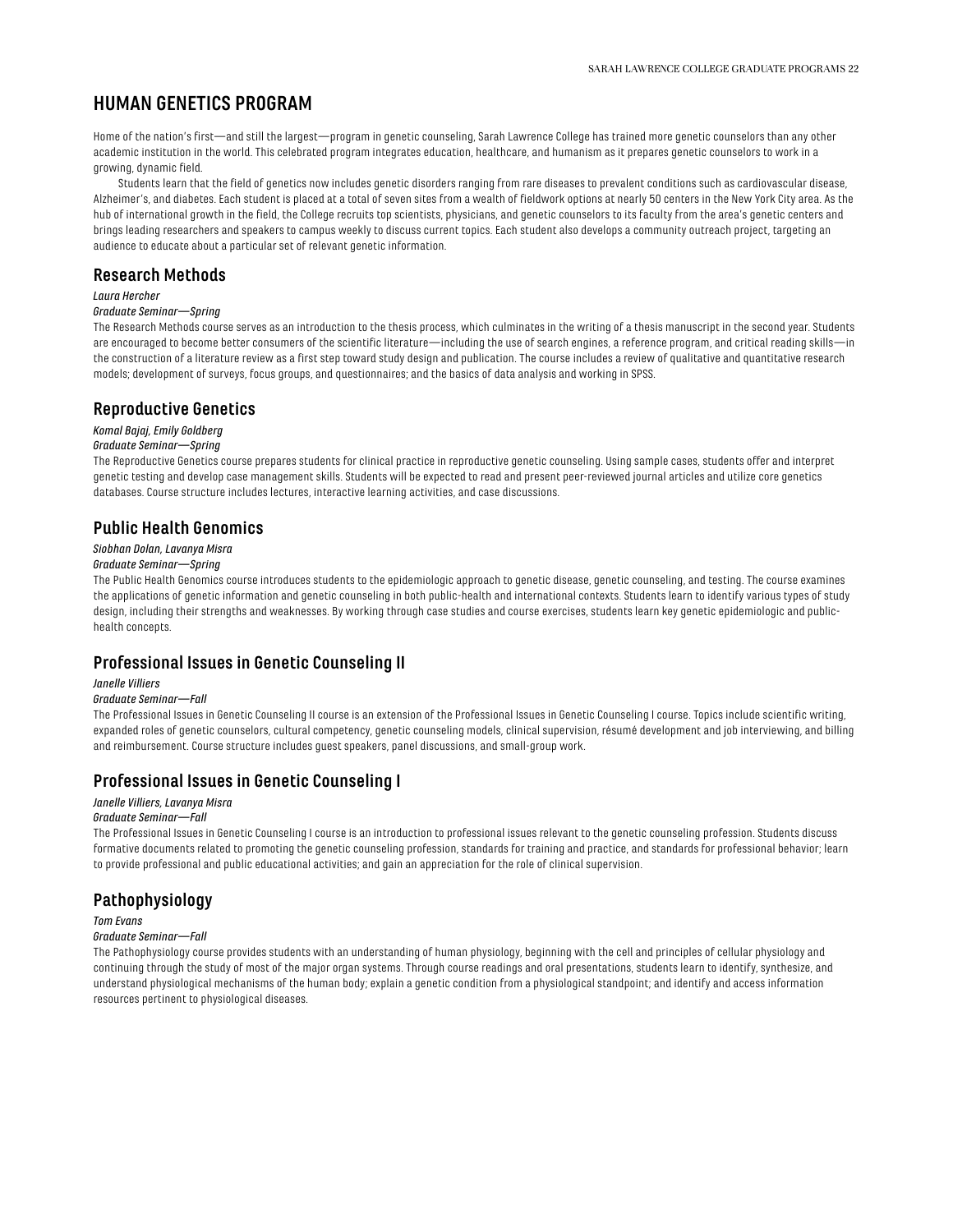#### 23 **Human Genetics Program**

# **Medical Genetics Seminar II**

## *Radhika Sawh*

## *Graduate Seminar—Spring*

The Medical Genetics Seminar II course builds upon the first-semester seminar by introducing students to topics relevant to clinical genetic counseling. Experts in the field lecture on topics ranging from significant genetic conditions and syndromes to current testing options. Students learn from and interact with authorities in their respective fields, gaining an in-depth understanding of the genetic conditions covered in the course and related issues that they will later encounter in their careers.

# **Medical Genetics Seminar I**

## *Radhika Sawh*

## *Graduate Seminar—Fall*

The Medical Genetics Seminar I course introduces students to topics relevant to clinical genetic counseling. Experts in the field lecture on topics ranging from significant genetic conditions and syndromes to current testing options. Students learn from and interact with authorities in their respective fields, gaining an indepth understanding of the genetic conditions covered in the course and related issues that they will later encounter in their careers.

# **Clinical Pediatric Genetics**

## *Michele Disco, Elaine Pereira*

## *Graduate Seminar—Spring*

Clinical Pediatric Genetics provides students with an introduction to the basic vocabulary, case scenarios, and genetic counseling issues encountered in a pediatric genetics session. Emphasis is on understanding the previous medical records, symptoms, and physical signs needed to construct the targeted questioning and differential diagnosis. The course structure includes readings, lectures, and group discussions.

# **Interviewing and Counseling-Based Methods in Genetic Counseling**

## *Erin Ash*

## *Graduate Seminar—Fall and Spring*

In the Interviewing and Counseling-Based Methods in Genetic Counseling course, students explore and practice counseling skills in the context of genetic counseling. Counseling skills are applied to genetic counseling scenarios, as well as to professional interactions. Students learn to utilize different counseling models as they relate to genetic counseling practice, identify counseling strategies that can be applied to specific patient scenarios, and apply motivational interviewing in a genetic counseling session to facilitate patient management. *This course is offered in both fall and spring semesters.*

# **Grief, Loss, and Bereavement: Theory and Practice**

## *Amanda Bergner*

## *Graduate Seminar—Fall and Spring*

The Grief, Loss, and Bereavement: Theory and Practice course provides theoretical constructs for understanding the personal and intrapersonal meanings of loss, as well as practical short-term interventions that facilitate healthy grief reactions for bereaved families. The course structure includes lectures, case studies, discussion, role-play, experiential exercises, videos, papers, and student projects. Special emphasis is placed upon the student's own professional development as a grief/adaptation counselor through increased self-awareness. *This course is offered in both fall and spring semesters.*

# **Fundamentals of Genetic Counseling II**

## *Claire Davis, Megan Truitt Cho, Janelle Villiers*

## *Graduate Seminar—Spring*

Building on the skill set of Fundamentals of Genetic Counseling I, Fundamentals of Genetic Counseling II aims to develop skills relevant to psychosocial assessment and interventions. Focus is first placed on exploring patient characteristics and concerns and then on utilizing appropriate counseling skills to respond in a patient-centered way. Course activities include discussion, small-group activities, demonstrations, and role-play with peer feedback.

# **Fundamentals of Genetic Counseling I**

## *Claire Davis, Lindsey Alico, Janelle Villiers*

#### *Graduate Seminar—Fall*

Fundamentals of Genetic Counseling I aims to introduce students to the fundamental skills necessary for genetic counseling. The course is structured around key components of a genetic counseling encounter. Readings provide foundational knowledge of relevant concepts; class discussions encourage the comparison of different perspectives and applications. Course instructors demonstrate each skill; students then engage in skill development through role-play, peer feedback, and self-assessment.

# **Ethics**

## *Laura Hercher*

## *Graduate Seminar—Spring*

The Ethics course covers the principles of medical ethics and their application in the field of genetic counseling. The course explores the significance of current and historical examples of eugenics and how past abuses affect the clinical practices of genetic medicine today. Through a combination of lecture and discussion, the class reviews hot-button issues such as abortion, "designer babies," and genetic engineering. The course also covers legal and ethical dilemmas with specific relevance to genetics, including genetic discrimination, the genetic testing of minors, and the extent of a genetic clinician's responsibility to biological relatives.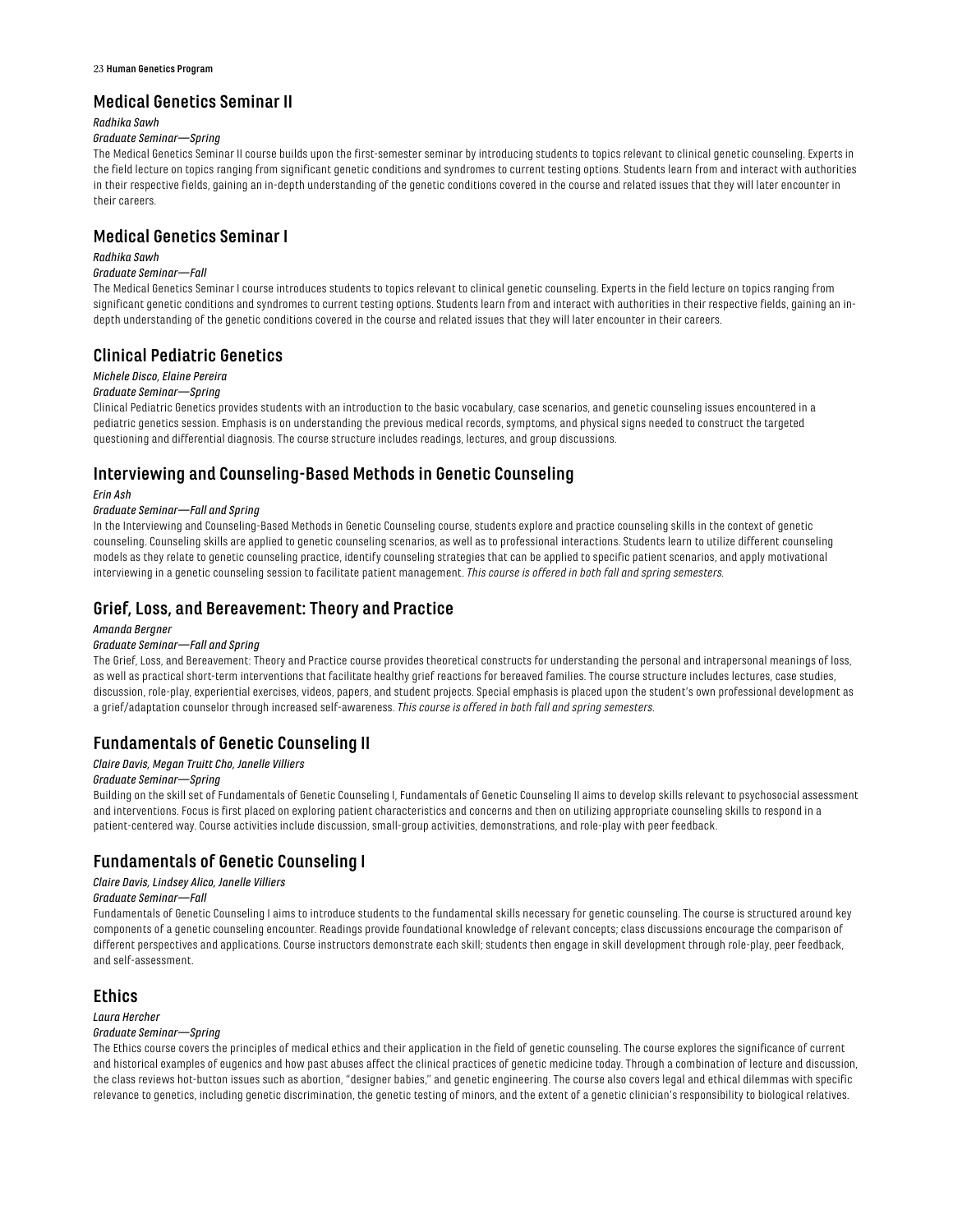## **Emerging Genetic Counseling Specialties**

## *Julia Wynn, Jill Goldman*

#### *Graduate Seminar—Fall*

The Emerging Genetic Counseling Specialties course provides students with the knowledge and skills to provide genetic counseling services in emerging specialty areas before clinical training opportunities become readily available. Currently, the course examines the complexities of neurogenetic diseases and cardiovascular genetics in clinical practice. For each specialty, students develop knowledge and genetic counseling skills through lectures, case studies, and role-play.

# **Embryology**

## *Eva Botstein Griepp*

## *Graduate Seminar—Fall*

The Embryology course considers the normal development of the human embryo from the earliest stages to birth. The course focuses on the stages, developmental mechanisms, and organ systems with the greatest potential for improving the understanding of the pathophysiology of congenital abnormalities and malformation syndromes. Students learn from discussion and written analysis of clinical cases, as well as from didactic material.

## **Disability Service Learning**

#### *Sara Gilvary, Radhika Sawh*

#### *Graduate Seminar—Fall*

The Disability Service Learning course and practicum broadly covers contemporary topics of disability, with a focus on the genetics community. Through guest speakers, panels, and internships, students gain an understanding of the impact of disability and improved communication skills with individuals, families, and service providers, along with an increased awareness of the contributions that genetic counseling can make to persons with or without disabilities.

## **Clinical Genomics**

#### *Megan Truitt Cho*

#### *Graduate Seminar—Spring*

The Clinical Genomics course builds upon topics covered in Advanced Human Genetics. Clinical Genomics covers early, current, and future uses of genomic technologies, especially as they apply to clinical care. Students develop critical thinking skills related to testing strategies and genomic data interpretation, with a focus on whole exome sequencing variant interpretation. The course also explores the psychosocial, ethical, and legal factors associated with genomic testing. Students are able to apply their learning to various case examples.

## **Case Management Practicum**

## *Lindsey Alico, Sara Gilvary*

## *Graduate Seminar—Spring*

The Case Management Practicum utilizes a standardized patient model to provide students with the opportunity to demonstrate and assess their skill levels in competencies necessary for the practice of genetic counseling. Students participate in prepared role-playing exercises, followed by class discussion and feedback. The course structure allows students to demonstrate competence in key skills, assess their own strengths and weaknesses and those of their peers, and formulate a plan for addressing areas needing improvement.

## **Cancer Genetics**

#### *Erin Ash*

## *Graduate Seminar—Spring*

The Cancer Genetics course provides students with an understanding of cancer genetic counseling through case-based study of clinical services. Students are introduced to the anatomy and physiology of affected organs, screening modalities, and treatment options; become familiar with the pathology and cancer genetic counseling; interpret pedigrees and utilize cancer risk models; understand testing criterion, options, and interpretation of results; and explore the psychosocial aspects of hereditary cancer syndromes.

## **Biochemistry of Genetic Disease**

#### *Katie Gallagher*

#### *Graduate Seminar—Fall*

The Biochemistry of Genetic Disease course provides an overview of major inborn metabolic diseases. Emphasis is placed on modes of inheritance, recurrence risks, pathogenesis, screening options, diagnostic testing, natural history, treatment options, and psychosocial and genetic counseling implications. The course is conducted online through prerecorded lectures, reading assignments, and online discussion.

## **Advanced Human Genetics**

#### *Graduate Seminar—Fall*

The Advanced Human Genetics course provides students with a foundation in human genetics in preparation for their clinical training and other course work in the genetic counseling program. The course is organized into lectures, self-study activities, team-based learning, and student presentations. The team-based learning and other student-driven activities enable students to apply, in a clinically relevant way, information presented in the lectures and readings.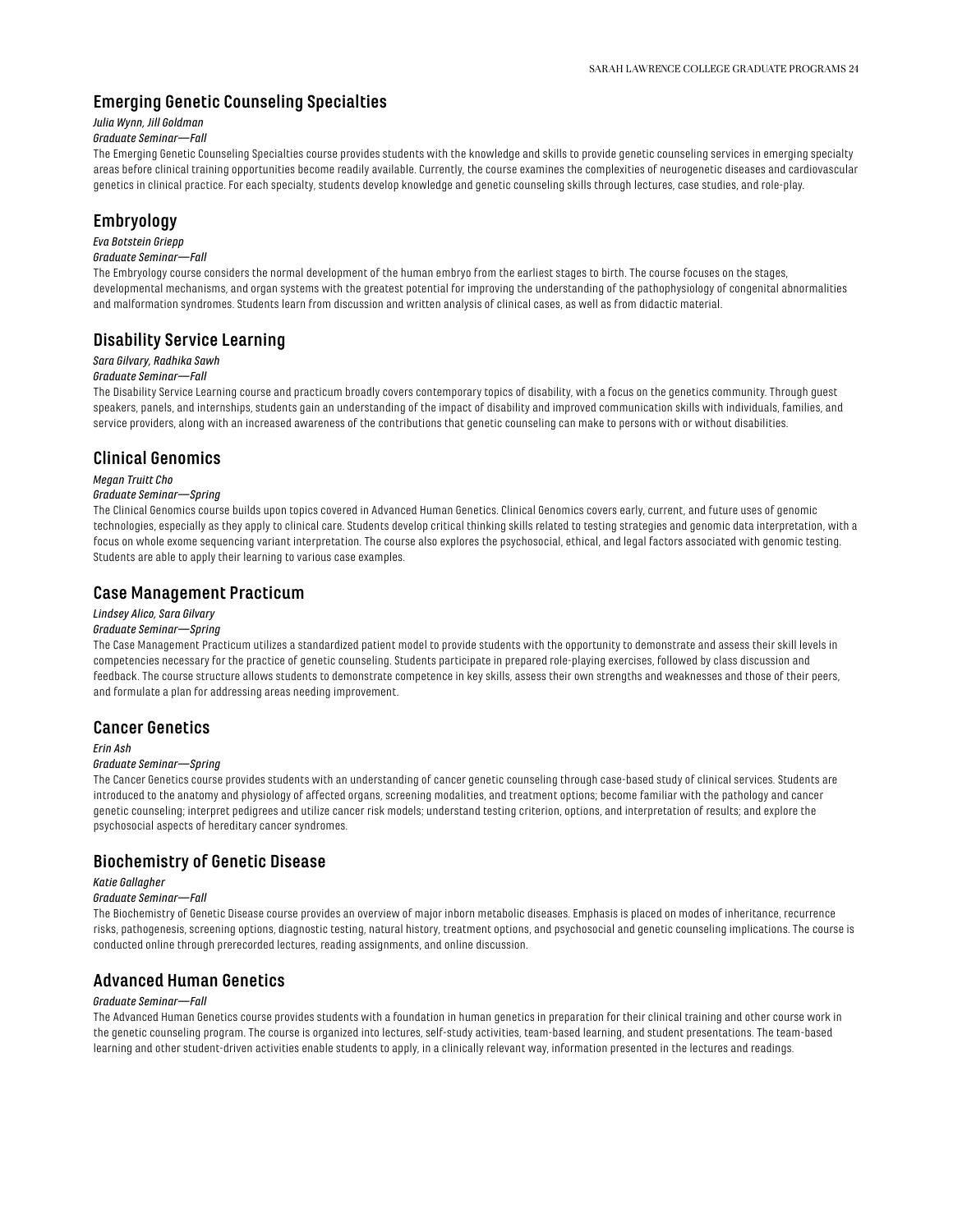# <span id="page-25-0"></span>**MFA THEATRE PROGRAM**

The Sarah Lawrence College theatre program embraces the collaborative nature of theatre. Our objective is to create theatre artists who are skilled in many disciplines: actors who write; directors who act; theatre makers who create their own projects; and sound, set, and lighting designers who are well-versed in new media and puppetry.

Students have the advantage of choosing from a multidisciplinary curriculum taught by working theatre professionals that also draws on the resources of the College's theatre, music, and dance programs. At the heart of this curriculum are focused programs in acting, directing, playwriting, and design, with supplementary offerings in production and technical work. Theatre students are encouraged to cross disciplines as they investigate all areas of theatre. The faculty is committed to active theatre training—students learn by doing—and have put together a vocabulary that stresses relationships among classical, modern, and original texts. The program uses a variety of approaches to build technique, while nurturing individual artistic directions. The theatre program examines not just contemporary American performance but also diverse cultural and historical influences that precede our own. Courses include Alexander Technique, acting, comedic and dramatic improvisation, creation of original work, design, directing, movement, musical theatre, playwriting, puppetry, speech, solo performance, voice, and the art of bringing theatre into the local community.

# **The Broadway Musical: Something Great Is Coming**

## *Stuart Spencer*

#### *Component—Year*

For some 60 years, roughly from 1920 to 1980, the Broadway musical was in its Golden Age. The subjects were for adults, the lyrics were for the literate, and the music had a richness and depth of expression never since equaled in American composition. That music evolved from three separate strands—Jewish, African, and European—and the libretti sprung from a great vibrant stew that included vaudeville, burlesque, operetta, minstrel shows, musical comedy-farce, and musical extravaganza. We'll study how these widely disparate forms began to coalesce in the 1920s into the quintessentially brash, toe-tapping, effervescent Broadway form known as "musical comedy." Then we'll watch as Oscar Hammerstein II, paired with a new collaborator, Richard Rodgers, revolutionized the form with the so-called "integrated musical." Beginning with *Oklahoma!,* R&H (as they were universally known) insisted on putting the story first and making the songs—along with everything else—serve that story. The inevitable apotheosis of their efforts is the musical play of the 1950s, and we'll end this section by looking at several of them. Finally, the musical showed yet another face: the "concept musical"—Broadway's answer to cubist painting. It took a subject and looked at it from every conceivable angle except one: a plot. We'll end the year by looking at Stephen Sondheim's two great concept musical masterpieces: *Company*, which deconstructs marriage, intimacy, and friendship; and *Follies*, a meditation on mortality and time itself.

# **The Art of Improvising: Athletics of the Creative Mind**

# *Christine Farrell*

## *Component—Fall*

We will explore techniques for spontaneous behavior, immediate creation, and developing your creativity and truth on stage. The goal of the class exercises will be to build community and collaboration, to deepen your communication skills, and to strengthen your natural sense of humor. We will study the works of Viola Spolin, Keith Johnstone, Upright Citizens Brigade, and Second City.

## **The Actor's Laboratory**

## *Christine Farrell, Gabrielle Schutz*

#### *Component—Year*

This class is a laboratory for the actor; it is designed for actors with some experience and who are ready to search for the steps to a fully involved performance. We will explore the theories and techniques of Stanislavski and Grotowski. We will read *Stanislavski in Rehearsal* by Vasili Torporkov and *At Work with Grotowski on Physical Action* by Thomas Richards. Throughout the semester, each student will work on one 10-minute scene from a major playwright*. This class will meet twice a week.*

## **Sound Design I: Intro to Sound Design**

#### *Tei Blow*

#### *Component—Year*

This course serves as an introduction to theatrical sound design that explores the theory of sound, basic design principles, editing and playback software, content creation, and basic system design. The course examines the function and execution of sound in theatre, cinema, and interdisciplinary forms. Through field recording, sampling, nonlinear audio editing, and performance software, students will learn the basic tools needed to build and execute sound designs for theatre and audio installations. Students will be assigned to design a current theatrical production in the second semester of the course. *This class meets once a week.*

## **NOW PLAYING: Theatre at This Moment**

## *Kevin Confoy*

#### *Component—Fall*

This course looks at playwright theatre makers whose works are in direct response to the events and forces that play upon us now. Among the list of playwrights whose works may be read and discussed are Annie Baker, Paula Vogel, Branden Jacob-Jenkins, Ayad Akhtar, Lynn Nottage, Will Eno, Olivia Dufault, Rajiv Joseph, and David Henry Hwang, among others. NOW PLAYING addresses the relevance of theatre in the 21st century. Do plays matter? Has the form been exhausted? Or is there a need now, more than ever, for what theatre can distinctly provide? NOW PLAYING is a one-semester, discussion-based seminar. Portions of plays will be read aloud in class to facilitate discussions. *This class meets twice a week.*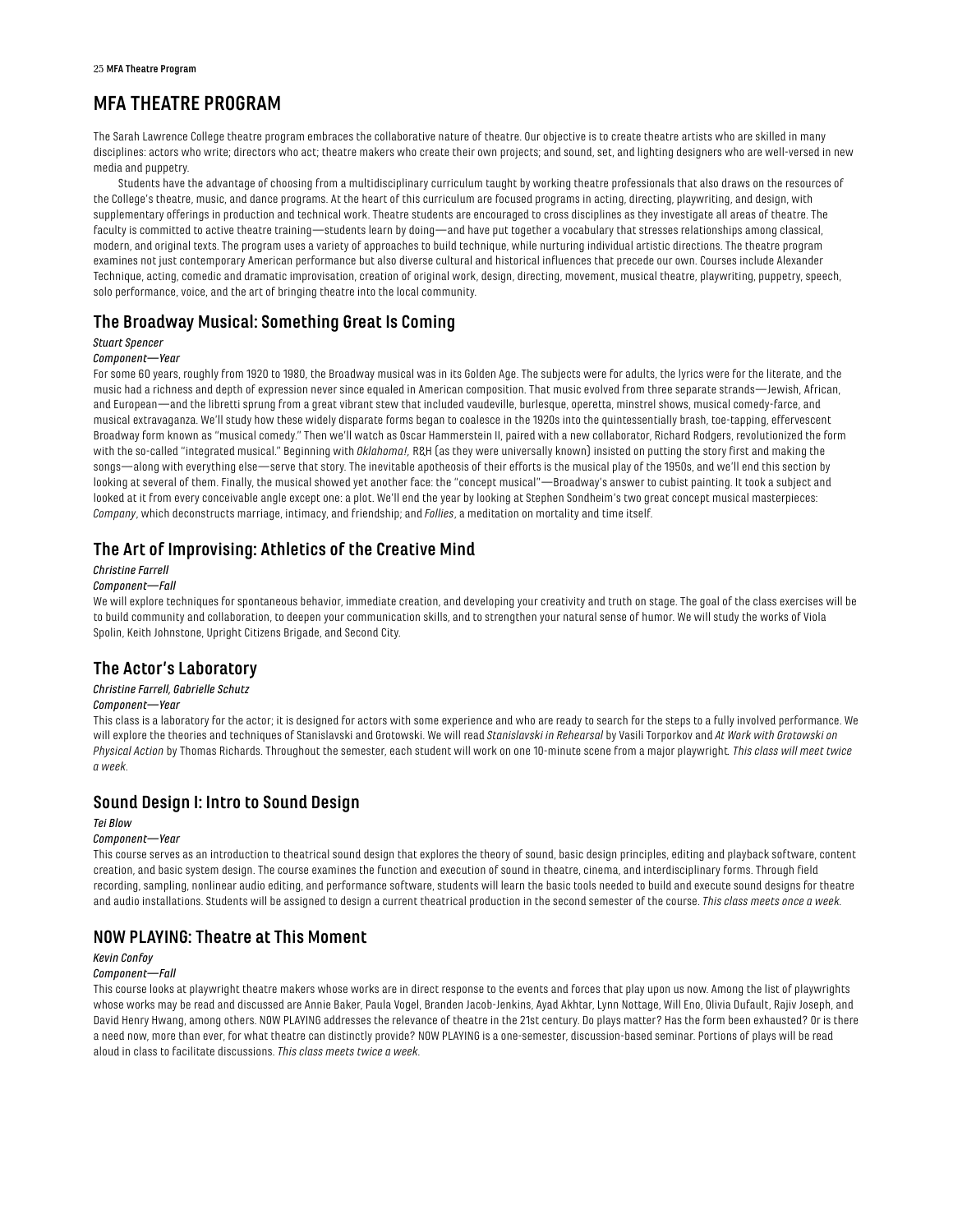## **Introduction to Projection Design**

#### *Tei Blow*

## *Component—Year*

This course is an introduction to theatrical projection design that explores design principles, content creation, video editing, media server and playback software, basic projection system design, and digital show control. Through text analysis, visual research, and lab experiments, the course examines the role of video projection in theatre and interdisciplinary forms and prepares participants to create video designs for their own work and to integrate video with other media. *This class meets once a week.*

## **History and Histrionics: A History of Western Theatre**

## *Stuart Spencer*

## *Component—Year*

You will explore 2,500 years of Western drama to discover how dramaturgical ideas can be traced from their origins in fifth-century Greece to 20th-century Nigeria, with many stops in between. We will try to understand how a play is constructed rather than simply written and how how each succeeding epoch has both embraced and rejected what has come before it in order to create its own unique identity. We will study the major genres of Western drama, including the idea of a classically structured play, Elizabethan drama, neoclassicism, realism, naturalism, expressionism, comedy, musical theatre, theatre of cruelty, and existentialism. And we will look at the social, cultural, architectural, and biographical context to better understand how and why they were written as they were. Classroom discussion will focus on a new play each week. *This class meets twice a week.*

## **DIRECTING/BRECHTING**

#### *Kevin Confoy*

## *Component—Fall*

An approach to directing that uses the works of Bertolt Brecht—and those he deeply influenced—as the foundation for a distinct production style fuses dynamic texts, metastaging techniques, and Brecht's deep desire for theatre to be a tool for social change. Students will analyze plays by Brecht and playwrights that might include Thornton Wilder, Larry Kramer, Moises Kaufman, Anna Deavere Smith, and Paula Vogel, among others. We will also look at plays and playwrights who influenced Brecht's own writing. Students in DIRECTING/BRECHTING will direct short scenes and moments from chosen plays, conduct mock production meetings, and present full production proposals. *This class will meet twice a week.*

## **Directing, Devising, and Performance: Devising With Media**

## *Tei Blow, David Neumann*

## *Component—Year*

Through the creative reuse of mass media, this course is designed to introduce students to a performance strategy based on sampling existing text, video, and sound. By stripping found media materials from their original context and arranging them in new ways, participants will explore the methods and politics of appropriation in performance work. By then extending those techniques into embodied practices, students will experiment with various methods of extracting movement, text, and intention from those source materials. Biweekly workshops on text, sound, and video manipulation in a collaborative format will alternate with experiments in performance composition and lectures on the historical use of appropriation in a variety of art forms. Participants should have an interest in both performance and performance technology, though experience in either is not a prerequisite. Each semester of the course culminates in a major performance project. *This class meets once a week for two hours.*

## **Crisis Mode: Theatre at War**

## *Kevin Confoy*

## *Component—Fall*

This class examines how theatre has responded to those moments of the past 50 years that define the struggles of a generation. Students will read and discuss a variety of plays from a list of playwrights that may include Brecht, Beckett, Fugard, Anna Deavere Smith, Wole Soyinka, Eve Ensler, Larry Kramer, Dael Orlandersmith, and August Wilson, among others. Documentary films that represent distinct points of view on the same struggles will be shown throughout the semester. Plays will be supplemented with nonfiction readings. Theatre at War is a discussion-based seminar. Portions of plays will be read aloud for discussion purposes. *This class meets twice a week*

## **Comedy Workshop**

## *Christine Farrell*

## *Component—Year*

An exploration of the classic structures of comedy and the unique comic mind, this course begins with it a strong focus on improvisation and ensemble work. The athletics of the creative comedic mind is the primary objective of the first-semester exercises. Status play, narrative storytelling, and the Harold exercise are used to develop the artist's freedom and confidence. Members of the ensemble learn to trust the spontaneous response and their own comic madness. Second semester educates the theatre artist in the theories of comedy and is designed to introduce students to *commedia dell'arte*, vaudeville, parody, satire, and standup comedy. At the end of the second semester, each student will write five minutes of standup material that will be performed one night at a comedy club in New York City and then on the College campus on Comedy Night. *This class meets twice a week. Spring instructor TBA*

## **BREAKING THE CODE: Defining Moment**

## *Kevin Confoy*

#### *Component—Fall*

This is an acting class that recognizes monologues as the ultimate revelation of a character's Truth. Students will work on one-person and monologue plays and existent monologues from full-length modern and contemporary works as a way of determining a character's behavior and exposing those moments in a play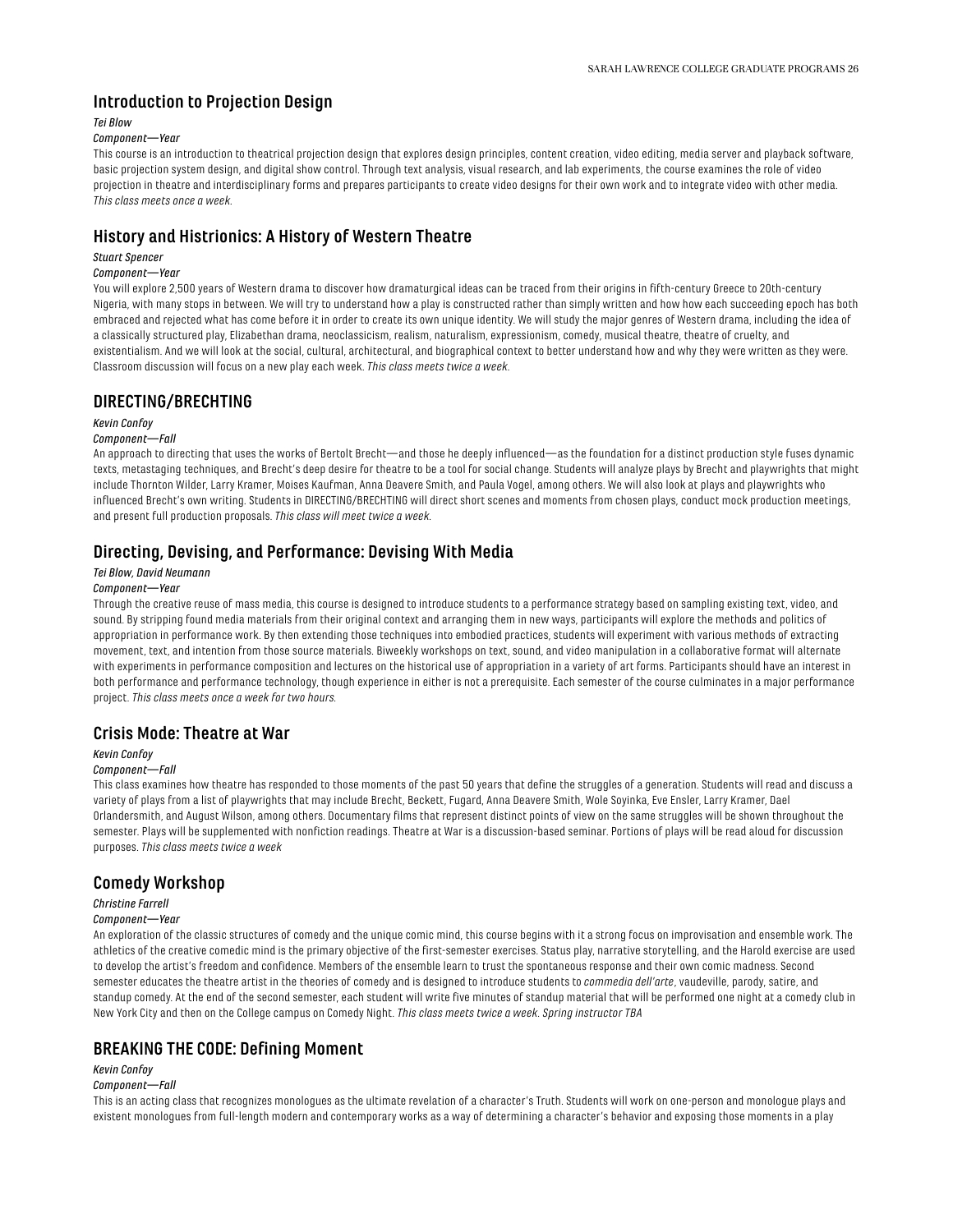#### 27 **MFA Theatre Program**

when a character's Truth is revealed. Actors will leave BREAKING THE CODE: Defining Moment having worked on an assortment of monologues from a range of plays that specifically includes works of The Kilroys, "a gang of playwrights and producers who came together to stop talking about gender parity in theatre and start taking action," among many others. *This class will meet twice a week.*

# **Actor's Workshop: Acting Techniques**

## *Michael Early*

## *Component—Year*

This class will explore various techniques designed to free the actor physically, vocally, and imaginatively. Students will be encouraged to give themselves permission to play, emphasizing process rather than results. Students will be assigned monologues and scenes that challenge them to expand their range of expression and build the confidence to make bold and imaginative acting choices. Particular attention will be paid to learning to analyze a text in ways that lead to defining clear, specific, and playable actions and objectives. *This class meets twice a week.*

## **Acting for Camera**

#### *K. Lorrel Manning*

#### *Component—Year*

Great camera work demands intimacy, emotional adaptability, risk, and connection. Students will learn how to maintain an organic experience despite the rigid technical restrictions and requirements. During the fall semester, we will work on cold-reading techniques, emotional expansion exercises, and scenes from published works. In the second semester, we will put original monologues and scenes on camera. We will use a monitor playback system for reviewing work to help identify specific problems. *Class size is limited. This class meets twice a week.*

## **Acting Shakespeare**

## *Michael Early*

## *Component—Year*

Those actors rooted in the tradition of playing Shakespeare find themselves equipped with a skill set that enables them to successfully work on a wide range of texts and within an array of performance modalities. The objectives of this class are to learn to identify, personalize, and embody the structural elements of Shakespeare's language as the primary means of bringing his characters to life. Students will study a representative arc of Shakespeare's plays, as well as the sonnets, with the goal of bringing his characters to life. Class time will be divided among physical, vocal, and text work. *This class meets twice a week.*

## **Actor's Workshop**

#### *Angela Pierce*

#### *Component—Year*

This is an acting techniques class: foundational, process-based work to empower the actor in any theatrical environment. The first semester focuses on the voice and body and the development of a "toolbox" of acting techniques. The second semester focuses on applying those tools to language and text, while integrating the voice and body work through scene work. The goal is for students to leave the class with all of the basic tools that they need to act; to have a growing awareness of their body, voice, and physical habits in order that they may consciously use them in the development of character; and to begin to develop their own process of working, start to finish, with an arsenal of tools and techniques to use when needed. We explore the Alexander Technique, character work, sense memory work, viewpoints, animal work, voice and speech work, script analysis, text analysis, Lecoq exercises, and much more*. This class meets twice a week.*

## **Actor's Workshop: Suit the Action to the Word, the Word to the Action—Hamlet, III. ii. 17-18**

## *Ernest H. Abuba*

#### *Component—Year*

Students will work on voice work, script analysis, sensory exercises, a Shakespeare sonnet, cold readings, improvisation, auditioning, and extensive scene work from the following playwrights: Sara Ruhl, Theresa Rebeck, Susan Yankowitz, Maria Irene Fornes, Suzan-Lori Parks, Jean-Paul Sartre, Eugene Ionesco, Jean Anouilh, Edward Albee, Tennessee Williams, Samuel Beckett, Oscar Wilde, Lynn Nottage, Katoria Hall, Arthur Miller, and Edward Baker. Required text: *The Art of Acting*, by Stella Adler. *This class meets twice a week.*

## **Advanced Stage Combat**

#### *Sterling Swann*

#### *Component—Year*

This course is a continuation of Introduction to Stage Combat and offers additional training in more complex weapon forms, such as rapier and dagger, single sword, and small sword. Students receive training as fight captains and have the opportunity to take additional skills proficiency tests that lead to actor/ combatant status in the Society of American Fight Directors. *This class meets once a week.*

## **Alexander Technique**

#### *June Ekman*

#### *Component—Year*

The Alexander Technique is a neuromuscular system that enables the student to identify and change poor and inefficient habits that may be causing stress and fatigue. With gentle, hands-on guidance and verbal instruction, the student learns to replace faulty habits with improved coordination by locating and releasing undue muscular tensions. This includes easing of the breath and the effect of coordinated breathing on the voice. It is an invaluable technique that connects the actor to his or her resources for dramatic intent. *Four sections of this class. Audition required. This class meets once a week.*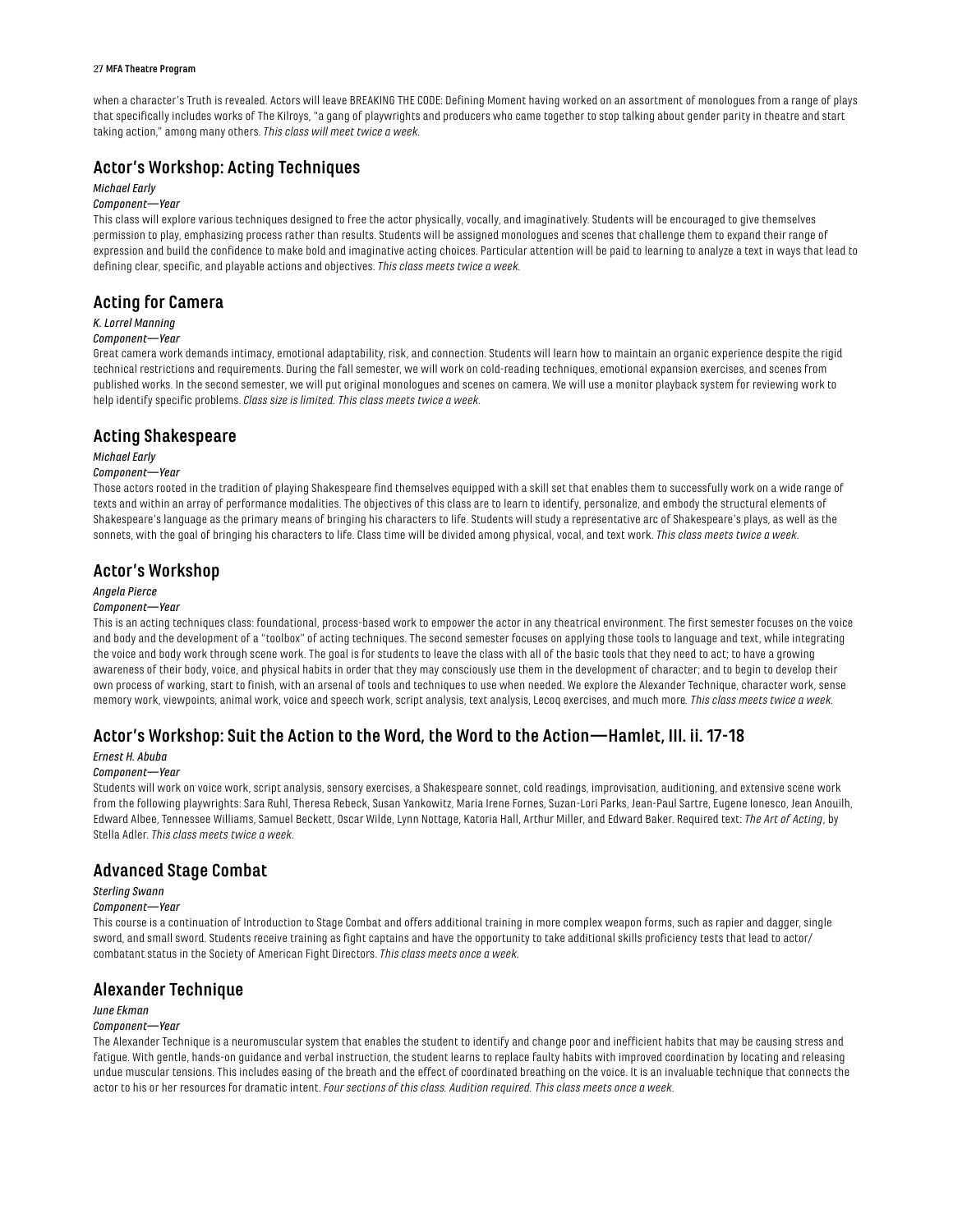## **Audition Technique**

## *Tara Rubin*

## *Component—Fall*

This class is for the serious-minded actor who, after graduation, anticipates pursuing a career as a performer. Predicated on the idea that auditioning is a learned skill at which one gets better with more experience and practical knowledge, the class will focus at its core on the only unalienable factor: the individuality of the actor him/herself. As much time will be spent on material selection as on execution; actors will be asked to make necessary friendships with the dreaded "monologues" and, hopefully, come to regard them as necessary filters through which they can express themselves as both people and artists. Cold-reading prep will also be covered. The hope is for the actor to leave class with not only one or two terrific audition pieces but also a better understanding of the casting process itself and what is in and out of his/her control. *This class meets once a week.*

# **Breathing Coordination for the Performer**

## *Sterling Swann*

#### *Component—Year*

Students improve their vocal power and ease through an understanding of basic breathing mechanics and anatomy. Utilizing recent discoveries of breathing coordination, performers can achieve their true potential by freeing their voices, reducing tension, and increasing vocal stamina. In the second semester, principals of the Alexander Technique are introduced; students consolidate their progress by performing songs and monologues in a supportive atmosphere. *This class meets once a week.*

## **Contemporary Collaborative Performance**

#### *David Neumann*

#### *Component—Year*

This course will provide a critical and supportive forum for the development of new works of original performance, focusing primarily on where current dance and theatre combinations find inspiration. In the first semester, students will explore contemporary theatre-building techniques and methodologies from Dada to Judson Church and beyond. The majority of time will be devoted to lab work, where students will create their own short performance pieces through a multidisciplinary approach. Students will be asked to devise original theatre pieces that utilize methods such as solo forms, viewpoints, chance operations, and creations from nontheatrical sources. In addition to the laboratory aspect of the class, a number of plays, essays, and artists' manifestos will be discussed. In the second semester, students will collaborate on a single evening-length work, utilizing theatrical and nontheatrical sources in an attempt to speak to our cultural moment. Please note: The second semester will require additional developmental/rehearsal time outside of class. In addition to class work, there will be several opportunities to visit rehearsals and performances of professional theatre and dance in New York City. *Open only to first-year graduate students. This class meets once a week.*

## **Costume Design I**

#### *Liz Prince*

#### *Component—Year*

This course is an introduction to the basics of designing costumes and covers ideas about the language of clothes, script analysis, the elements of design, color theory, fashion history, and figure drawing. We will work on various theoretical design projects while exploring how to develop a design concept. This course also covers various design-room techniques, including stitching by machine and by hand as well as working as a wardrobe technician. Students will have the opportunity to assist a costume designer on one of the departmental productions to further their understanding of the design process. No previous experience is necessary. Actors, directors, designers and theatre makers of all kinds are welcome. *This class meets once a week.*

## **Costume Design II**

#### *Liz Prince*

#### *Component—Year*

This course expands upon Costume Design l to hone and advance existing skill sets in both design and construction as we cover and review a range of topics. Students will explore theoretical design projects, as well as have the likely opportunity to design a departmental production, further developing the student's abilities as they research and realize a design concept for the stage in collaboration with the director and design team. *Prerequisite: Costume I or permission of the instructor. This class meets once a week.*

## **Creating a Role**

## *Ernest H. Abuba*

#### *Component—Year*

It is a sanctum of discovery, enabling the actor to explore non-Western movement: centering energy, concentration, the voice, and the"mythos" of a character to discover one's own truth in relation to the text, both contemporary and the classics. Traditional as well as alternative approaches to acting techniques are applied. Fall semester concentrates on roles: Hamlet, Leontes, Caliban, Othello, Lear, Macbeth, Richard III, Hecuba, Medea, Antigone, Lady Anne,Tamara, Portia, and Lady Macbeth; spring semester, applied to scene study from works by Chekhov, Ibsen, Arrabal, Beckett, Ionesco, Sarah Kane, Amira Baraka, Edward Albee, and Jean Genet. Required reading: *The Art of Acting*, by Stella Adler. *This class meets twice a week.*

## **Creative Impulse: The Process of Writing for the Stage**

## *Sibyl Kempson*

#### *Component—Year*

In this course, the vectors of pure creative impulse hold sway over the process of writing for the stage—and we write ourselves into unknown territory. Students are encouraged to set aside received and preconceived notions of what it means to write plays or to be a writer—along with ideas of what a play is "supposed to"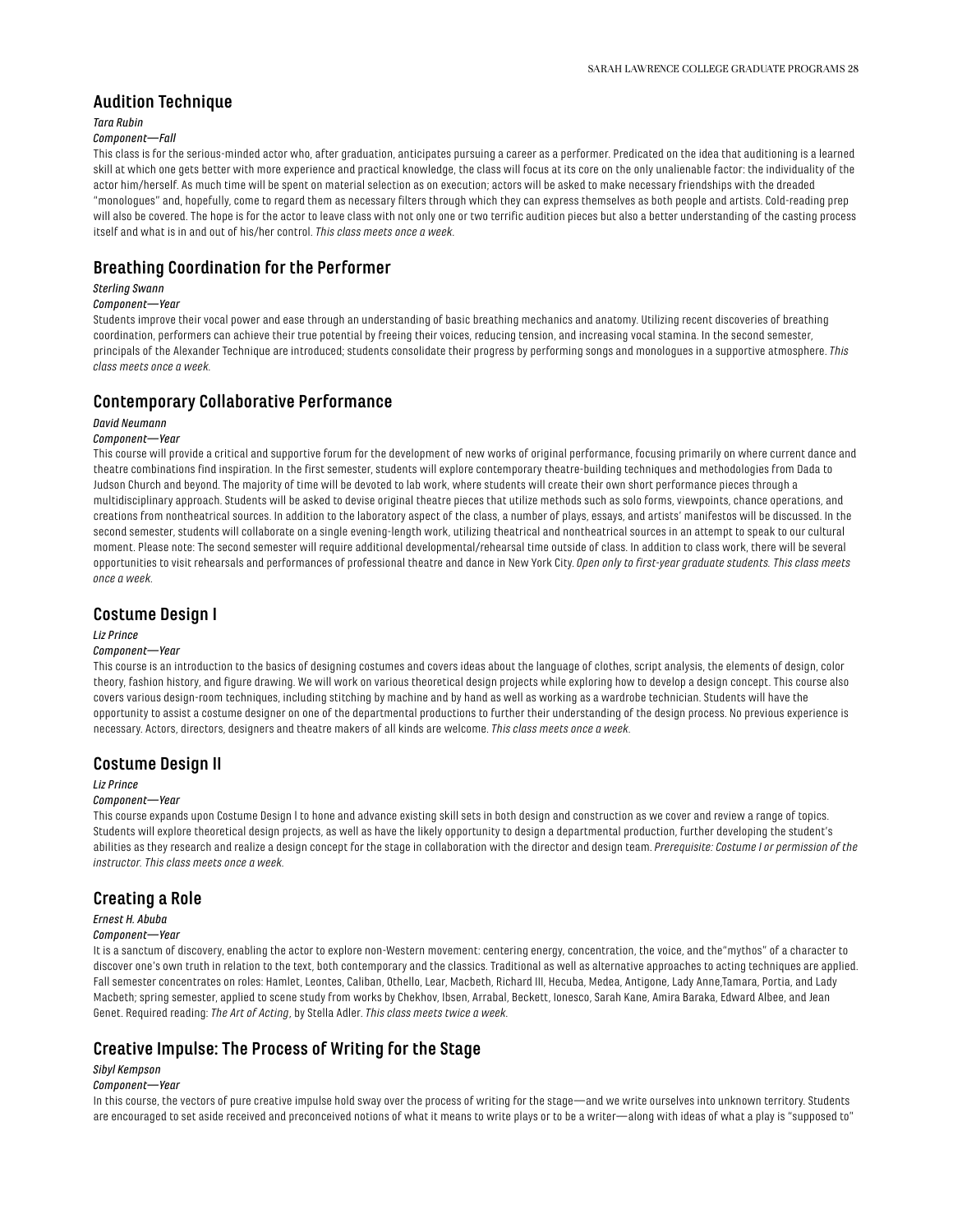#### 29 **MFA Theatre Program**

or "should" look like—in order to locate their own authentic ways of seeing and making; in other words, disarming the rational, the judgmental thinking that is rooted in a concept of a final product, and empowering the chaotic, spatial, associative processes that put us in immediate formal contact with our direct experience, impressions, and perceptions of reality. Emphasis on detail, texture, and contiguity will be favored over the more widely accepted, reliable, yet sometimes limiting Aristotelian virtues of structure and continuity in the making of meaningful live performance. Readings will be tailored to fit the thinking of the class. We will likely look at theoretical and creative writings of Gertrude Stein, George Steiner, Mac Wellman, Maria Irene Fornes, Adrienne Kennedy, Mircea Eliade, Kristen Kosmas, Richard Maxwell, and Roland Barthes, as well as work that crosses into visual art realms and radical scientific thought from physicists David Bohm and F. David Peat. The course will be conducted in workshop fashion, with strong emphasis on the tracking and documenting of process. *Two sections. This class meets once a week for three hours.*

# **Directing the 20th Century: From Chekhov to Churchill**

## *Will Frears*

## *Component—Year*

This class will focus on directing plays in the 20th-century canon, covering a range of styles and content. It will cover the whole journey of directing a play, with a strong emphasis on practical work. Students will be required to bring in design research for plays and to direct scenes from the plays, both of which they will present to the class for critique. The class will focus on how to use the text to inform the choices made by the director. *This class meets twice a week.*

## **Directing Workshop**

#### *William D. McRee*

#### *Component—Year*

Directors will study the processes necessary to bring a written text to life, along with the methods and goals used in working with actors to focus and strengthen their performances. Scene work and short plays will be performed in class, and the student's work will be analyzed and evaluated. Common directing problems will be addressed, and the directors will become familiar with the conceptual process that allows them to think creatively. The workshop is open to beginning directors and any interested student. *This class meets twice a week.*

## **DownStage**

#### *Graeme Gillis*

#### *Component—Year*

DownStage is an intensive, hands-on conference in theatrical production. DownStage student producers administrate and run their own theatre company. They are responsible for all aspects of production, including determining the budget and marketing an entire season of events and productions; they are expected to fill a variety of positions, both technical and artistic, and to sit as members of the board of directors of a functioning theatre organization. In addition to their obligations to class and designated productions, DownStage student producers are expected to hold regular office hours. Prior producing experience is not required. *This class meets twice a week.*

## **Experiments in Language and Form**

#### *Cassandra Medley*

#### *Component—Year*

In this class, we focus on writing "experimental theatre"; that is, we experiment with theatrical forms that extend beyond traditional portrayals of time, threedimensional space, language, character, and dramatic structure to discover the impact that different types of onstage presentations might have on audiences. We are not interested in imitating the style of "experimental" playwrights but, rather, using their texts as influence, stimulus, and encouragement as we attempt our own "experiments." We will also style experimental texts to ascertain the types of environments—political, spiritual, mental, social—that influenced such texts to be generated; that is, created. Our aim, first and foremost, is to investigate and explore ways to genuinely investigate and give theatrical expression to our own personal, political, and spiritual interior lives, values, observations, and beliefs. We will then strive to examine the most effective manner of communicating our theatrical experiments to an audience. Our experimental writing may include multimedia presentations as part of the scripted onstage play or performance. *This class meets once a week for four hours (with a lunch break).*

# **Far-Off, Off-Off, Off, and On Broadway: Experiencing the 2018–2019 Theatre Season**

#### *William D. McRee*

#### *Open, Component—Year*

Weekly class meetings in which productions are analyzed and discussed will be supplemented by regular visits to many of the theatrical productions of the current season. The class will travel within the tristate area, attending theatre in as many diverse venues, forms, and styles as possible. Published plays will be studied in advance of attending performances; new or unscripted works will be preceded by examinations of previous work by the author or company. Students will be given access to all available group discounts in purchasing tickets. *This class meets once a week.*

# **Global Theatre: The Syncretic Journey**

## *Ernest H. Abuba, Mia Yoo, David Diamond*

## *Seminar*

*Good evening, ladies and gentlemen, and welcome to La MaMa, dedicated to the playwright and to all aspects of the theatre.* —Ellen Stewart

La MaMa Experimental Theatre Club in New York City has been the host of contemporary and international theatre artists since 1961. You will have the opportunity to attend performances, meet the artists, participate in workshops led by them, as well as have access to the La MaMa archives on the history of international theatre in New York. Your personal "syncretic theatre journey" is enhanced by the observance of fellow theatre makers and oneself that is informed concretely by the application of text, research, movement, music, design, puppetry, and multimedia, as well as social and political debate in class. Coordinators of the LaMaMa International Symposium for Directors, David Diamond and Mia Yoo, will host you in New York City, where you will exchange ideas with visiting and local artists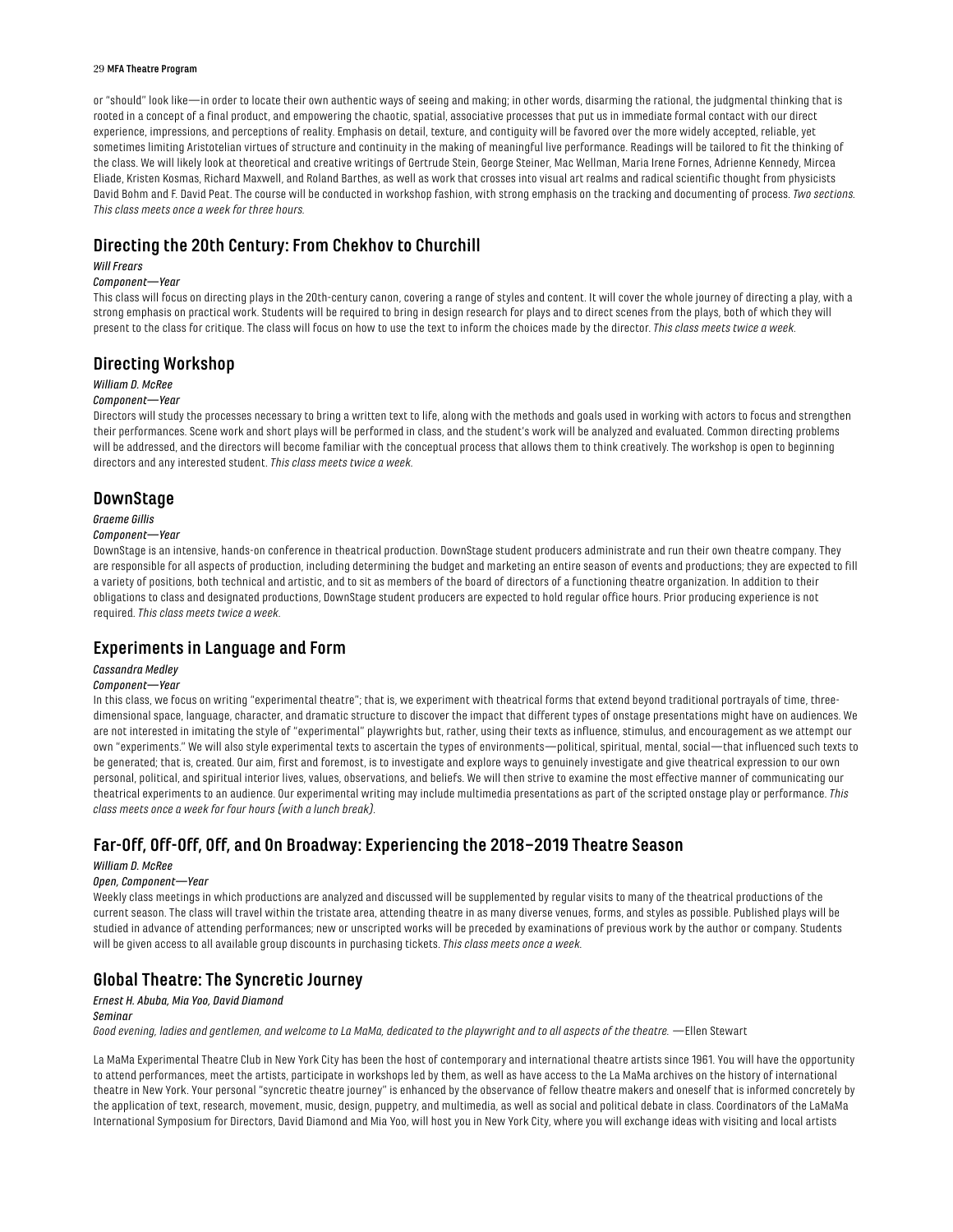from Yara Arts Group and the Great Jones Repertory Theatre. Historical/contemporary experimental texts will be discussed, such as: *Psychosis* by Sarah Kane, *Death and the Kings Horseman* by Wole Soyinka, *Strange Interlude* by Eugene O'Neill, *The Caucasian Chalk Circle* by Bertolt Brecht, *A Dream Play* by August Strindberg, *Thunderstorm* by Cao Yu, *Goshram Kwotal* by Vijay Tendulkar, *Venus* by Susan-Lori Parks, *Ruined* by Lynn Nottage, and *Mistero Buffo* by Dario Fo, as well as Fernando Arrabal, Antonin Artaud, and Martin Crimp. Required reading: TBA. *This course is a theatre history component in the theatre program. This class meets once a week.*

# **Graduate Lab**

## *Dan Hurlin, Sibyl Kempson, Tei Blow*

## *Component—Year*

Taught by a rotating series of Sarah Lawrence faculty and guest artists, this course focuses on developing the skills needed for a wide variety of techniques for the creation and development of new work in theatre. Ensemble acting, movement, design and fabrication, playwriting, devised work, and music performance are all explored. The class is a forum for workshops, master classes, and open rehearsals, with a focus on the development of critical skills. In addition, students in Grad Lab are expected to generate a new piece of theatre to be performed each month for the Sarah Lawrence community. These performances may include graduate and undergraduate students alike. *Required for all 1st- and 2nd-year theatre graduate students. This class meets once a week.*

## **Internship Conference**

# *Neelam Vaswani*

## *Component—Year*

For students who wish to pursue a professional internship as part of their program, all areas of producing and administration are possible: production, marketing, advertising, casting, development, etc. Students must have at least one day each week to devote to the internship. Through individual meetings, we will best determine each student's placement to meet individual academic and artistic goals.

## **Introduction to Stage Combat**

#### *Sterling Swann*

#### *Component—Year*

Students learn the basics of armed and unarmed stage fighting, with an emphasis on safety. Actors are taught to create effective stage violence, from hair pulling and choking to sword fighting, with a minimum of risk. Basic techniques are incorporated into short scenes to give students experience performing fights in both classic and modern contexts. Each semester culminates in a skills proficiency test aimed at certification in one of eight weapon forms. *This class meets once a week.*

# **La MaMa E.T.C.**

## *Intersession—Summer*

La MaMa E.T.C. sponsors two summer events in Umbria, Italy, in conjunction with Sarah Lawrence College: International Symposium for Directors, a three-week training program for professional directors, choreographers, and actors in which internationally renowned theatre artists conduct workshops and lecture/ demonstrations; and International Playwright Retreat, a one-week program where participants have ample time to work on new or existing material. Each day, an award-winning playwright will meet with the playwrights to facilitate discussions, workshops, and exercises designed to help the writers with whatever challenges they are facing. *For more information: lamama.org/programs/la-mama-umbria*

## **Lighting Design I**

## *Greg MacPherson*

#### *Component—Year*

Lighting Design I will introduce the student to the basic elements of stage lighting, including tools and equipment, color theory, reading scripts for design elements, operation of lighting consoles and construction of lighting cues, and basic elements of lighting drawings and schedules. Students will be offered handson experience in hanging and focusing lighting instruments and will be invited to attend technical rehearsals. They will have opportunities to design productions and to assist other designers as a way of developing a greater understanding of the design process. *This class meets once a week.*

## **Lighting Design II**

#### *Greg MacPherson*

#### *Component—Year*

Lighting Design II will build on the basics introduced in Lighting Design I to help develop the students' abilities in designing complex productions. The course will focus primarily on CAD and other computer programs related to lighting design, script analysis, advanced console operation, and communication with directors and other designers. Students will be expected to design actual productions and in-class projects for evaluation and discussion and will be offered the opportunity to increase their experience in design by assisting Mr. MacPherson and others, when possible. *This class meets once a week.*

## **LIVE MEDIA: Creating Hybrid Performance With Technology**

## *Tei Blow*

## *Component—Year*

This class will prepare students to solve problems in sound and multimedia production for live performance. We will look at the creative use of live video and audio playback and processing, multichannel sound, and interactive performance systems. The course is composed of technical demonstrations and short-form group performance assignments involving technology. The course is designed for theatre grads working with technology in Grad Solos but is suitable for any students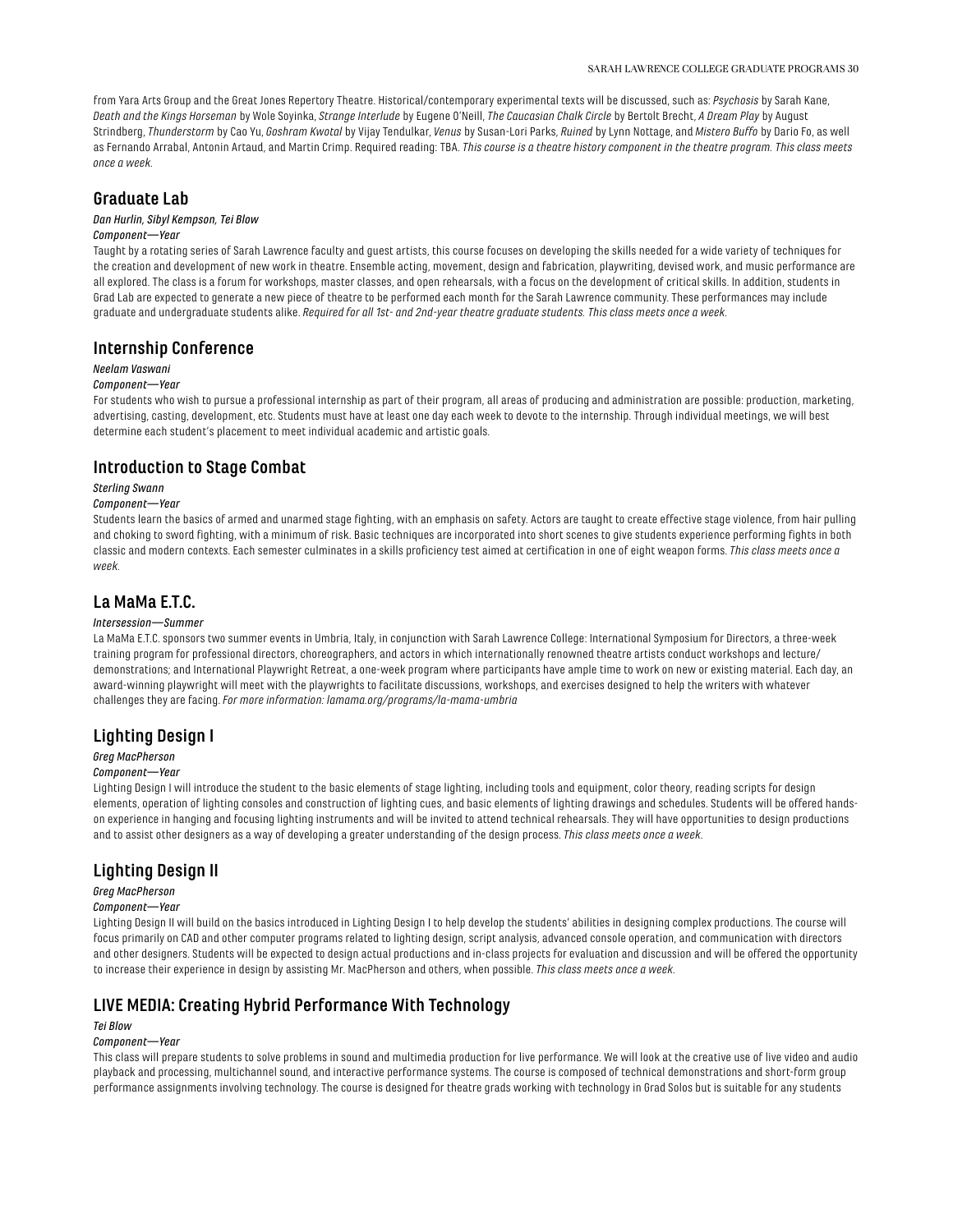#### 31 **MFA Theatre Program**

working on independent performance work with technology. Participants interested in this course should be prepared to design and execute at least two shortform performance works or media installations over the course of the academic year. Participants interested in this course should be prepared to collaboratively design the projection elements for a performance or installation in the second semester. *This class meets once a week.*

# **Medley Workshop: Developing the Dramatic Idea**

## *Cassandra Medley*

## *Component—Year*

The purpose of this workshop is to develop and complete a draft of a final project play of any length. Our focus is on originating character-driven stories that involve multiple events and/or multiple turning points and revelations, concluding with a major crisis and/or consequence for the characters. From the very beginning of the semester, writers create several short drafts of "mini-plays" as we practice the components that lead to effective playwriting. Writers allow various characters, topics, and concerns to be revealed to them as their in-process project(s) take shape. We will also study a selection of full-length plays and/or screenplays for inspiration, guidance, and analysis of various contemporary styles of drama. Styles may be varied; but as dramatists, we are all challenged by a form of storytelling that requires us to try and hold the attention of an audience for a condensed length of "real" time in a public space. *This class meets once a week.*

## **Movement for Performance**

## *Patti Bradshaw, David Neumann*

#### *Component—Year*

This class will explore the full instrument of the performer; namely, the human body. A daily warmup will open the body to larger movement ranges while introducing students to a better functioning alignment, efficient muscle and energy use, full breathing, clear weight transfer, and increased awareness while traveling through space. A combination of improvisation, contact improvisation, set phrases, and in-class assignments creating short, movement-based pieces will be used to explore a larger range of articulation that the body reveals regardless of the words spoken on stage. In all aspects, the goals of this class are to enable students to be courageous with their physical selves, more articulate with their bodies, and more personally expressive in performance. No movement background is required, just a healthy mix of curiosity and courage. In addition to occasional reading handouts, there will be opportunities to attend rehearsals and performances of professional theatre and dance in New York City. Please wear loose, comfortable clothing to class. *This class meets twice a week.*

## **Music as Theatre Lab**

#### *Stew Stewart*

#### *Component—Year*

This lab is open to any artists committed to exploring a variety of music-driven, song-centric, spirit-derived approaches to music-theatre creation. Music as Theatre Lab invites students into an investigation of the work of prophets, faith healers, and wild politicians—as well as blues, gospel, and old-school rock-androll artists. Commitment to risk-as-truth, with an eye toward creating pieces and performances that conjure transcendence, is a founding principle of the Lab. Students will work in evershifting teams to create and perform short pieces; e.g., scenes, sermons, songs, or situations that include set and costume designs, choreography, and video. This lab will also feature an ongoing "compare and contrast" investigation of rock music and show tunes, with an emphasis on what we have to learn about acting and singing effectively from those differences. *This class meets once a week for four hours.*

## **Playwright's Workshop**

#### *Stuart Spencer*

#### *Component—Year*

Who are you as a writer? What do you write about, and why? Are you writing the play that you want to write or the play that you *need* to write? Where is the nexus between the amorphous, subconscious wellspring of the material and the rigorous demands of a form that will play in real time before a live audience? This course is designed for playwriting students who have a solid knowledge of dramatic structure and an understanding of their own creative process—and who are ready to create a complete dramatic work of any length. (As Edward Albee observed, "All plays are full-length plays.") Students will be free to work on themes, subjects, and styles of their choice. Work will be read aloud and discussed in class each week. The course requires that students enter, at minimum, with an idea of the play that they plan to work on; ideally, they will bring in a partial draft or even a completed draft that they wish to revise. We will read some existent texts, time allowing. *This class meets twice a week.*

## **Playwriting Techniques**

#### *Stuart Spencer*

#### *Component—Year*

You will investigate the mystery of how to release your creative process while also discovering the fundamentals of dramatic structure that will help you tell the story of your play. Each week in the first term, you will write a short scene taken from *The Playwright's Guidebook*, which we will use as a basic text. At the end of the first term, you will write a short but complete play based on one of these short assignments. In the second term, you'll go on to adapt a short story of your choice and then write a play based on a historical character, event, or period. The focus in all instances is on the writer's deepest connection to the material—where the drama lies. Work will be read aloud in class and discussed in class each week. Students will also read and discuss plays that mirror the challenges presented by their own assignments. *Two sections. This course meets once a week.*

## **Production Workshop**

## *Robert Lyons*

## *Component—Fall and Spring*

The creative director of the theatre program will lead a discussion group for all of the directors, assistant directors, and playwrights participating in the fall theatre season (including readings, workshops, and productions). This is an opportunity for students to discuss with their peers the process, problems, and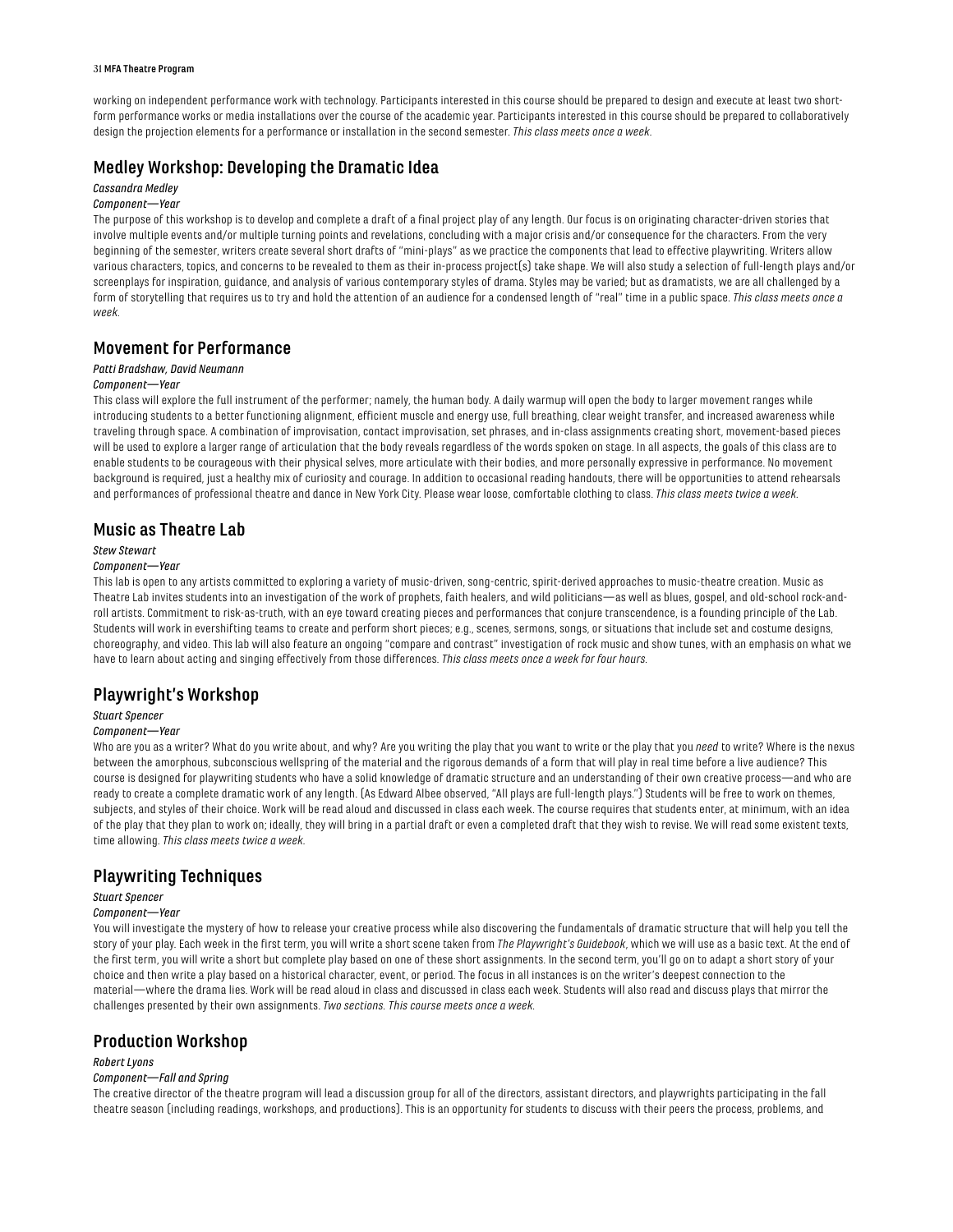pleasures of making theatre at Sarah Lawrence College (and beyond). This workshop is part problem-solving and part support group, with the emphasis on problem-solving. *This course is required for directing, assistant directing, and playwriting students whose productions are included in the fall theatre season. This class meets once a week.*

## **Puppet Theatre**

#### *Lake Simons*

#### *Component—Year*

This course will explore a variety of puppetry techniques, including *bunraku*-style, marionette, shadow puppetry, and toy theatre. We will begin with a detailed look at these forms through individual and group research projects. We will further our exploration with hands-on learning in various techniques of construction. Students will then have the opportunity to develop their own manipulation skills, as well as to gain an understanding of how to prepare the puppeteer's body for performance. The class will culminate with the creation and presentation of puppetry pieces of students' own making. *This class meets once a week for two hours.*

## **Scenic Design I**

#### *Lake Simons*

#### *Component—Year*

This course introduces basic elements of scenic design, including developing a design concept, drafting, and practical techniques for creating theatrical space. Students will develop tools to communicate their visual ideas through research, sketches, and models. The class will discuss examples of design from theatre, dance, and puppetry. Student projects will include both conceptual designs and production work in the department. *This class meets once a week. There is a \$50 course fee.*

## **Singing Workshop**

#### *William D. McRee, Thomas Mandel*

## *Component—Year*

We will explore the actor's performance with songs in various styles of popular music, music for theatre, cabaret, and original work—emphasizing communication with the audience and material selection. Dynamics of vocal interpretation and style will also be examined. Students perform new or returning material each week in class and have outside class time scheduled with the musical director to arrange and rehearse their material. Students enrolled in this course also have priority placement for voice lessons with faculty in the music program and enrollment in Alexander Technique classes or other movement courses of their choosing. *Audition required. This class meets twice a week.*

## **SLC Lampoon**

## *Katie Hartman, Daniel Reitz*

## *Component—Year*

SLC Lampoon is a comedy ensemble of actors, directors, and writers. The techniques of Second City and TheatreSports will be used to create an improvisational troupe that will perform throughout the campus. The ensemble will craft comic characters and write sketches, parodies, and political satire. This work will culminate in a final SLC Lampoon Mainstage performance in the style of Second City or *Saturday Night Live*. *Audition required. This class meets once a week a week for three hours.*

## **Stage Management**

#### *Greta Minsky, Neelam Vaswani*

## *Component—Fall and Spring*

This course is a hands-on laboratory class in the skills, practices, and attitudes that help a stage manager organize an environment in which a theatrical team can work together productively and with minimum stress. Classroom exercises and discussion augment the mentored production work that is assigned to each student. Script analysis, blocking notation, prop management, and cue writing/calling are among the topics covered. Knowledge of—and practice in—stage management are essential tools for directors and useful supplements for actors and designers. *This class meets once a week during the fall semester and is taught by Ms. Minsky. Spring semester is taught by Ms. Vaswani and is devoted to mentored production practicums.*

## **London Theatre Program**

## *Seminar*

Sponsored by Sarah Lawrence College and the British American Drama Academy (BADA), the London Theatre Program offers students from Sarah Lawrence College an opportunity to work and study with leading actors and directors from the world of British theatre. The program offers acting classes with leading artists from the British stage. These are complemented by individual tutorials, where students work one-on-one with their teachers. A faculty selected from Britain's foremost drama schools teaches technical classes in voice, movement, and stage fighting. This intense conservatory training is accompanied by courses in theatre history and theatre criticism, tickets to productions, and the experience of performing in a professional theatre. In addition, master classes and workshops feature more of Britain's fine actors and directors. Designed for dedicated students who wish to study acting in London, the program offers enrollment in either the fall or spring semester for single-semester study. Those wishing to pursue their training more intensely are strongly encouraged to begin their training in the fall and continue with the Advanced London Theatre Program in the spring semester. *Audition required.*

# **Theatre Outreach Projects: Connections to Community**

#### *Allen Lang*

#### *Component—Year*

This course will provide a strong foundation from which to explore and extend teaching and theatre-making skills in the community. With an interest in exploring personally expressive material and in extending and developing skills, students will find a practical approach to experiential learning that grows teaching skills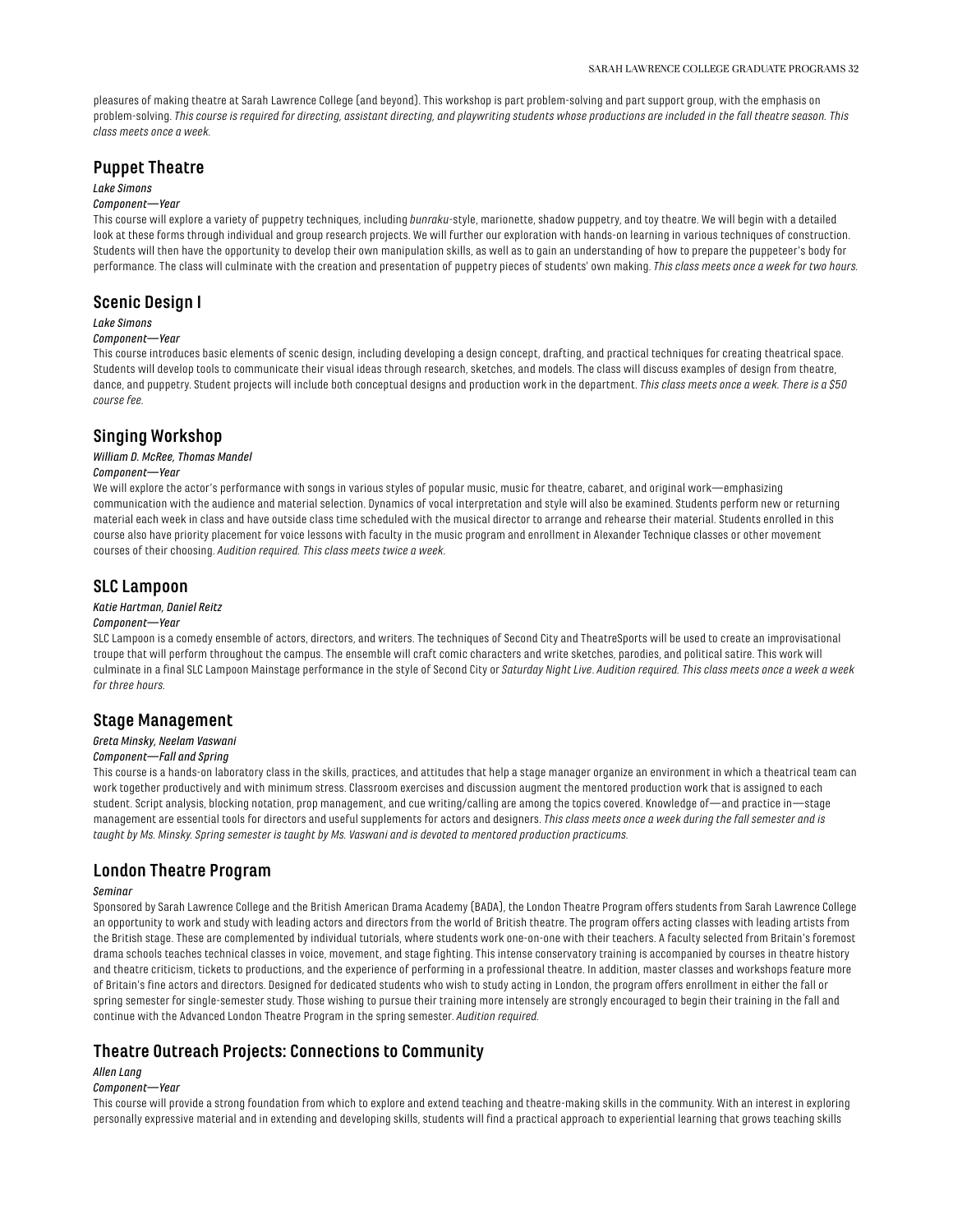#### 33 **MFA Theatre Program**

through a weekly community placement. Placements are usually yearlong and typically culminate in a process-over-product, informal presentation that is reflective of the interests, stories, and experiences of the individual participants. Students will explore collaborating with partnerships at schools, libraries, museums, community centers, prisons, and downtown Yonkers storefronts and other venues to develop original work that will result as a creative forum—with performances concluding in a talk-back environ of historical and contemporary social-political and artistic issues as applied to community work. Class readings and discussions will explore theoretical and practical discussions about theatre making and sharing theatre skills in the 21st century that will examine the role of creative artists working in the community to bring forth social change. Exploring gender and open to all races and ethnicity, students will work toward the development of a creative ensemble of Sarah Lawrence College theatre artists. Class readings and discussions will explore LGBTQ, African American, Latino/ Hispanic, and Asian/Asian American artistic contributions, and that will provide a strong foundation from which to create new work. Focusing on local, national, and world issues as they pertain to our own experiences, first-semester work will culminate in an informal workshop presentation and discussion session at a Yonkers high school. Second-semester class work will culminate in a touring show for the HS Lunchbox Group and intergenerational work with the 50+ Lunchbox Group. First-semester course work will include a Yonkers tour that visits the Yonkers Downtown Waterfront, as well as important Yonkers cultural attractions. The class is open to all students who want to explore personal material through a sociopolitical lens. Open to dancers, poets, playwrights, actors, and visual artists. Educator John Paul Lederach asks the artist to connect with the "moral imagination"—the ability to "stay grounded in the here and now, with all its violence and injustice, while still imagining and working toward a more life-affirming world." *This class meets once a week.*

## **Thesis Project**

#### *Dan Hurlin*

## *Component—Year*

This course will provide a critical and supportive forum for the development of new works of original theatre with a focus on conducting research in a variety of ways, including historical and artistic research, workshops, improvisations, experiments, and conversation. Each student will focus on creating one original project—typically, but not limited to, a solo—over the course of the full year. During the class, students will show works in progress. During conference, students and faculty will meet to discuss these showings and any relevant artistic and practical problems that may arise. *This class is required for all second-year theatre graduate students.*

## **Tools of the Trade**

## *Robert Gould, Patience Haskell*

#### *Component—Year*

This is a stagehand course that focuses on the nuts and bolts of light and sound board operation and projection technology, as well as the use of basic stage carpentry. This is not a design class but, rather, a class about reading and drafting light plots, assembly and troubleshooting, and basic electrical repair. Students who take this course will be eligible for additional paid work as technical assistants in the theatre department. *This class meets once a week.*

## **Voice and Speech I: Vocal Practice**

## *Francine Zerfas*

#### *Component—Year*

This course will focus on awakening the young artist to the expressive range of the human voice, as well as to the intricacies of developing greater clarity of speech and playing with sound. A thorough warmup will be developed to bring power, flexibility, and range to the actor's voice and speech. Exercises and text work will be explored, with the goal of uniting body, breath, voice, and speech into an expressive whole when acting*. This class meets once a week for two hours.*

## **Writer's Gym**

*Cassandra Medley Component—Year You can't wait for inspiration; you have to go after it with a club.* —Jack London

Writer's Gym is a yearlong writing workshop designed for writers of any genre and any level of experience, from beginner to advanced. Our focus is on writing exercises that develop characters and stories—whether for the stage, screen, or prose narration. In addition, we study theories about the nature of creativity. Our goals are as follows: to study writing methods that help to inspire, nurture, encourage, and sustain our urge/need to write; to learn how to transform personal experiences and observations into imaginative dramatic and/or prose fiction or poetic metaphor and imagery; to concentrate on building the inner lives of our characters through in-depth character work in order to create stronger stories; to explore—that is to say, investigate—and gain access into our spontaneous ideas; to articulate and gain a more conscious relationship to the "inner territory" from which we draw ideas; to confront issues that block the writing process; and to gain greater confidence in relation to revision as we pursue clarification of the work. *This class meets once a week.*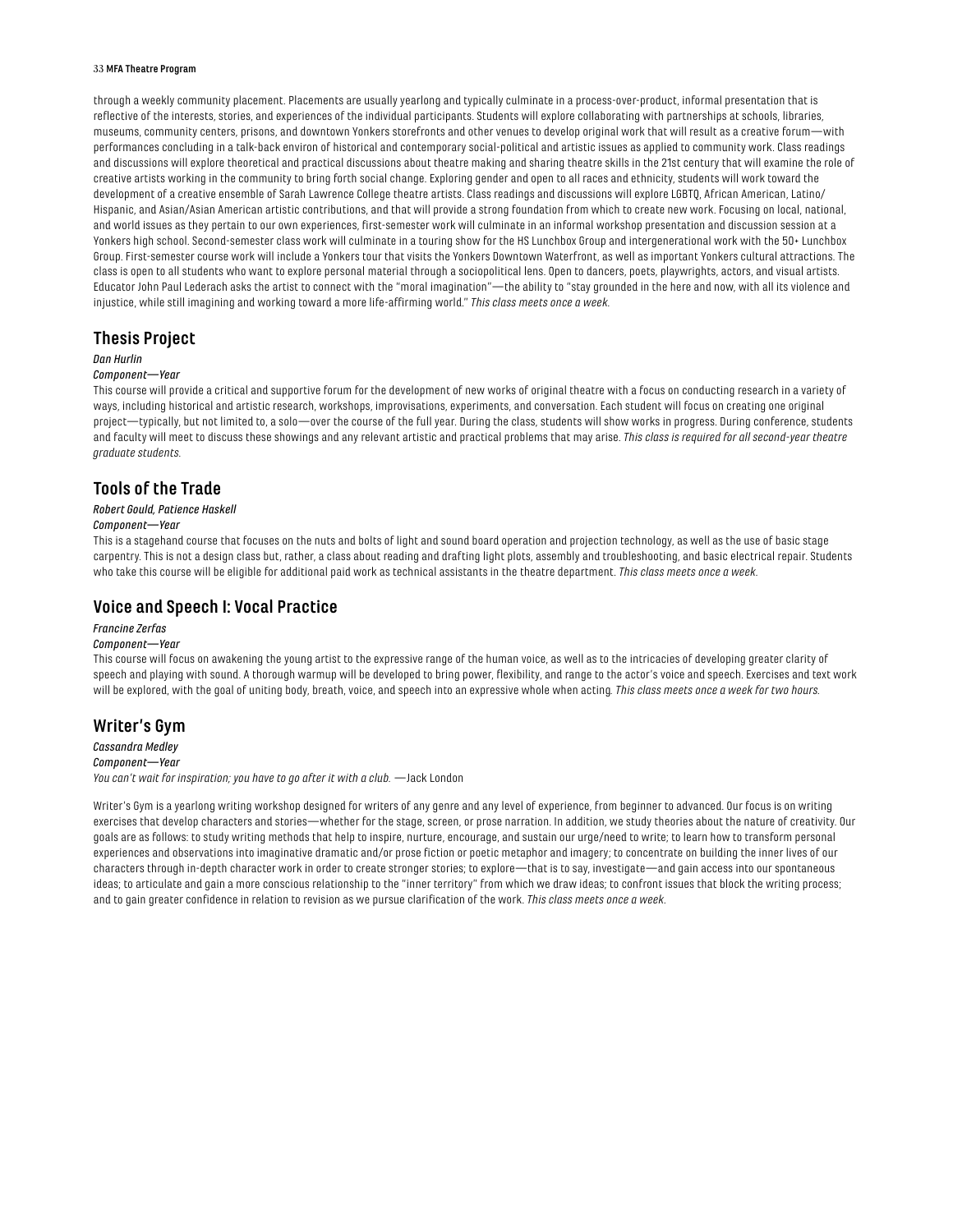# <span id="page-34-0"></span>**WOMEN'S HISTORY PROGRAM**

Sarah Lawrence College's women's history program immerses students in a combination of historical studies, feminist theory, and gender studies. The program also draws extensively upon resources in the social sciences and literature and on a legacy of continuing activism both within and outside the College community.

Students in the program find internship opportunities with groups such as the New York Historical Society, the Tenement Museum, and the Association for Union Democracy. Students also actively promote causes and agendas, including women's equality and reproductive freedom; prison reform; lesbian, gay, and transgender issues; and HIV/AIDS education. Close interaction with faculty members helps students find direction, chart individual paths to the degree, and research and produce original theses.

## **Revolutionary Women**

## *Priscilla Murolo*

## *Graduate Seminar—Year*

Moving from 19th-century struggles against slavery to recent uprisings against apartheid and global capitalism, this seminar explores women's relationships to revolutions that have shaped the modern world. Although the course focuses largely on US history, we will also consider developments in Europe, Asia, Africa, Latin America, the Caribbean, and the Middle East. Topics include the revolutionary work of well-known individuals such as Harriet Tubman, Luisa Capetillo, Aleksandra Kollontai, Yuri Kochiyama, Mamphela Ramphele, and Rigoberta Menchu; unsung women's essential contributions to revolutionary movements around the globe; the ways in which revolutions have addressed—or failed to address—women's demands for equality and self-determination; and the emergence of independent women's movements within national revolutions. Reading includes memoir, fiction, and political treatises, as well as historical scholarship.

# **History Matters: Advanced Work in the Practical Application of Historical Knowledge of Women and Gender**

*Mary Dillard*

#### *Graduate Seminar—Summer*

This course combines an intensive one-week seminar with independent study culminating in the capstone paper. *Core class required of all women's history graduate students finishing the accelerated track.*

## **Usable Past**

*Mary Dillard*

#### *Graduate Seminar—Summer*

This intensive seminar is designed for students and practitioners who seek to apply historical knowledge to issues of gender policy and advocacy. Readings, discussions, and a wide range of guest speakers will address policy initiatives and advocacy projects that make impacts on women's lives on local, national, and international levels. Students will acquire skills and knowledge essential to careers in public service, NGOs, and elsewhere in the nonprofit sector. *Core class required of all first-year women's history graduate students in the accelerated track.*

## **Diversity and Equity in Education: Issues of Gender, Race, and Class**

#### *Nadeen M. Thomas*

#### *Graduate Seminar—Year*

The education system is a central institution in the socialization of young people and the maintenance of the modern nation-state. Schools support meritocratic models of society by providing opportunities for social mobility. Paradoxically, schools also reproduce gender, racial, and class inequality. In this course, we will examine the roles that schools play in the transmission of culture, formation of identity, and reproduction of social structures. Paying special attention to gender and its intersection with other social categories, we will look at practices and policies that shape students' performance as they strive for competence, achievement, and acceptance. We will also analyze the larger political and economic contexts that shape both schools and the communities in which they are situated.

# **Gender, Race, and Media: Historicizing Visual Culture**

## *Rachelle Sussman Rumph*

## *Graduate Seminar—Year*

In this course, we will engage with the field of visual culture in order to develop a critical framework through which we may understand visual perception as a *set of practices* that inform, and are informed by, structures of power. Throughout the semester and the year, we will consider the following questions: What does it mean, from a historical perspective, to live in a society that seemingly privileges visual perception? How does power figure into past and contemporary viewing practices? How have visual technologies been leveraged to situate alternative practices of looking more squarely within the Western public's fields of vision? We will accomplish this by focusing on the rich scholarship of visual culture theory, media and communication scholarship that foregrounds gender and racial analysis, and the excellent work that bridges media/visual studies and women's history. We will work with a variety of examples, including art, advertising, print magazines, television programming, film, and social media. Readings roughly span the 19th century through the contemporary era. Through our readings, we will observe the ways in which the 19th-century production and circulation of images of the "other" and a gendered gaze began to take on a particular potency in the United States and Europe with the growth of industrialization, commercial advertising, and immigration. Twentieth-century scholarship will focus on, among other things, the rise of a global media landscape in which the lines between producers and consumers of media become increasingly blurred. An examination of contemporary viewing practices will enable us to consider some of the implications of a radically fractured "mediascape" and its attendant struggles over ownership of meaning, as media technologies enable visual processes of signification to spin out wildly in unpredictable and surprising directions.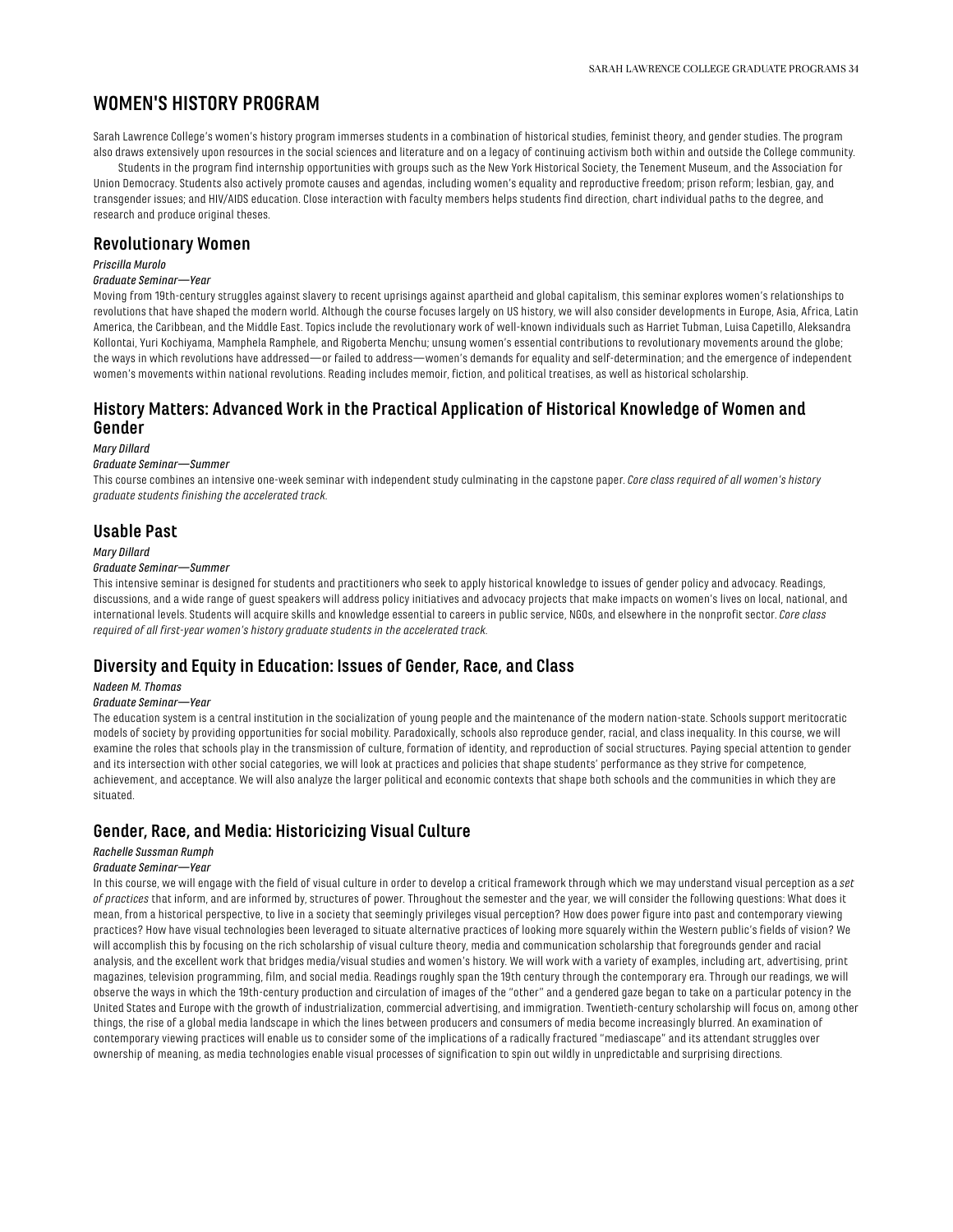## **History Colloquium**

## *Nadeen M. Thomas*

#### *Graduate Seminar—Year*

Students in this course undertake independent projects in close consultation with the instructor. These projects range widely, from primary research and explorations of historiography to fieldwork and internships at agencies engaged in advocacy, policymaking, public history, or other initiatives of interest to women's historians. While students pursue individual goals and meet one-to-one with the instructor, the whole class convenes several times each term for dinner, presentations on independent projects, and discussion of common concerns.

## **Research Methods Workshop**

## *Margot Note*

# *Workshop—Year*

Students in Research Methods Workshop become acquainted with the campus library; train in the use of online bibliographic databases (Project Muse, JSTOR, and others) and primary sources, including digital material online; and learn methods of locating hard-copy archives relevant to one's research. In the spring, students and the instructor take a field trip to an archive. This class meets monthly during the fall semester and once in the spring. *Core class required of all first-year Women's History graduate students.*

# **Thesis Seminar in Women's and Gender History**

#### *Mary Dillard*

#### *Graduate Seminar—Year*

This yearlong course is designed for students who are writing MA theses in women's and gender history. We will discuss the historiographical dimensions of thesis work; assess various research methods, interpretive models, and theories of history; and grapple with practical questions about writing and documentation. Readings include historical works with scholarship, theoretical works, and research guides. At critical junctures, students will also read and evaluate each other's work.

# **Visions/Revisions: Issues in the History of Women and Gender**

#### *Lyde Cullen Sizer*

## *Graduate Seminar—Year*

This seminar surveys pathbreaking studies in the history of women, gender, and related subjects. Course readings, which include both theory and historiography, exemplify major trends in feminist scholarship since the 1960s—from early challenges to androcentric worldviews to the current stress on differences among women and multiple systems of dominance and subordination. Class discussions range from fundamental questions (e.g., What is feminism? Is "women" a meaningful category?) to theoretical, interpretive, and methodological debates among women's historians. The course is designed to help advanced students of women's history clarify research interests by assessing the work of their predecessors. MA candidates will also use the course to define thesis projects.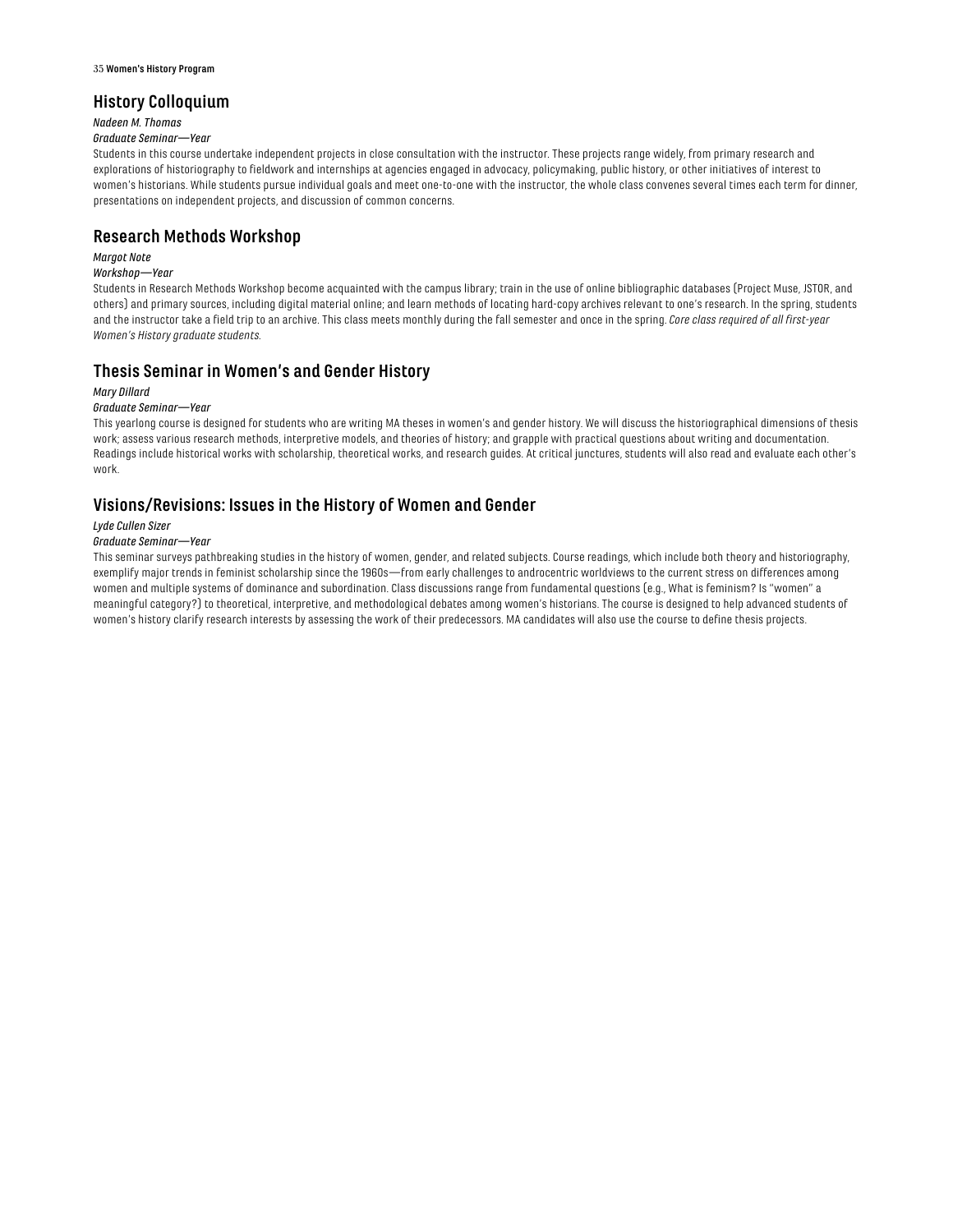# <span id="page-36-0"></span>**MFA WRITING PROGRAM**

One of the oldest programs of its kind in the country, Sarah Lawrence College's nationally recognized graduate writing program brings students into close mentoring relationships with active, distinguished writers. Students concentrate in fiction, creative nonfiction, or poetry, developing a personal voice while honing their writing and critical abilities.

The program seeks to enroll students who bring rich life experience to the writing process and fosters a stimulating community of writers who get to know one another in workshop discussions and remain connected throughout their lives. In addition to workshops, students benefit from one-on-one biweekly conferences with faculty. There are plenty of opportunities to read, hear, and share work on campus, including a monthly reading series, a festival that brings nationally known writers to campus, and an annual literary publication.

## **Poetry Workshop**

## *Afaa Weaver*

#### *Workshop—Fall*

In this workshop, we will combine the exploration of our own new writing with discussions of readings assigned each week from a diverse list of books, including poetry by Kamau Brathwaite, Marilyn Chin, Robert Pinsky, Cynthia Hogue, Martin Espada, and Carol Ann Duffy. We should look forward to engaging discussions, including aspects of subject and structure, cultural embodiment and borrowing, and topical writing. Pointed discussions of line edits can extend to an ongoing investigation of how we are led by our imagination and how we may take hold of our imagination and lead it. In addition to our weekly readings, I may make spontaneous additions of individual poems, especially translated works. Translation, in its theory and application, should be an ongoing interest. Our weekly discussions of the readings will, I hope, be a deep and honest sharing of our responses to published work in the service of maintaining the workshop as a safe, open, and generative space where we can nourish our pursuit of the art.

## **Nonfiction Workshop**

## *Bliss Broyard*

## *Workshop—Fall*

In this course, we will explore how the nonfiction writer engages and holds onto the reader: through storytelling, the progression of an idea or argument, tone and voice, or what Phillip Lopate calls an "aesthetic inevitability." We will read and discuss essays and memoir excerpts (from writers including James Baldwin, Eula Biss, Rachel Kaadzi Ghansah, Adam Gopnik, and Mary McCarthy, among others) and listen to various audio stories to try to figure out how other writers and storytellers have done it. We will complete short, directed assignments that aim to access compelling biographical or intellectual material and help students light upon their particular concerns and writing style. We will strive to create writing that is vivid, fresh, and beautiful; that struggles toward honesty and precision; that matters beyond the fact that the events depicted are true. Students will be expected to complete two longer works that will be submitted to workshop.

# **Nonfiction Craft: Storying the Self**

## *T. Kira Madden*

## *Craft—Fall*

How do we take the sprawl of life—with its many characters, events, timelines, memories—and distill the human experience to a cohesive and gripping story? How do we find the narrative electricity in the mundane? This class will focus on the elements of story with a particular emphasis on structure. We'll study classic forms, episodic timelines, and experimental narratives with an objective to chisel a dramatic arc from our lives. We'll also discuss the terms on which one forges a relationship of trust between writer and audience—the compromises that we might weigh and the permissions that may or may not be granted by this foundation. We will use the architectures behind the assigned readings as a blueprint and gateway for our own writing exercises. Texts will include work by: Kristen Arnett, Charles Baxter, Alison Bechdel, Brian Blanchfield, Durga Chew-Bose, Julie Buntin, Alexander Chee, Rachel Cusk, Sonali Deraniyagala, Joan Didion, Annie Dillard, Kristin Dombek, Eliese Colette Goldbach, Samantha Irby, Leslie Jamison, Kiese Laymon, Alexandria Marzano-Lesnevich, Sarah Manguso, Mary Ruefle, Lidia Yuknavitch, and Jenny Zhang.

# **Poetry Craft: New Chords and Transgressions: Topics in Craft (and Daring)**

## *R. A. Villanueva*

## *Craft—Fall*

Two ideas power the imaginative and critical fascinations of this course. The first is from the opening lines of a sonnet by Terrance Hayes: "Our sermon today concerns the dialectic/Blessings in transgression & transcendence"; the second, from CA Conrad: "We are not alone in our particular stew of molecules, and the sooner we admit, even admire, the influence of this world, the freer we will be to construct new chords of thought without fear." Together we will complicate—and celebrate—formal traditions, exploring how writers work with and within and against conventions, expectations, and architectures. By way of spirited engagements with contemporary poems and translations, we will consider defiance and deference, structure and surprise, and the tensions between rebellion and innovation. And all the while, we will provoke new drafts and invent forms of our own by way of play and collaboration. Look forward to intensive meetings devoted to generative writing, reading an array of daring poets (think: Layli Long Soldier, Solmaz Sharif, Vievee Francis, Anne Carson, Sarah Howe, Patrick Rosal, sam sax, Natalie Diaz, Tyehimba Jess, etc.) and conversations about the matter and melody of all that you create.

# **Speculative Fiction Craft: The Monstrous Domestic: Horror in the Home**

## *Lara Elena Donnelly*

## *Craft—Fall*

In this craft class, we'll examine monsters—both literal and metaphoric—and the roles that they play in fiction set in the domestic sphere. We will explore the juxtaposition of teeth and claws against marriage, housework, and tax returns in fiction by Max Gladstone, Angela Carter, Marie Vibbert, Carmen Machado, Jeffrey Ford, and others. Real-world horrors will play a role in the readings, too, through nonfiction essays such as Dimas Ilaw's "The Shape of Darkness as it Overtakes Us," which discusses how speculative fiction can help us cope with and confront violence, danger, and fear. The stark contrast of the monstrous and the domestic will give us an excellent opportunity to look through the lens that speculative fiction holds up to the everyday, showing us hard truths and inspiring us to see things differently.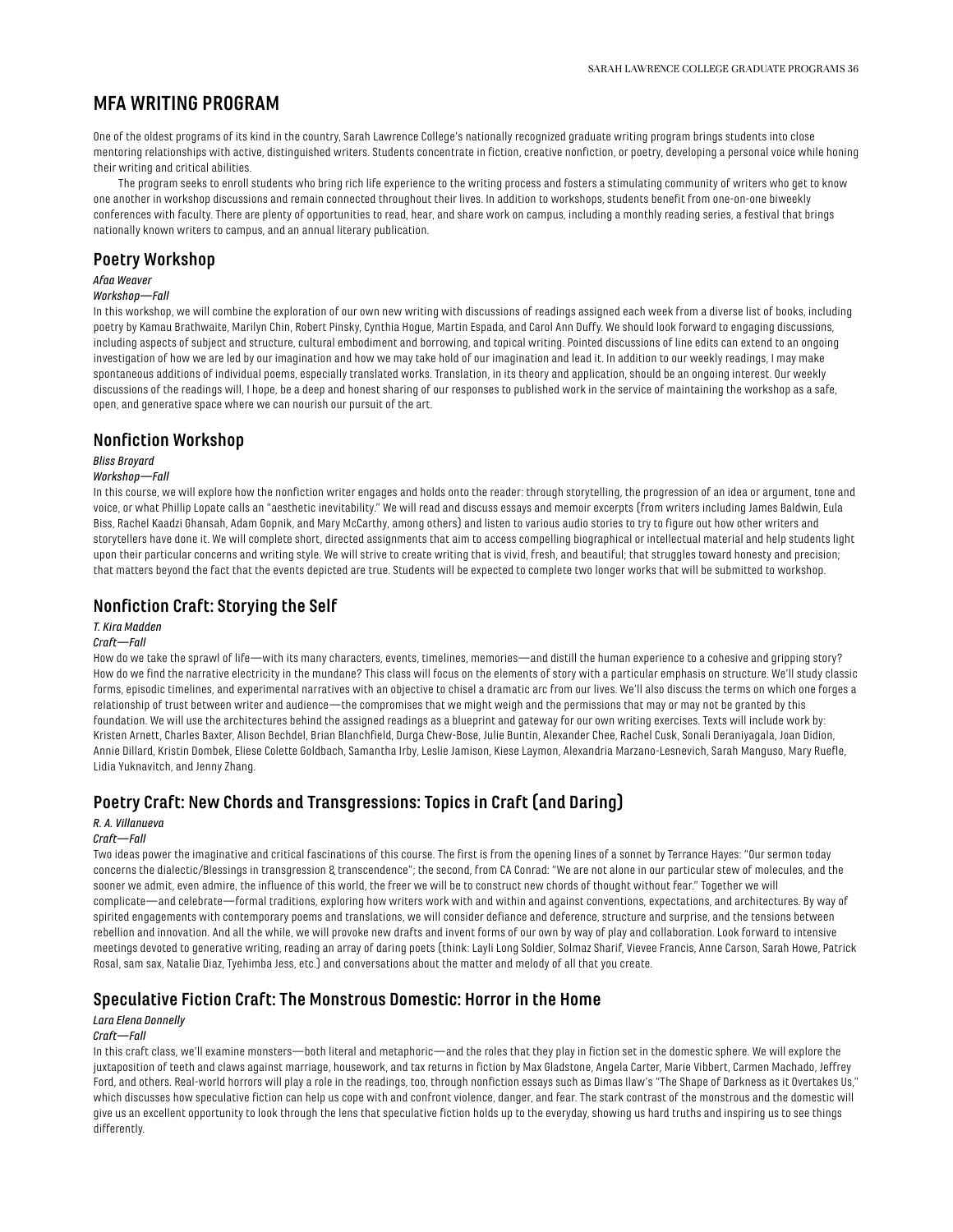# **Fiction Craft: Narrative Obsession**

#### *Emma Cline Craft—Fall*

How do we reveal ourselves, obliquely or otherwise, in the act of longing for another? And how can writers use such revelations for narrative effect? While the objects of obsession for these writers range from ex-lovers to strangers, our readings are all books whose driving force comes from a singular focus on the other. Even though ostensibly these are books "about" another person, I'm interested in how they function as a portrait of their narrators—maps of their psychological topography. I'd like to look at the ways in which obsession tints and twists our ability to tell a story and how writers can employ this as a narrative tool in their own work. For the reader, a narrator with an obsession is a useful entry point into a world. We'll look at the choices that these authors make and to what effect, the craft strategies that they employ to create a slippage in narration, and think about how obsession both reveals and obscures reality. Readings will include works by Chris Kraus, Maggie Nelson, Sophie Calle, Jeffrey Eugenides, Scott Spencer, and others. Informed by the reading, students will submit a creative work of 5-10 pages, animated by the theme of obsession.

# **Speculative Fiction Craft: Lost in the Maze: Unseen Forces, Conspiracies, and Fate**

## *Chandler Klang Smith*

## *Craft—Fall*

"Worldbuilding" in speculative fiction often brings to mind the maps on the endpapers of fantasy novels, showing the terrain that characters will traverse on their journeys. But in many great novels and stories, characters start out embedded in the heart of a labyrinth—and never find their way out. In this course, we'll look at fictive universes that trap and delude their inhabitants, sending them on twisting routes to dead ends or keeping them in ignorance of the powers-that-be who are secretly determining the shape of their lives. We'll closely read stories and novel excerpts from authors—including Manuel Gonzales, Kelly Link, Victor LaValle, Jonathan Lethem, Kazuo Ishiguro, Samantha Hunt, Mark Z. Danielewski, Thomas Pynchon, and others—in order to reverse-engineer the all-encompassing systems they present in their fiction. Ultimately, we'll ponder how writers can use systems to convey meaning and how characters can find meaning within those systems.

## **Nonfiction Craft: Emersonians and Montaignians: Two Approaches to the Essay**

## *Vinson Cunningham*

## *Craft—Fall*

When you say that you'd like to start working on an "essay," you're probably referring to one of two related but distinct forms, each with its own history. There's the argumentative essay that, here in America, is descended from the work of Ralph Waldo Emerson—developed out loud, in sermons and speeches, for the purpose of persuading (and, just as importantly, entertaining) an audience. Then there's the more ruminative essayistic tradition that stretches back to Michel de Montaigne and the French Renaissance. In this course, we'll explore both traditions and play with what we find. We'll start with classic early American sermons by John Winthrop and Jonathan Edwards, as well as Montaigne's first attempts to map his restless consciousness onto the page, in prose. Then we'll wind through time, visiting Emerson and Douglass, Didion and Sontag, Dr. King and Zadie Smith. We'll make work informed by their tendencies and strategies on either side of the essay's enduring line.

# **Fiction Craft: The Writing of Politically Engaged Fiction**

## *Wesley Brown*

#### *Craft—Fall*

One of the enduring assertions of the second wave of the Feminist Movement in the United States, beginning in the late 1960s, was that the personal is political. Despite the skepticism that often greets fiction attempting to engage contemporary political issues, some of the most significant works of fiction in recent years have dramatized how the personal fates of characters are shaped by political events beyond the immediate circumstances of their lives as individuals. In this course, students will read eight works of fiction (*Soldiers of Salamis* by Javier Cercas, *A Person of Interest* by Susan Choi, *Brief Encounters With Che Guevera* by Ben Fountain, *An Untamed State* by Roxane Gay, *Telex From Cuba* by Rachel Kushner, *The Last of Her Kind* by Sigrid Nunez, *The Association of Small Bombs* by Karan Mahajan, and *Run* by Ann Patchett) that use various narrative strategies to tell the stories of individuals who are also informed by the larger political realities in the world they inhabit. Students will engage in class discussions, examining the strategies used by each writer to make a personal story resonate politically. Each student will be required to give a presentation on how effective a particular work of fiction is in fulfilling the assertion that the personal is political. The typed written notes of class presentations must be turned in by the end of the semester.

# **Fiction Workshop**

## *David Hollander*

## *Workshop—Fall*

The formulaic nature of many fiction-writing workshops seems (to me) antithetical to what it means to make art. I've been trying desperately for years now—with varying degrees of success—to find a way to "teach" writing that feels open, honest, and playful. Want to know what I'd like? For a class to encourage innovation and experimentation, to come to the collective epiphany that the possibilities for story are endless, and that not everything that comes through the classroom has to be discussed in terms of what John Hawkes once called "the enemies of fiction"—plot, character, setting, and theme. I am suspicious of peer critique that uses, as its engine, the words "I want." In an ideal situation, we would try to see stories from the inside out and try to imagine how they might become more purely what they are rather than something we want them to be. We would value language, style, and structure. Voice would take precedence over plot. We would encourage ambitious failure more than careful success. We would applaud a writer for taking a risk rather than bury her for the risk's inscrutability. We wouldn't treat every story as something to be made publication-ready and wouldn't be so small-bore in the way we think and talk. These are ideas, of course, and tell you nothing about how I actually run my classroom. So here are a few things I'm (relatively) sure about. Each student will bring at least one story into the classroom over the course of the semester. We will often write in response to prompts designed to help you find a voice, take a chance, do something you wouldn't expect of yourself. We will, on two or three occasions, take a break from our routine to discuss a great (and, for those of you who don't know me, likely unorthodox) novel. We will try to spend some time talking about aesthetics and discussing essays from writers of all stripes who think they've got it all figured out. It's having it all figured out that scares me. In the end, I want us to follow Socrates's lead and realize that we only know that we know nothing. Every class should be equal parts rigor, play, and discovery. If this sounds interesting, show up—and we'll work out the details.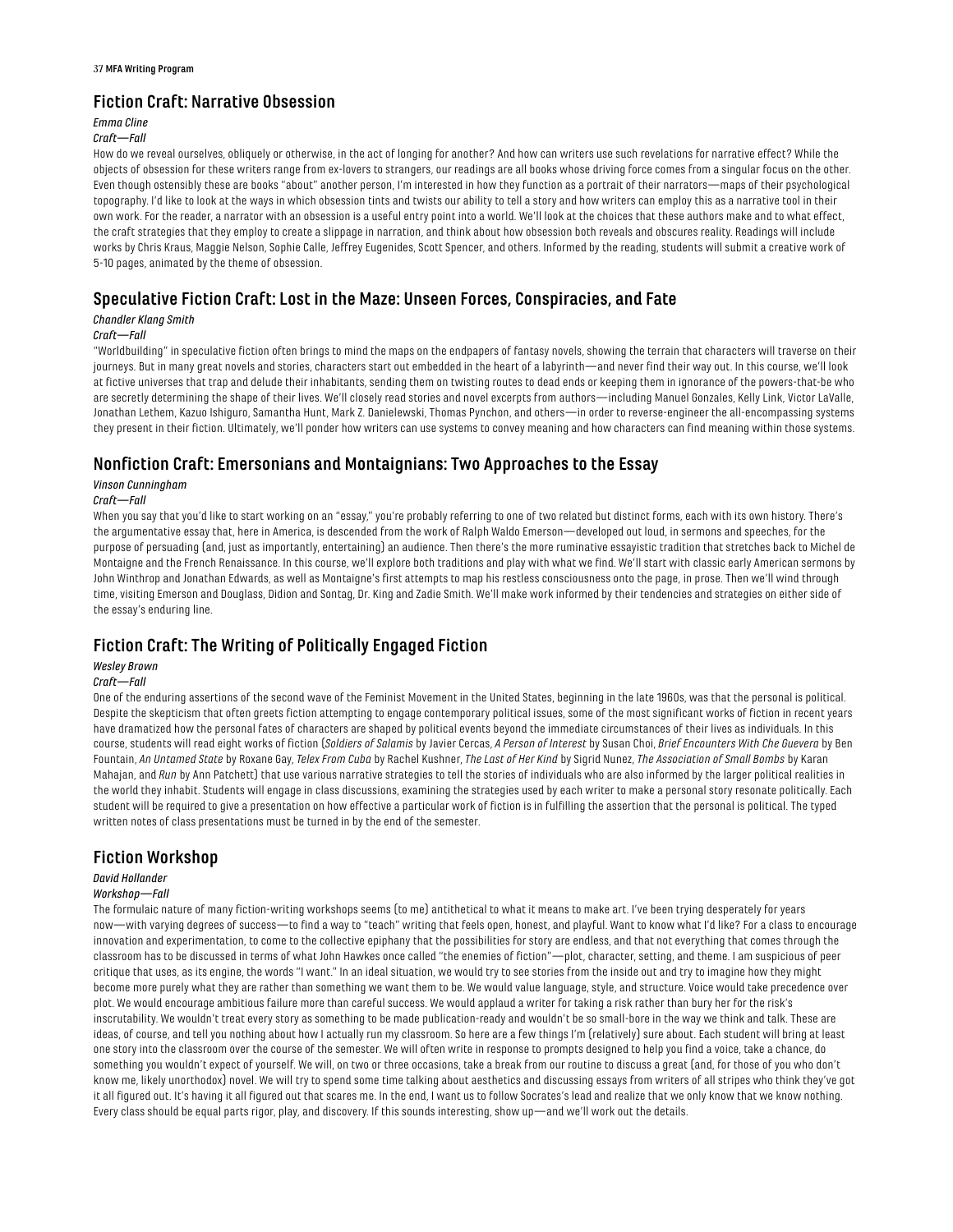# **Poetry Workshop: What Else Inside the Voice Inside the Ink?**

# *Aracelis Girmay*

## *Workshop—Fall*

How does a text behave like (or carry) the worlds and questions to which it responds? What Else or Elsewhere can be found inside the ink? How do writers cultivate encounter, observation, history, and imagination to tip and trouble language into experience? In this workshop, we will explore texts that inspire wonder and exemplify the powers of imaginative practice(s). Studying work that is original, strange, wondering, we will consider the gifts of mystery and strangeness in poems. (And here I am hearing Paul Celan in "The Meridian," translated by Pierre Joris: "The poem estranges. It estranges by its existence, by the mode of its existence, it stands opposite and against one, voiceful and voiceless simultaneously, as language, as language setting itself free…." Together we will work to understand some of the ways in which the texts are working while also engaging in studies that awaken our own idiosyncratic ways of saying and seeing. As a way of learning *with* assigned materials, participants will be expected to write poems in response to experiments, present beloved texts, and provide peers with thoughtfully considered feedback on/observations of their work. The course will be reading- and writing-intensive. It will also be a kind of laboratory for trying and making. Among the artists whose work we will likely study are Simone White, Hélène Cixous, Ilya Kaminsky, Lucille Clifton, Li-Young Lee, Paul Celan, Lucie Brock-Broido, Mary Ruefle, Vievee Francis, J. Michael Martinez, Clarice Lispector, James Baldwin, June Jordan, Cherrie Moraga, Ross Gay, W.S. Merwin, and Kamau Brathwaite. In addition to reading workshop materials by peers, students will read five assigned poetry collections over the course of the semester, along with other assigned texts (a pair of letters, a poem, an essay) every week. *This course takes its sense from my (our) craft course last semester. Several of the questions centered here are questions that we began to think about last semester, but this new course is new—and folks who either did or didn't take that course last year are all welcome.*

# **Fiction Workshop: Revision**

## *Rattawut Lapcharoensap*

#### *Workshop—Fall*

This course examines the art of revision. "[O]ne's plan, alas, is one thing and one's result another," Henry James says in the New York edition preface to *The Wings of the Dove.* We will try to think about what James calls, in that preface, "the gaps and the lapses" in our work, "the intentions that, with the best will in the world, were not to fructify," "the absent values, the palpable voids, the missing links, the mocking shadows" that necessarily haunt any early draft, and our subsequent attempts to exorcise those specters. We will do this primarily by workshopping early drafts of student work alongside revisions of that work in the hopes of examining the concrete ways that each revision meets or fails to meet (or even re-conceptualizes entirely) the ambitions and requirements of its earlier incarnation. Our assumption will be that most drafts—especially early ones—are largely failures, pocked with the Jamesian voids and lacunae mentioned above. Anyone can fail in this manner, of course—anybody can produce a disastrous first draft—but few are capable of failing (to use Samuel Beckett's oft-quoted injunction) better. This course aims to provide you with the tools and the strategies to do so. In addition to a selection from James's New York edition prefaces, our supplemental readings may also include revisions of Evan Connell's *Mrs. Bridge*, Elizabeth Bishop's *One Art*, Joyce's *The Sisters*, Raymond Carver's*What We Talk About When We Talk About Love*, Grace Paley's *A Conversation with My Father*, Edward P. Jones's *The First Day*, and Flannery O'Connor's *The Geranium* and *Judgement Day*, among many others.

# **Fiction Workshop: A Life in Fiction**

## *Victoria Redel*

#### *Workshop—Fall*

This workshop will focus on the development of craft, expanding the writer's understanding and range of character, syntax, narrative strategies, and narrative risk. We will look at published works of fiction to understand how a writer has accomplished what she/he has accomplished in a specific novel or short story and what we as writers can learn and make use of in the advancement of our own craft. In addition to working on drafts and revisions of fictions, there will be weekly writing experiments that will, hopefully, upend and expand preconceptions of language and structure in the shaping of fiction.

# **Poetry Workshop: Speaking in Tongues, Wearing the Mask: Speaker, Persona, Impersonation, Ventriloquism, Fragment**

## *Marie Howe*

#### *Workshop—Fall*

When I state myself, as the representative of the verse, it does not mean me, but a supposed person. —Emily Dickinson, in a letter to Thomas Wentworth Higginson.

For centuries, poets have spoken in the voices of other people—from the early Greeks to Shakespeare, to Walt Whitman, to Emily Dickinson, to Robert Frost, Sylvia Plath, Robert Hayden, Lucille Clifton, Louise Gluck, Patricia Smith, Nick Flynn, Jorie Graham, Tyehimba Jess, etc. What is made possible when one speaks in the voice of a character in an ancient story or myth? What is made possible when one gives voice to a character that lived in another time? Who dares to speak in the voice of a flower? Of a bee? Of a storm? Of a star? What if one gives voice to the fragments of voices within one consciousness? In this class, we will read poems where the poet has spoken in a different tongue or has worn the mask of someone or something else. Each participant will be expected to read assigned collections deeply each week, to meet with another student in a weekly poetry date, and to bring in one new persona poem each week. I hope we will find that outside the limits of the personal story is a cosmos of possibilities for empathy, revision, wonder, instruction, and finding another way in: *slant*.

# **Nonfiction Workshop: The Brief Encounter Essay**

## *Jo Ann Beard*

## *Workshop—Fall*

In this class, we will focus first on close reading and then on close writing—developing small essays that encompass something very large. We will do much of our work on the micro-level, as opposed to the macro-level, distilling ideas and language into perfect sentences, one after another, until we have created concise, beautiful works of art. We'll read and discuss short, powerful pieces by outside writers, studying their craft techniques in order to perfect our own styles and voices. Of our six conferences, four will be individual meetings and two will be group meetings held in the evening to watch and discuss documentary films; in addition, there will be four monthly peer-group meetings. (Note: This is not a class in which to work on thesis material; the essays will be generated through writing exercises designed with specific topics and goals in mind.)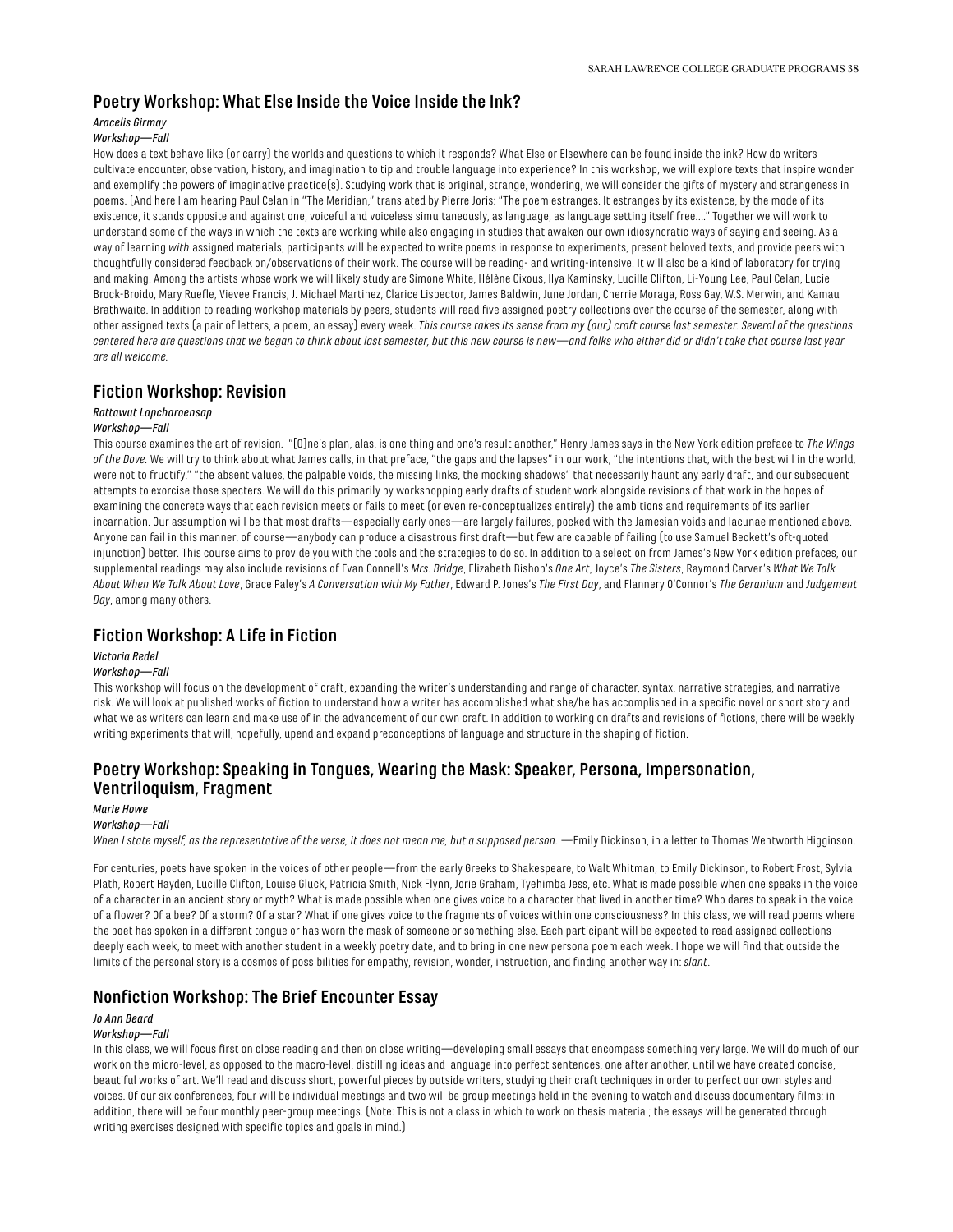# **Speculative Fiction Workshop: Un-Realism**

## *David Ryan*

## *Workshop—Fall*

Paul Ricoeur has suggested that written language—through the unique process by which the human brain converts metaphor into image—can make real what in our day-to-day reality would be tangibly impossible. In other words, we can, through the written word, draw from the ether of madness and *real*-ize it. It's unique to the word on the page, our brain's translation of a little cipher into the letter "a," a combination of ciphers into a word, our internal transmutation of that word into a sound-image—which, combined with other sound-images, produces breathing dreams of logic and paradox and joy and terror and narrative drive. And it's an internal process that other forms of narrative—like cinema or television or theatre—don't require of our brains. This internal combustion of words and memories is an amazing alchemy that we, as writers, engineer. We can transfer madness onto a page and make it hard and material. It's that transference and burnishing of madness—of manipulating metaphor into reality—that I want you to understand deeply and be able to use in new ways by the end of this workshop…to know how to make anything startling and real…to send anyone into the breathing dream. So, rather than a speculative fiction workshop, we might call this an *un-realism* workshop. We'll spend about half of each session workshopping student writing but will devote the rest of the time to outside reading: theory and fiction relating to the parable form, Freudian dream work, mise en abyme, frame narrative, mazes, pattern language, conceptual metaphor, surrealism, magical realism, anti-realism, and irrealism. Some caveats: The reading list will be ambitious and mandatory. I tend to run on at the mouth with abstraction, pointy-headed digression, 10-cent words, and apparent non sequiturs. I'll aggressively point out clichés that you thought were just fine and stop you from writing television shows. If you're okay with all the above, let's work together.

# **Mixed Genre Craft: Beginnings**

## *Suzanne R. Hoover*

## *Craft—Fall*

The moment when a spider sends out the first strands of a new web, or when a bird positions the first twigs of a new nest, the eternal contest between imaginative freedom and natural constraints begins. This course will explore the complexity of written beginnings through weekly readings of poems, essays, and narratives, both fictional and nonfictional. Decisions will have to be made concerning: Who is speaking the narrative, essay, or poem? Who is experiencing it? Who is receiving it? How much context (back story) does the reader need at the outset? Where in the story should the telling of it begin, and what difference might that choice make? How do we pull or push the reader, decisively, through the looking glass and into this new world? And finally, how do we END the beginning, intriguingly, so the reader will want to move on to the MIDDLE? Readings will be chosen from works that raise these questions, and many others, in provocative and instructive ways. Students will lead the discussions each week (with the instructor) from a writer's perspective. There will be both biweekly and one-on-one conferences.

# **Fiction Craft: Plot/Unplot: Structure, Voice, and the Narrative Unconscious**

## *David Ryan*

## *Craft—Fall*

This class will discuss what makes contemporary narrative move. We'll begin with some fundamental ideas on plot and form, then progress to less traditional thoughts on narrative's internal circuitry. Each story that we tell is a kind of consciousness with its own repressed activity living in the space around the words. This narrative unconscious—the madness within the syntax and word choice of its symbolic order—is critical to a reader's engagement. It's the heat in a story, the daemonic life within the text. But what is this heat? Why do certain stories have it while others don't? How do we produce it in our own writing? We'll start with Aristotle's *Poetics*—his ideas on tragic vs. epic plots, unity, and magnitude. How do they relate to contemporary structure and dynamics? I'll show you how we can adapt them to suit more open and fragmented forms. Then we'll move into theories of the narrative unconscious: the sublime, Duende, the uncanny, abjection. How is creative writing a kind of madness of language? What does John Dewey mean when he says that art is a "living creature"? How—through plot and the distortions of ambiguity, ellipsis, fragmentation, and metaphor—do we navigate that line between internal logic and creative force? Readings will move from somewhat conventional formal structures to more open forms—Paula Fox, Denis Johnson, Emily Holmes Coleman, Henry Green, Michael Ondaatje, and Jenny Erpenbeck. Theory will draw from Aristotle, Dewey, Bergson, Chatman, Barthes, Freud, Bly, Lorca, Lacan, and Kristeva. Weekly writing exercises will produce selfcontained flash pieces, using plot in compressed, unconventional ways to support and counter the week's theory and creative readings.

# **Fiction Craft: Writing for the Screen—The Bullet-Proof Screenplay**

## *Frederick Michael Strype*

## *Craft—Fall*

*Screenwriting is not so much a writing discipline as it is one allied with the tenants of the oral tradition of storytelling. In the best scripts, you are telling us your film.* —Paul Schrader, Screenwriter/Director, Telluride, CO, 1989

*In screenwriting, you show. You don't tell.* —Classic screenwriting adage (attributed to just about every screenwriting guru)

*I wrote a beautiful script, and "they" shot it—shot it full of holes—and made a terrible film. —*Classic screenwriter lament (attributed to just about every screenwriter unhappy with his/her produced work)

In this graduate craft class, we will explore writing for the screen, be it silver, flat, computer-based, for iPad or smartphone, et al. The aim is to understand how to create a "bullet-proof screenplay" in which a writer "tells" a film through prose that effectively "shows" what we see and what we hear moment to moment, articulating the action ("the doing") of the characters and thereby revealing the emotional moments of recognition in the characters' journey. Structured as a combination of seminar craft class along with some workshop-style exchanges, writers will journey through the nature and construct of the screenplay form. We will explore the fundamentals of character, story, worldbuilding, universe and setting, formatting, visual writing, dramatic action, tension, conflict, sequence structure, acts, and screenplay style. Analysis of published screenplays and peer work within the context of a productive environment will help writers hone a critical eye and develop skills to apply to troubleshooting one's own work. Overall, the writer builds a screenwriter's toolkit to use for future opportunities that may emerge in writing for the screen. Skills learned in this craft class can be effectively applied to other threads of writing.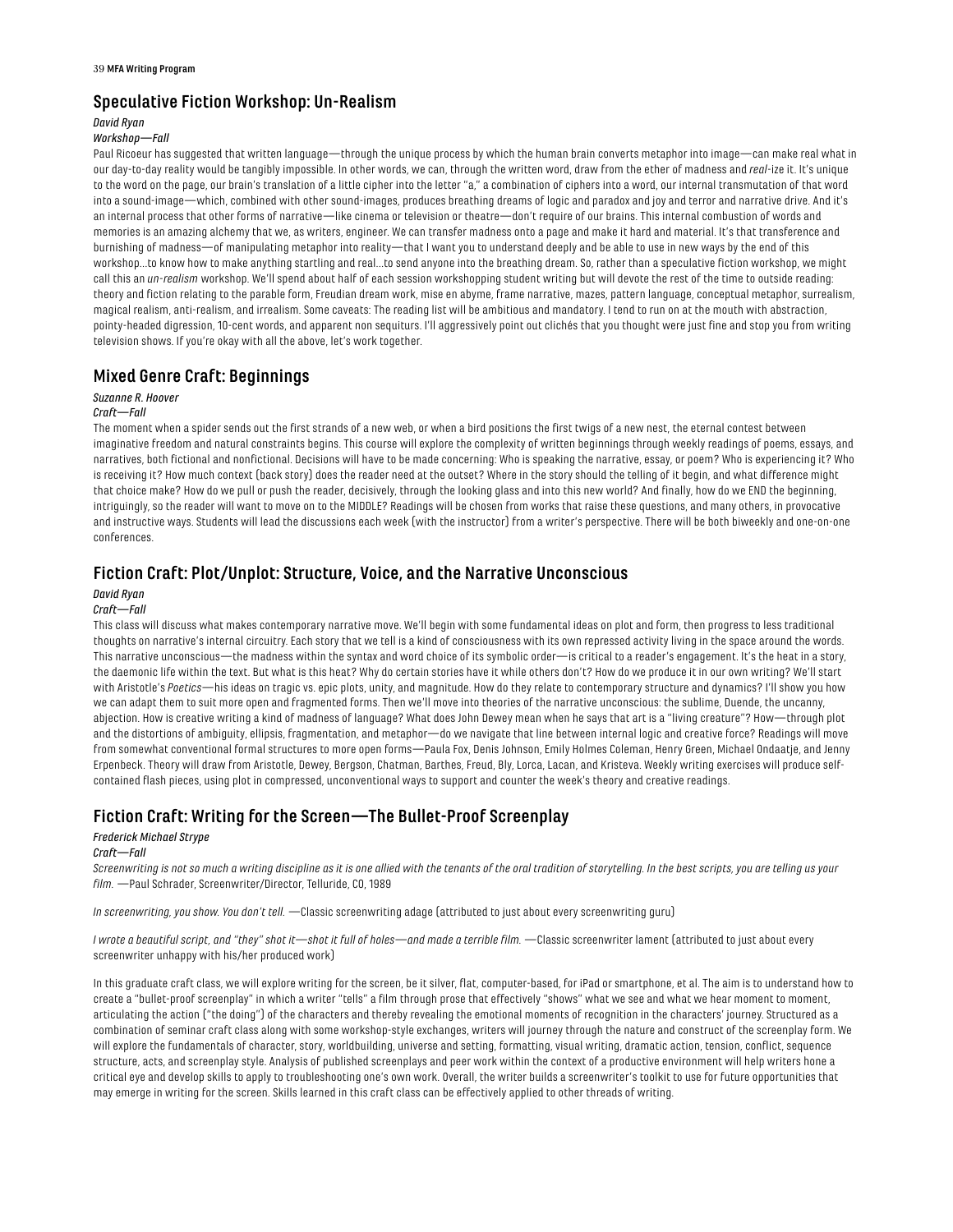# **Fiction Workshop: Literary Journals and Writing**

## *Carolyn Ferrell*

## *Workshop—Fall*

Where do the stories come from that are featured in anthologies like *Best American Poetry* or the *O. Henry Prize Stories*? How does the fiction in *Paris Review* compare to that of *Prairie Schooner*? What sort of writers are published in *Tin House*? In *Ploughshares*? Who publishes in reviews and journals to begin with? In this workshop, we will read various literary journals, both online and in print format, as a way to answer these and other questions, as well as to discover new voices. In terms of writing, this workshop will be held in a traditional format, wherein students deliver their work a week in advance of the workshop and write up formal critiques of the fiction of their fellow writers. There will be writing exercises in addition to weekly readings of journals and critical essays. Literary journals can be sources of great reading and inspiration; becoming familiar with them might help you figure out where your own fiction might one day find a home.

# **Nonfiction Workshop**

## *Jacob Slichter*

## *Workshop—Fall*

This course is intended to help each student settle into his/her voice and produce work that resonates with his/her distinct set of experiences, interests, and insights. The prime focus will be personal essay and memoir. The course work will include workshop pieces that students develop in conversation with the instructor and shorter exercises intended to open the student's awareness of his/her process. We will engage in a deepened practice of reading and learn to draw connections between writing and other creative fields, such as music and film.

# **Pedagogy Craft and Internship: Teaching Good Prose**

## *Amparo Rios*

## *Craft—Fall*

This course will prepare student-teachers with a working knowledge of theories, methods, and procedures for teaching functional and academic reading and writing skills to first-year college students. The course has two main components, which include attendance in the Teaching Good Prose pedagogy seminar held on Fridays from 2:30 to 4:10 p.m., as well as a supervised teaching assistantship in a freshman writing class at SUNY Purchase. In the pedagogy seminar, readings and class discussions will explore strategies for designing and teaching lessons that will improve students' ability to compose analytical college essays; express ideas clearly and effectively in well-developed, focused arguments with relevant and adequate evidence; and use the style and conventions of standard academic prose. Student-teachers are supervised by the instructor and supervisors and are required to attend one class per week. Additionally, student-interns are expected to meet with students outside of class for 1-2 hours per week. *Prerequisites: Completion of at least two semesters in the MFA writing program or permission of the instructor or adviser. If you have not been in touch with SUNY Purchase and plan to register for this craft class, please get in touch with Amparo Rios for next steps.*

# **Poetry Craft: Managing Your Material**

## *Martha Rhodes*

## *Craft—Fall*

*In a good poem, the elements work together as a unit, just as our own combinations of body and mind work together. But if we are studying body and mind as medical students do, we would soon realize that it is impossible to consider all parts at once. The way to deal with a complicated subject is to look at it part by part.…[Regarding poetry,] we have to talk separately about the elements that make it up—such as imagery, diction, rhythm—even though we know they cannot exist in isolation.* —from *Western Wind,* by John Frederick Nims

We will examine how poets manage their content by isolating elements such as diction, syntax, structure, pacing, tone, imagery, and metaphor, among others, so that we can see how the elements are working on their own and how they cooperate and don't cooperate with each other. What decisions is the poet making? And how do those decisions influence us as readers? Assignments throughout the semester will include generating poems, reading, writing a short paper (two-tothree pages), teaching a poem to the class, and more. We will read work by Carson, Francis, McClain, and many others—both as full books and through class handouts.

# **Speculative Fiction Workshop**

*Lincoln Michel Workshop—Fall There's nothing new under the sun, but there are new suns.* —Octavia Butler

This speculative fiction workshop will be a home for those strange stories that grow outside the manicured gardens of the real. We will interpret "speculative" broadly, welcoming stories of science fiction, fantasy, horror, magical realism, weird literature, and anything in between. Student work will be the center of class, but we will also spend time honing our "imaginative literacy"—our understanding of different genre conventions and traditions. We'll discuss worldbuilding, horror vs. terror, fairy-tale structures, and other concepts to deepen our appreciation and craft. Because genres are, in a sense, large conversations between artists, we will also discuss outside readings from authors such as Ray Bradbury, Kelly Link, Julio Cortazar, Gene Wolfe, Franz Kafka, Ursula K. Le Guin, Ted Chiang, Shirley Jackson, and more (including writers that you love and recommend).